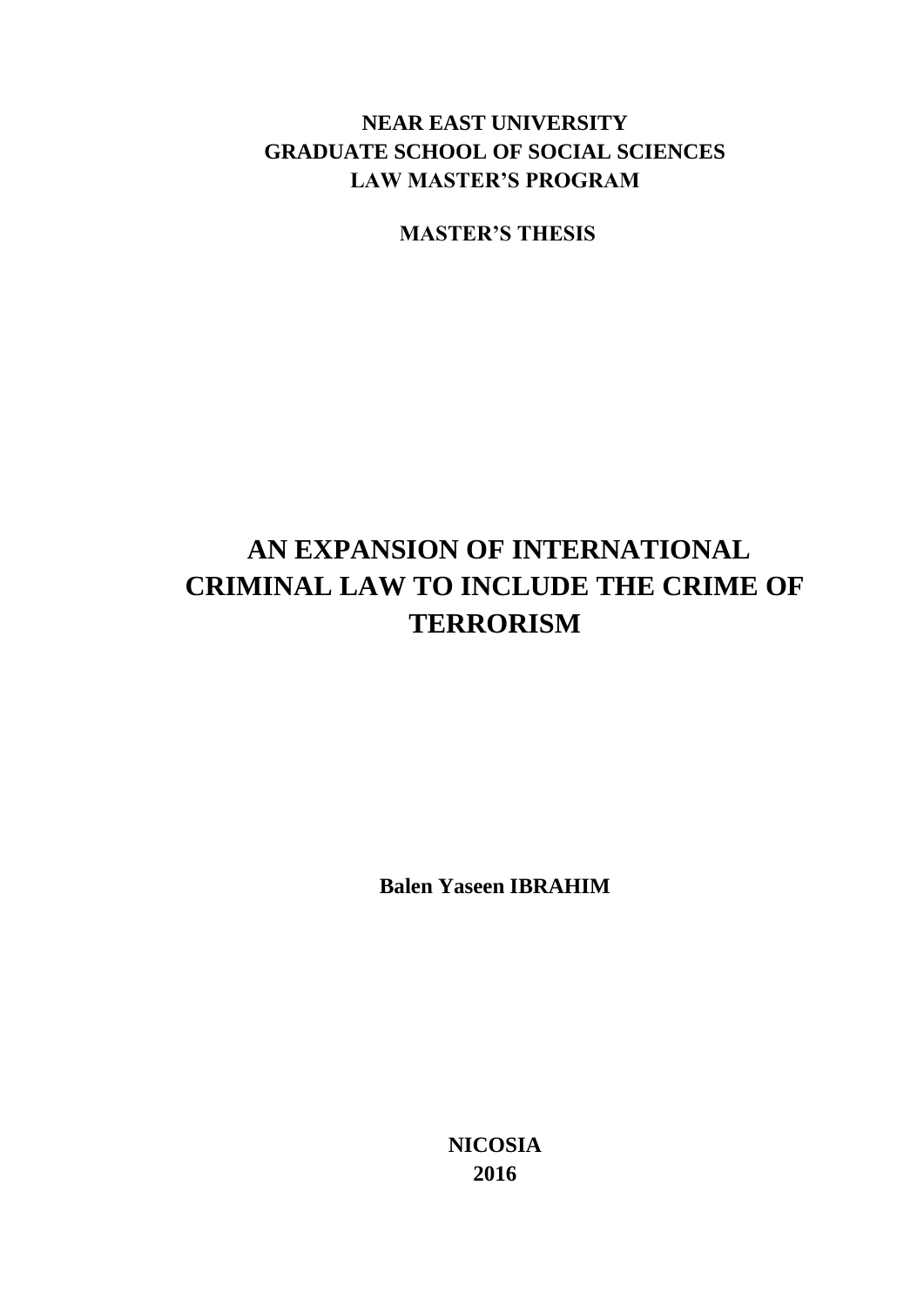# **NEAR EAST UNIVERSITY GRADUATE SCHOOL OF SOCIAL SCIENCES LAW MASTER'S PROGRAM**

**MASTER'S THESIS**

# **AN EXPANSION OF INTERNATIONAL CRIMINAL LAW TO INCLUDE THE CRIME OF TERRORISM**

**PREPARED BY Balen Yaseen IBRAHIM 20135301**

**SUPERVISOR Asst. Prof. Dr. Resat Volkan GUNEL**

> **NICOSIA 2016**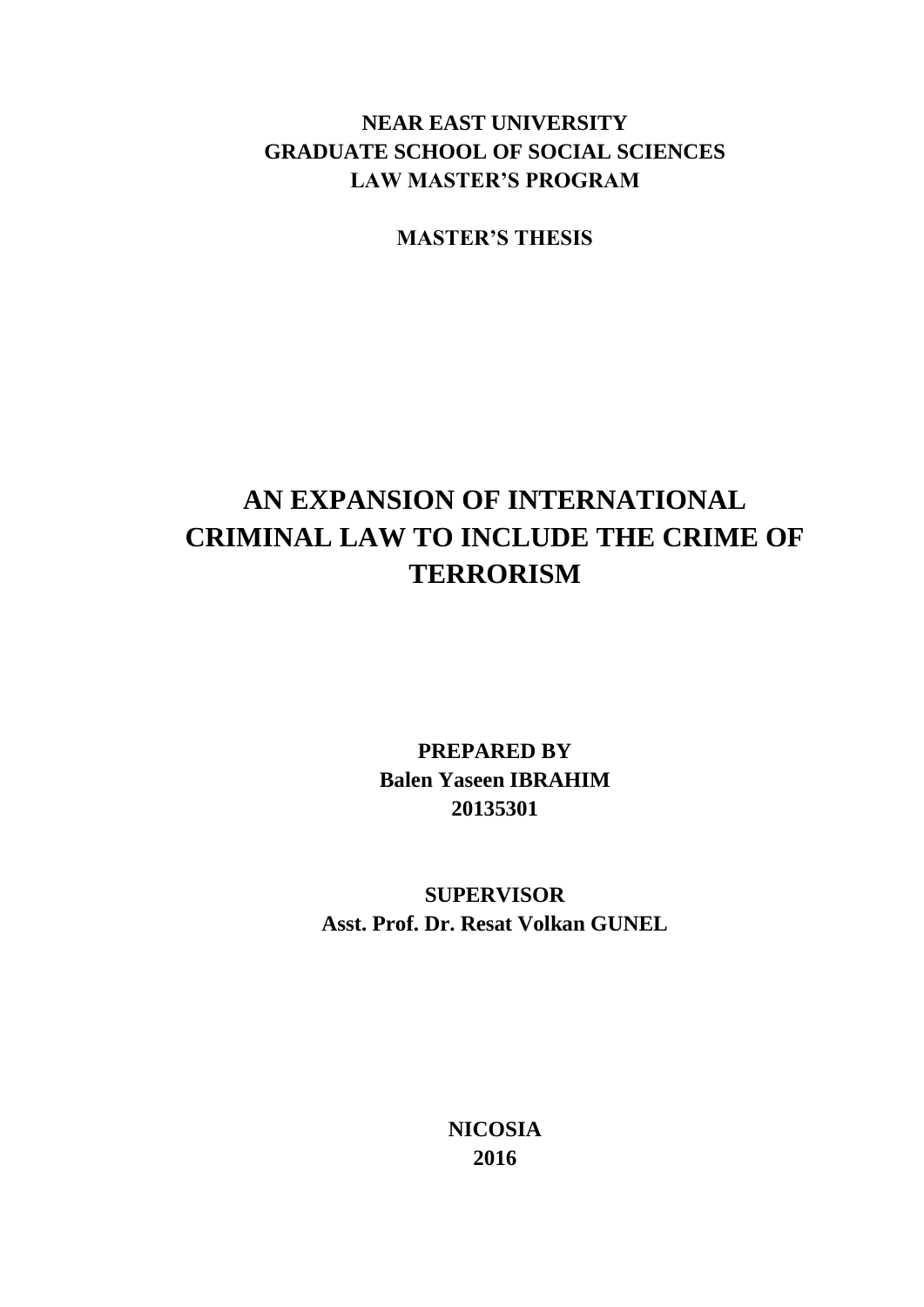# **NEAR EAST UNIVERSITY GRADUATE SCHOOL OF SOCIAL SCIENCES LAW MASTER'S PROGRAM**

### **Thesis Defence**

## **Thesis Title: An expansion of international criminal law to include international terrorism**

**We certify the thesis is satisfactory for the award of degree of Master of Law**

**Prepared By: Balen Yaseen IBRAHIM**

**Examining Committee in charge** 

Asst. Prof. Dr. Reșat Volkan Günel **Near East University** 

 **Thesis Supervisor Head of Law Department**

**Dr. Tutku Tugyan Near East University** 

 **Law Department** 

Asst. Prof. Dr. Derya Aydin Okur Kultur University

**Law Department**

**Approval of the Graduate School of Social Sciences Assoc. Prof. Dr. Mustafa SAGSAN Acting Director**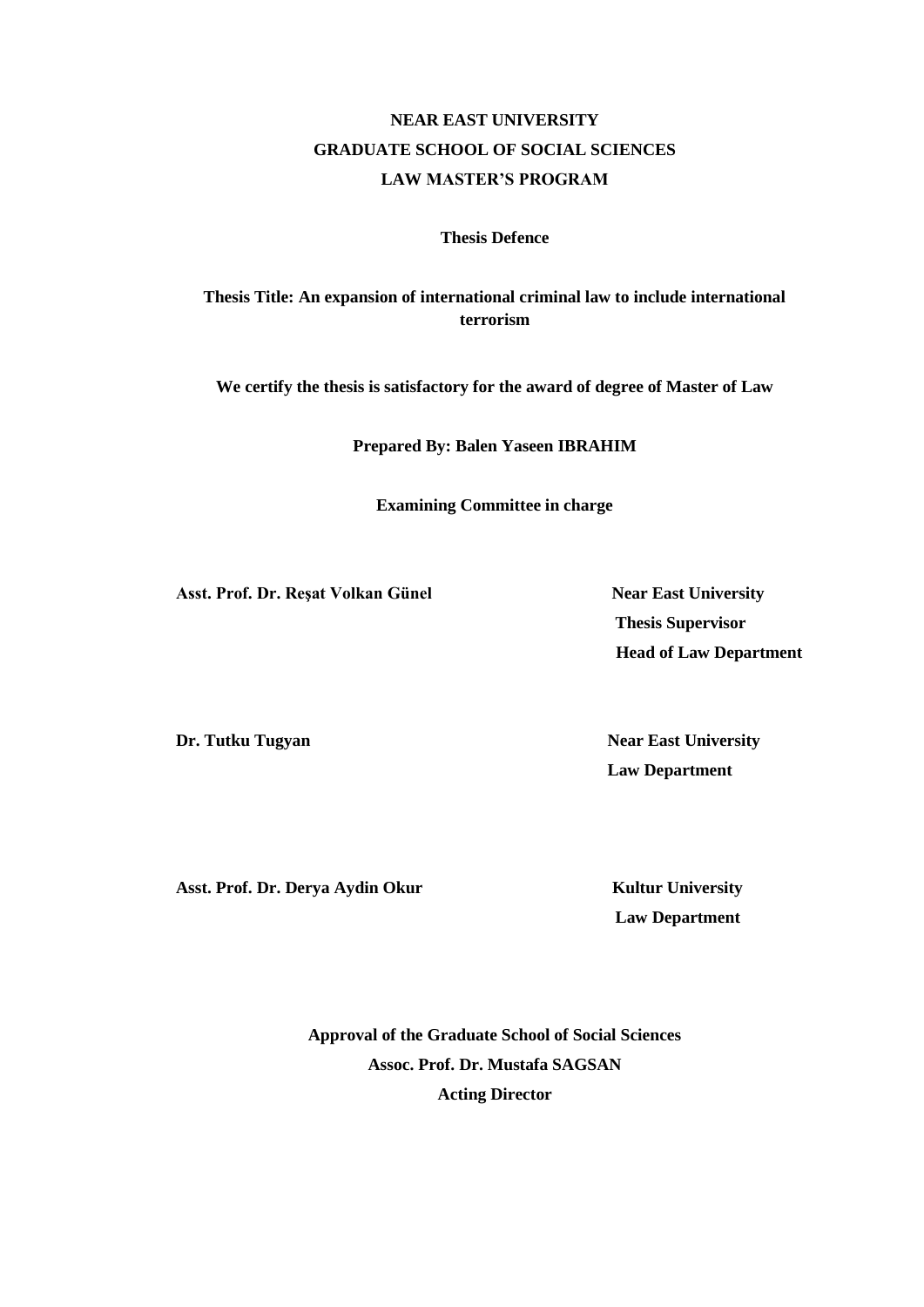#### **ABSTRACT**

<span id="page-3-0"></span>Our aim in this thesis is to perceive the pattern in which International Humanitarian Law has evolved in the recent development in regard to new form of threat to humanity and human dignity. In pursuing such objective we analyze the core concept of terrorism, in its value, sense and its effects on human being. By the way we assess the pattern in which International Humanitarian Law deploys its juridical arsenal to control deregulation of war against humanity; but also to prevent any breach of international norm concerning acts of terrorism. In due respect, we focus on international terrorism as new threat at the heart of concern of international arena. Our main objective here is to show in which extent international criminal law cope actively with terrorism despite the lack of a clearly definition of it, therefore we posit international humanitarian law as the fundamental norm that govern any acts that threat the core principle of respect of humanity in whatever situations. Even though terrorism is an international phenomenon that is not quite defined it does not exclude that its effect fall under the scope of international criminal law or international humanitarian law.

**Keywords:** Terrorism, International Law, ISIL, Boko Haram, Humanitarian Law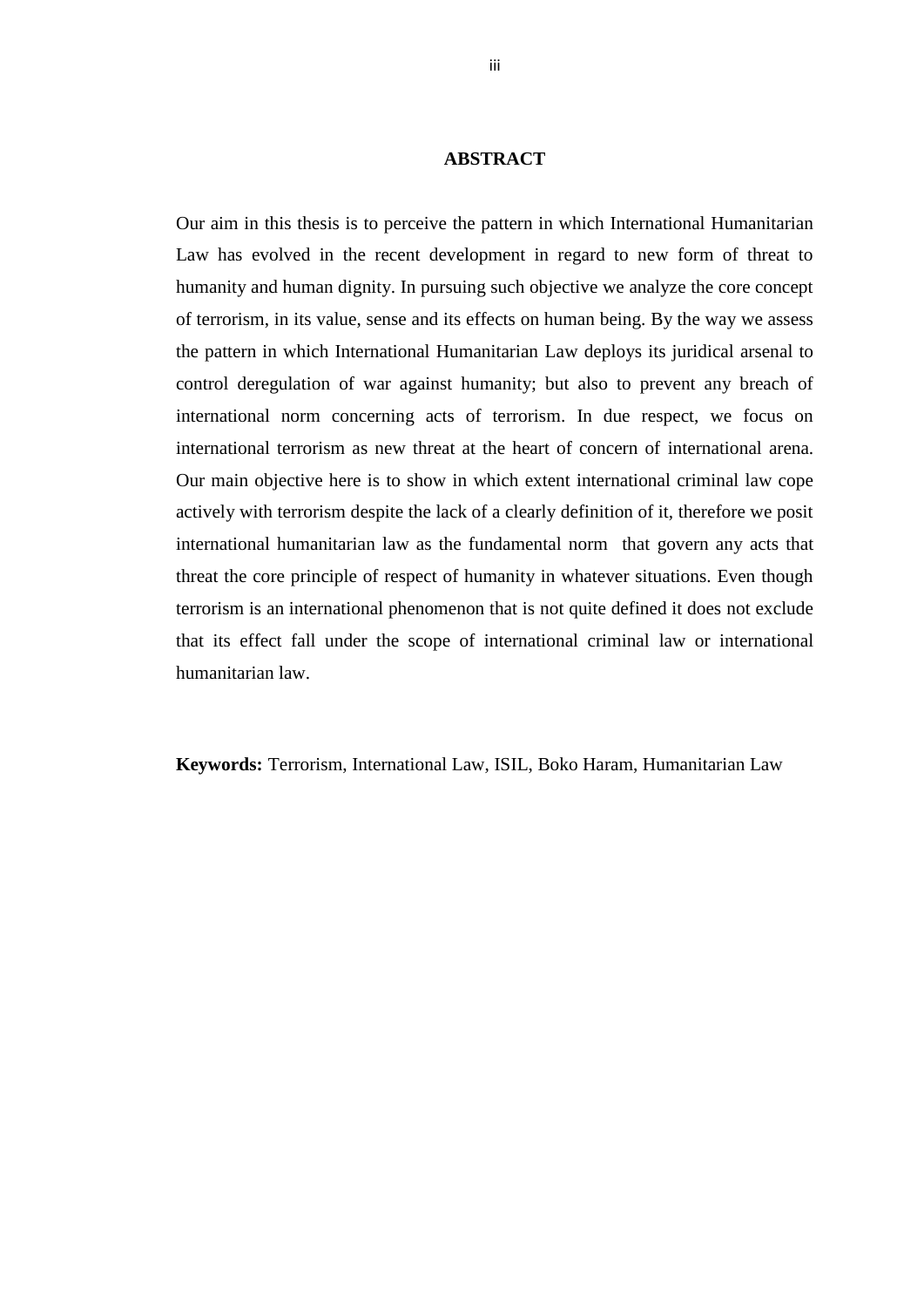## **DECLARATION**

<span id="page-4-0"></span>I hereby declare that this master's thesis titled as *"An expansion of international criminal law to include international terrorism"* has been written by myself in accordance with the academic rules and ethical conduct. I also declare that all the materials benefited in this thesis consist of the mentioned resources in the reference list. I verify all these with my honour.

…../…./2016

Balen Yaseen IBRAHIM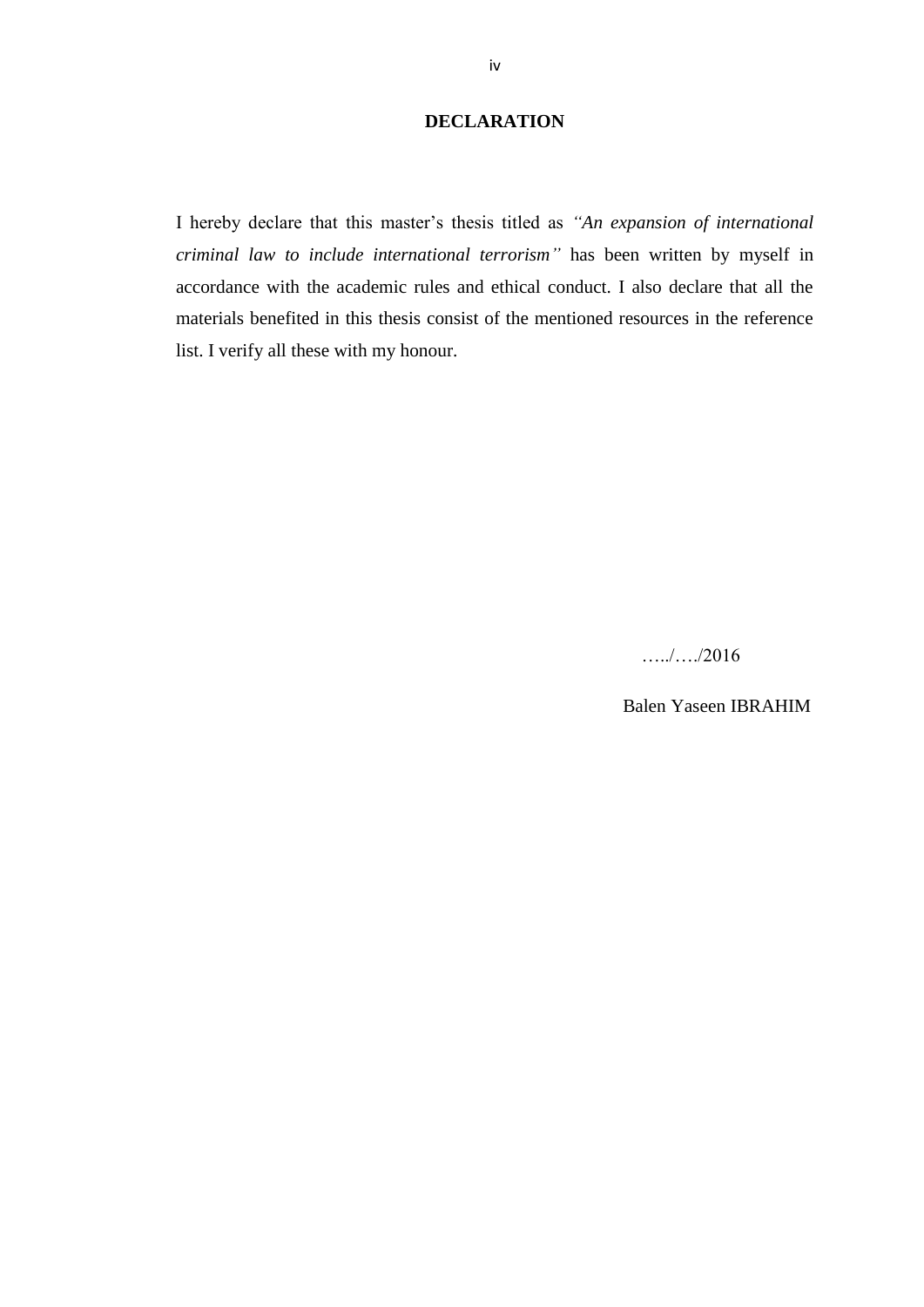### **ACKNOWLEDGEMENT**

<span id="page-5-0"></span>To my supervisor Asst. Prof. Dr. Resat Volkan GUNEL, I Would like to thank you for your guidance in fulling and completing this work. Your mentorship throughout this thesis has impacted greatly in my academic life.

A special thanks to Res. Asst. Nabi BERKUT, thank for your time spent with me and vast knowledge that you have passed on to me, I will forever be indebted to you . To the Near East University staff especially in the department of low I appreciate all the contributions and support you have given me.

Heartfelt thanks goes to my mum and dad for granting me the opportunity to study for my master**'**s degree and continued support in my academic aspirations.

Special thanks goes to my uncle Imad FATAH, who have always taught me to never give up and continue in this long journey.Thank you .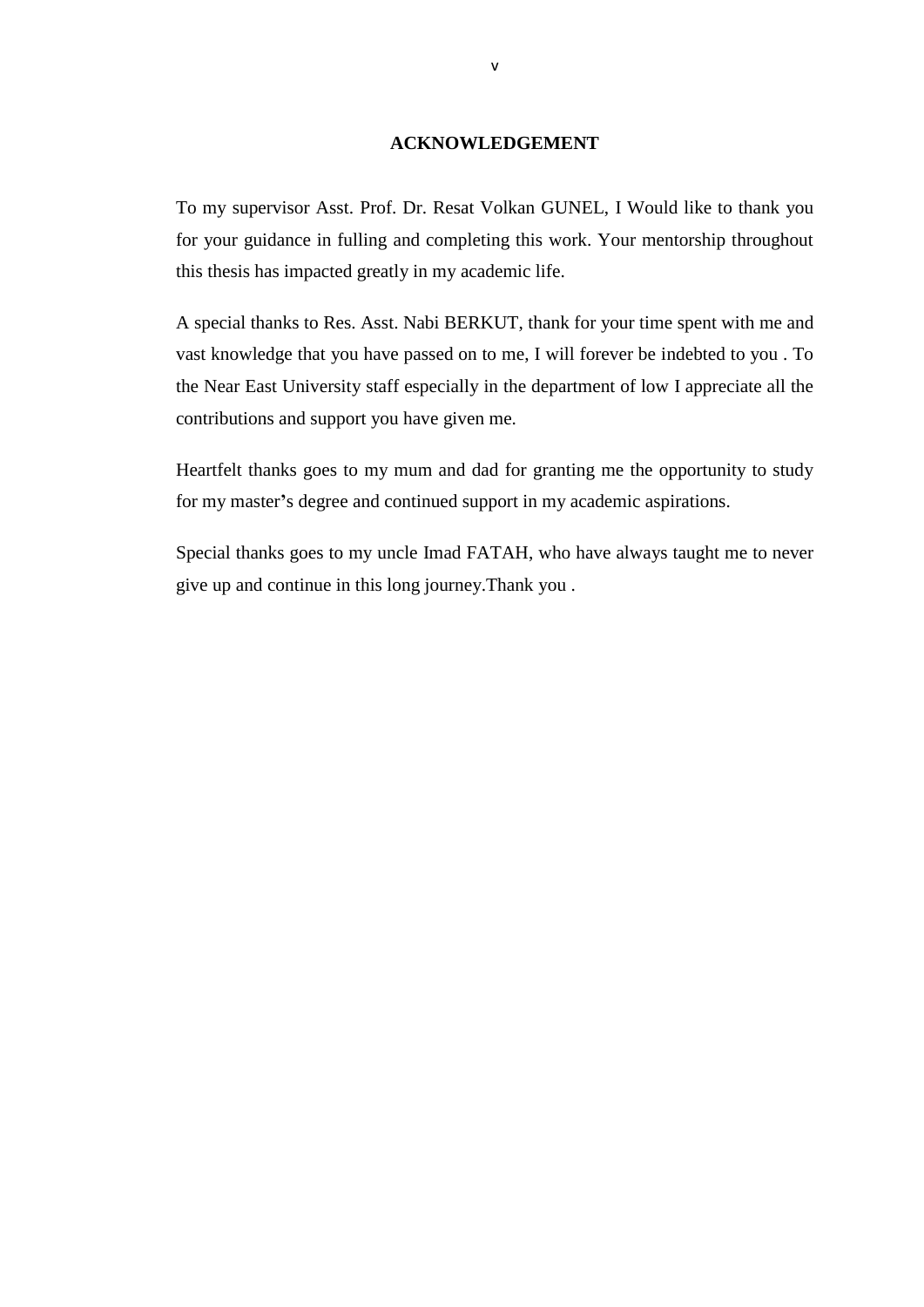# **TABLE OF CONTENTS**

<span id="page-6-0"></span>

| 2.2 Historical abridgements on the concept of terror and terrorism 10                                                  |  |
|------------------------------------------------------------------------------------------------------------------------|--|
| CHAPTER THREE: CONCEPT OF TERROR, TERRORISM AND ITS                                                                    |  |
|                                                                                                                        |  |
| 3.2 Conception of terrorism in International Humanitarian Law  20                                                      |  |
|                                                                                                                        |  |
| CHAPTER FOUR: THE POSITION OF INTERNATIONAL HUMANITARIAN                                                               |  |
|                                                                                                                        |  |
|                                                                                                                        |  |
| 4.3 The forbiddance of terrorism by International Humanitarian Law  27                                                 |  |
|                                                                                                                        |  |
|                                                                                                                        |  |
| CHAPTER FIVE: ANALYSIS, INTERNATIONAL CRIMINAL LAW AND THE<br>NEW DEVELOPMENT OF INTERNATIONAL TERRORISM: ISIS, DAESH, |  |
|                                                                                                                        |  |
|                                                                                                                        |  |
| 5.2 International terrorism and International humanitarian law implementation 39                                       |  |
|                                                                                                                        |  |
|                                                                                                                        |  |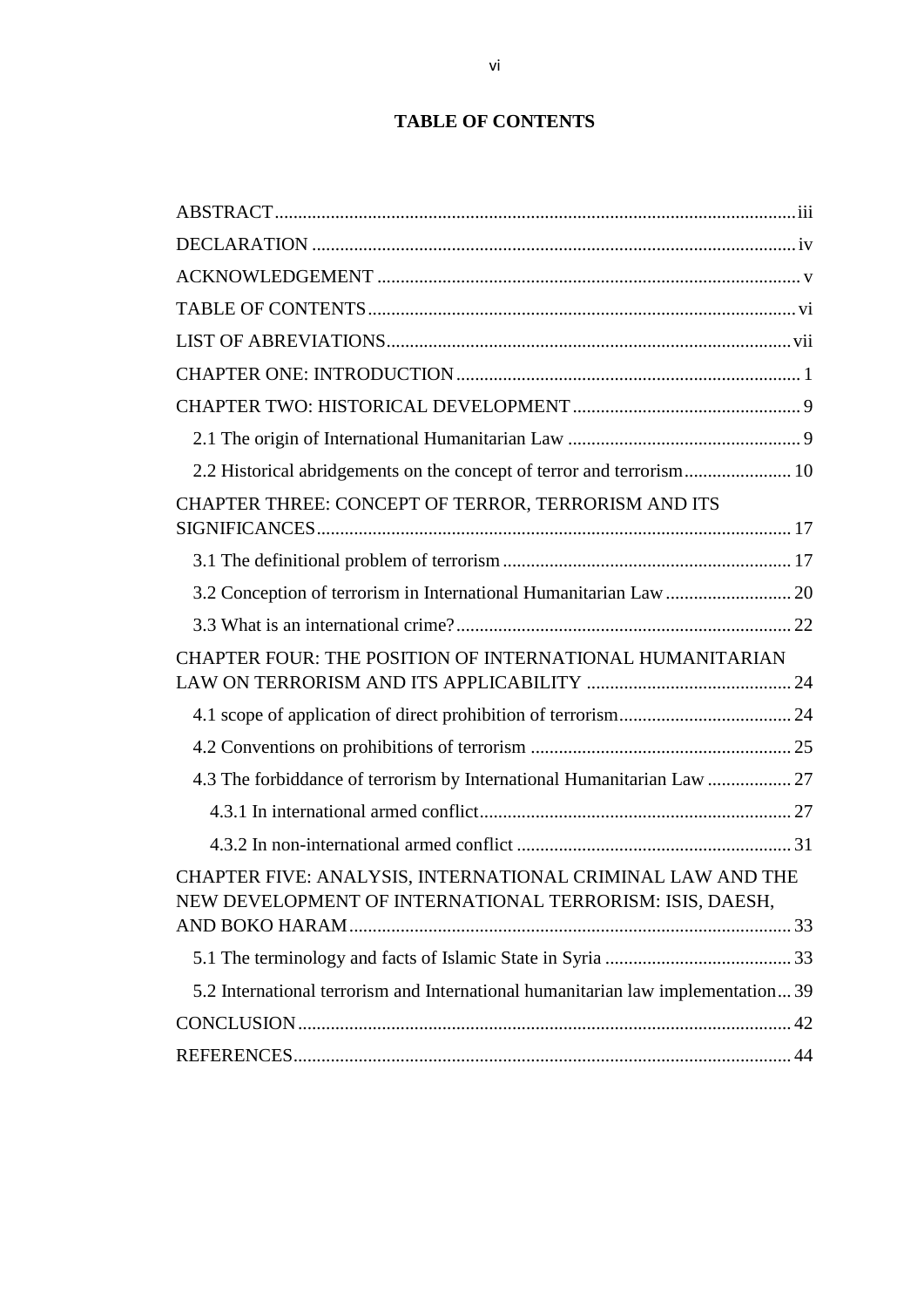## **LIST OF ABREVIATIONS**

- <span id="page-7-0"></span>IHL: International Humanitarian Law
- ICRC: International Committee of Red Cross and Red Crescent
- ANC: African National Congress
- PLO: Palestinian Liberation Organization
- WWII: World War II
- PFLP: Popular Front for Liberation of Palestine
- JRA: Japanese Red Army
- IRA: Ireland Red Army
- WTC: World Trade Center
- D.C: District of Columbia, Washington
- ICL: International Criminal Law
- ILC: International Law Commission
- IMT: International Military Tribunal
- ISIS: Islamic State in Iraq and Syria
- ICTY: International Criminal Tribunal for former-Yugoslavia
- POW: Prisoner Of War
- BCE: Before Christians Era
- CE: Christians Era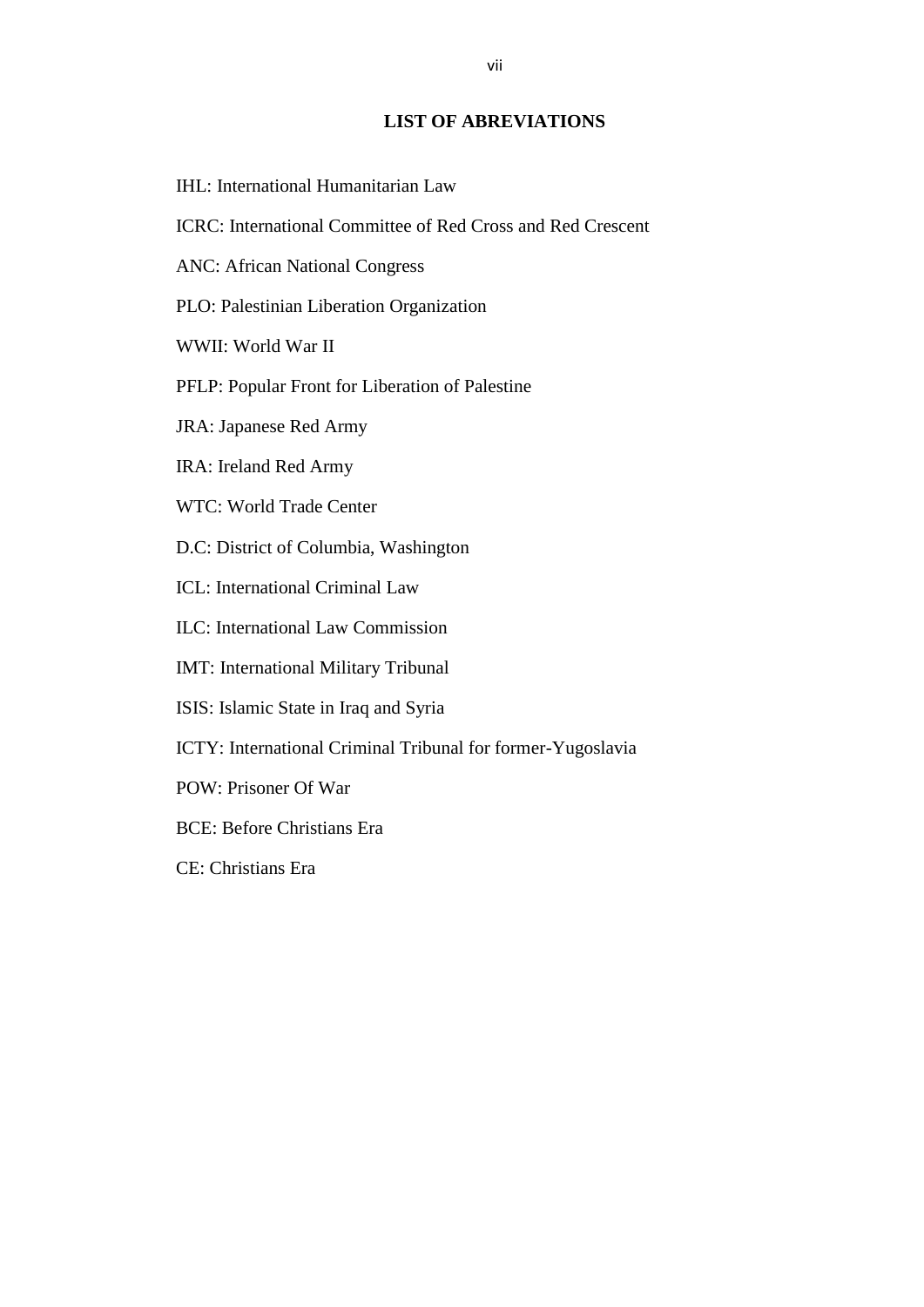## **CHAPTER ONE: INTRODUCTION**

<span id="page-8-0"></span>The subject of terrorism is both unpredictable and emotive. It is mind boggling on the grounds that it joins such a variety of various parts of human experience, including subjects, for example, legislative issues, brain research, theory, military system, and history, to give some examples. Terrorism is additionally emotive both on the grounds that encounters of terrorist acts stimulate gigantic sentiments, and on the grounds that the individuals who consider terrorists to be legitimized regularly have solid emotions concerning the rightness of the utilization of savagery (USIP, 2001). Without a doubt, terrorism summons solid sentiments at whatever point it is examined. A key test of comprehension terrorism is both recognizing the ethical shock at terrorist acts, while in the meantime attempting to comprehend the method of reasoning behind terrorism. Terrorism is not another wonder in human experience. Roughness have been utilized all through mankind's history by the individuals who restricted states, rulers, and rulers. This kind of brutality can be separated from what is termed as terrorism. Roughness contrary to an administration is frequently focused against fighters and the individuals who represent. Terrorism, in any case, is described by the utilization of savagery against regular folks, with the communicated craving of bringing on dread or frenzy in the populace. Terrorism is not exceptional to the twentieth and 21st centuries. Terrorism existed in eighteenth century progressive France amid the rule of fear, and additionally among the Zealots of Palestine, contrary to Roman run approximately 2000 years prior. Today, terrorist movement can be found in Israel, Indonesia, United Kingdom, Sri Lanka, Colombia, and the United States, to give some examples. Of specific worry here are the September 11 suicide assaults against the World Trade Center and the Pentagon and the endeavoured assault that brought about the plane accident in Pennsylvania (USIP, 2001).

Terrorism is characterized as planned political brutality against regular folks with the goal of augmenting media presentation to the demonstration and, eventually, to the dread gathering and/or to its cause (Krueger and Maleckova, 2003). Since it targets non-military workforce (that is, on account of the centre of terrorist exercises are "regular citizens" or "non-soldiers"), terrorist acts on a very basic level contrast from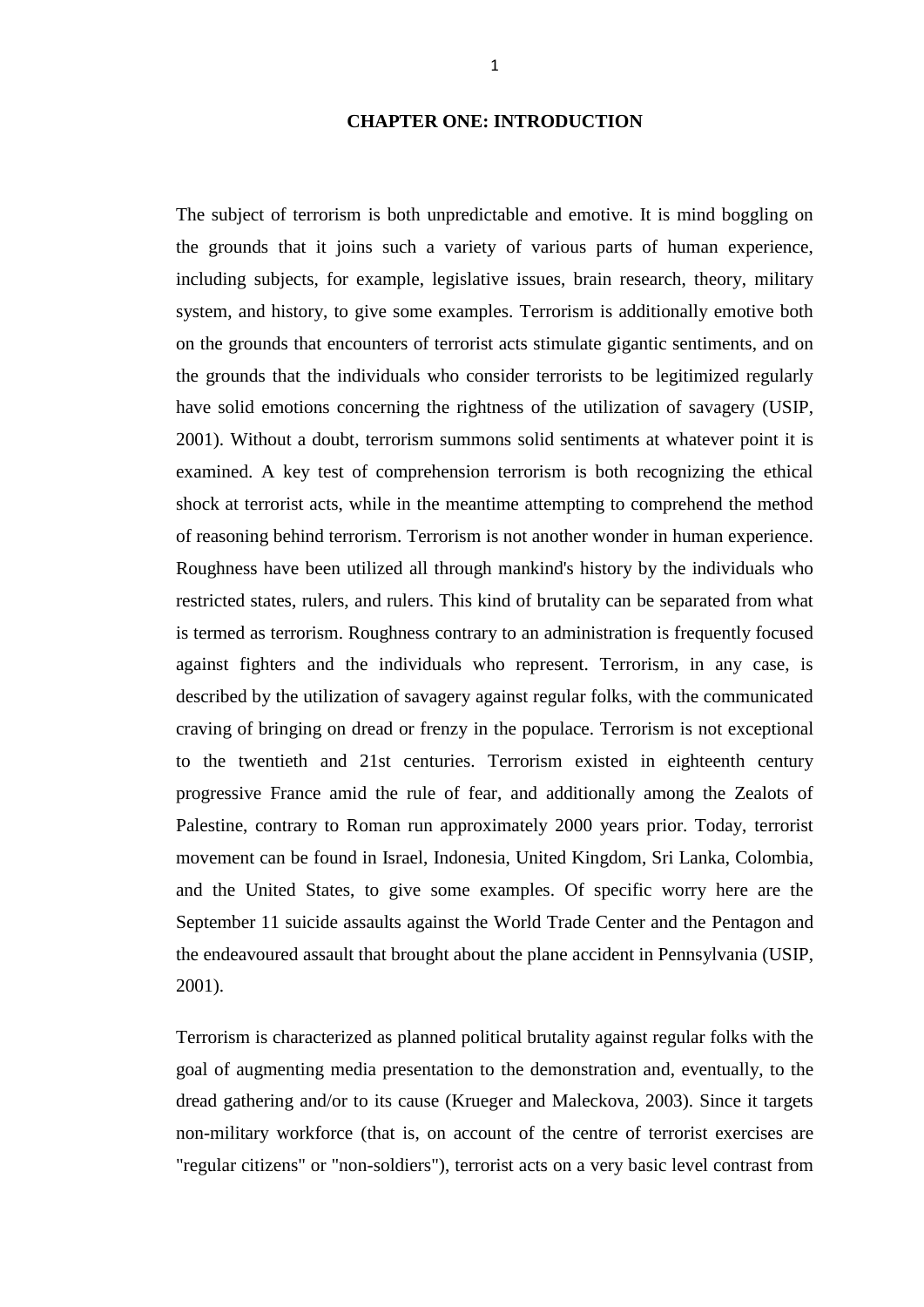common wars, guerrilla fighting and mobs. Since the point is to raise the profile of the "cause," one principle goal of terrorism is to boost media presentations in order to encourage the environment of trepidation. As the relative significance of presentation opposite the dread demonstration itself expands (the purposeful publicity overshadowing the deed), the specialized and arranging angles turn out to be generally more imperative. In spite of the fact that the occasions of 9/11 produced a surge of scholastic exploration on the reasons for terrorism, the primary lessons from this examination stay tricky. There is most likely we have taken in a great deal as of late about the total conduct of terrorism after some time, about its monetary and political expenses and about its microeconomic thought processes, however extensive contradiction stays about its main drivers (Llussa and Tavares, 2008). Normally, if these overflow impacts are significant, they will be bigger on residential than on worldwide terrorism. One explanation behind this is thoughtful wars and guerrilla fighting might (despite the fact that not as a matter of course do) include demonstrations of residential terrorism. In the event that this is right, the impacts we evaluate for, say common wars, the danger being generously bigger for local than for worldwide terrorism (Abadie, 2006). Henceforth, concentrating on universal terrorism gives moderate evaluations of the parts of various types of residential political unsteadiness. The primary adapted certainty is that in spite of the fact that there have been by and large a diminishing number of dread assaults every year, the normal number of passings they have brought on has methodically expanded in the course of the most recent 40 years or something like that (Campus and Gassebner, 2009). In addition, there are imperative provincial contrasts: e.g., lethality expanded over all locales since no less than 2000, with the exception of SubSaharan Africa. Regarding the aggregate numbers, our information demonstrates that most assaults occurred in the Middle East and Europe, while the most deadly assaults were in Africa, Asia and the Middle East.

Be that as it may, a globological point of view is not by any means the only hypothetical viewpoint that can be taken, and before swinging to the specifics of our thoughts we start by looking into different levels of examination at which one may develop an illustrative hypothesis of terrorist occasions, utilizing the September 11 assault as a case.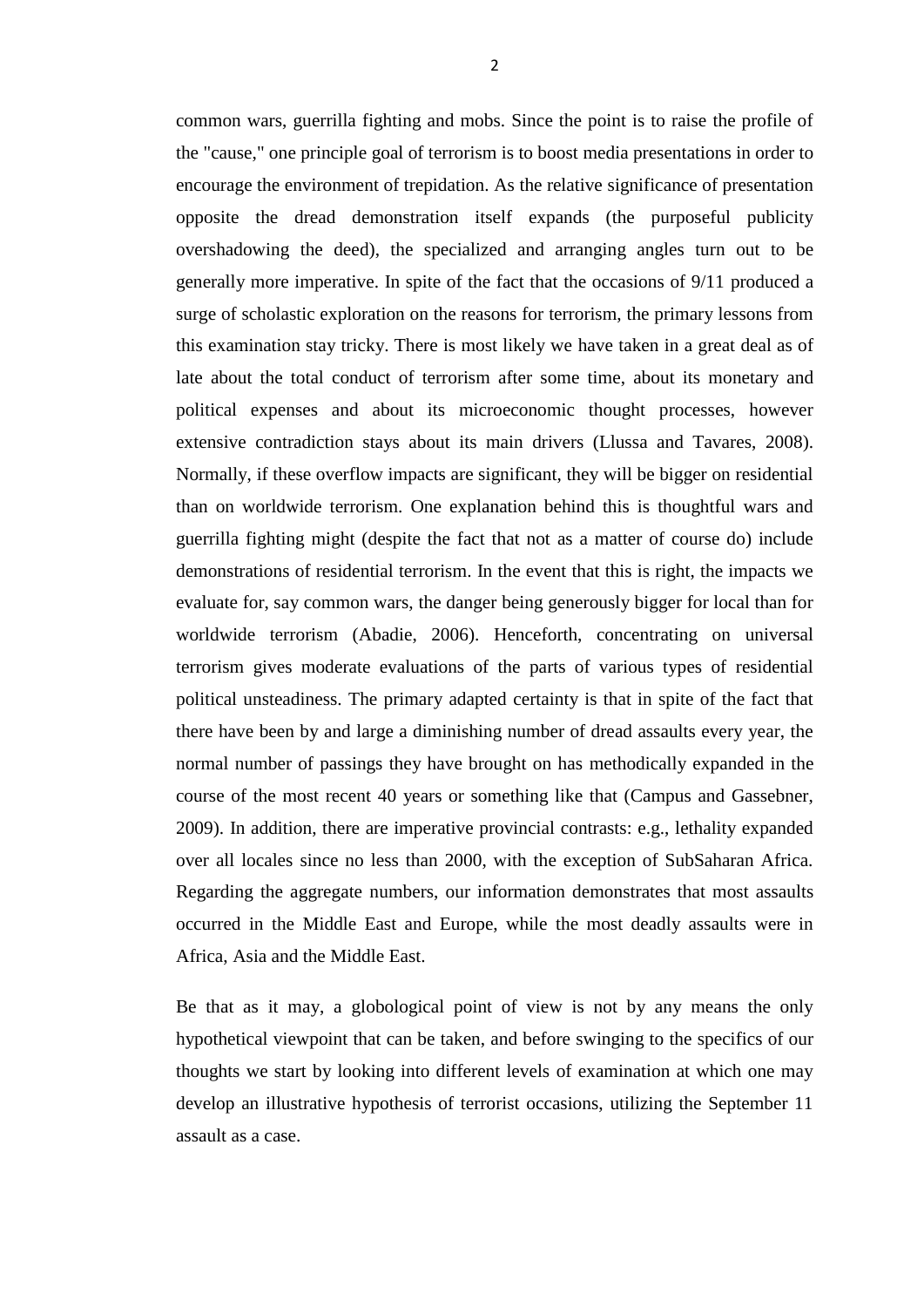Hypotheses can be developed, or if officially existing, can be connected, to the individual terrorist—to attempt to comprehend Osama container Laden or Ayman al-Zawahiri or to theorize on what is happening in the brain of suicide aircraft. One additionally can speculate the intrigues, intentions, and identities of an assortment of performing artists, from George W. Shrubbery to Tony Blair to Osama canister Laden. At this level of investigation, there is an unlimited writing on the brain research of terrorists (Hudson, 1999).

Informative hypotheses additionally can be climbed an indent to tons of people, for example, terrorist associations, cells, or fundamentalist religious-based social developments. The hypothesis here reaches from attempting to see how culprits outline their issues, grievances, strategies, enrolment, and preparing practices to authoritative examinations of system and different types of terrorist association (Arguilla and Ronfeldt 2001). Terrorist associations additionally can be concentrated on in a style like social development associations (SMOs) utilizing hypotheses about asset preparation, outline investigation, political activity opportunity structures, and cycles of roughness (McAdam 1982; Snow and Benford 1992; McAdam et al., 2001).

Not all terrorism is global, obviously, but rather from a chronicled viewpoint both household and worldwide terrorism appear to be endemic to sort out social life, showing up and returning all through history. Floods of terrorism have been recorded in the principal century CE with the Zealots-Sicarii, a Jewish bunch included in deaths and poisonings of Romans involving Palestine, and with the Assassins, who worked in the eleventh to thirteenth century Persia and Syria, killing political and religious pioneers (Lacqueur 1999; Stern 1999:15). The cutting edge significance of the term terrorism is connected with the Reign of Terror amid the French Revolution of the eighteenth century, and Rapoport (2001) discusses current terrorist waves subsequent to the 1870s, with the first being the one connected with the rebels and social progressives in the late nineteenth century.

At present, the brunt of the social-development and political-viciousness writing tends to merge terrorist acts in with different types of aggregate brutality. Gurr (1990), for case, codes sporadic terrorism, political banditry, and unsuccessful overthrows in one class and effective upsets and battles of terrorism in another.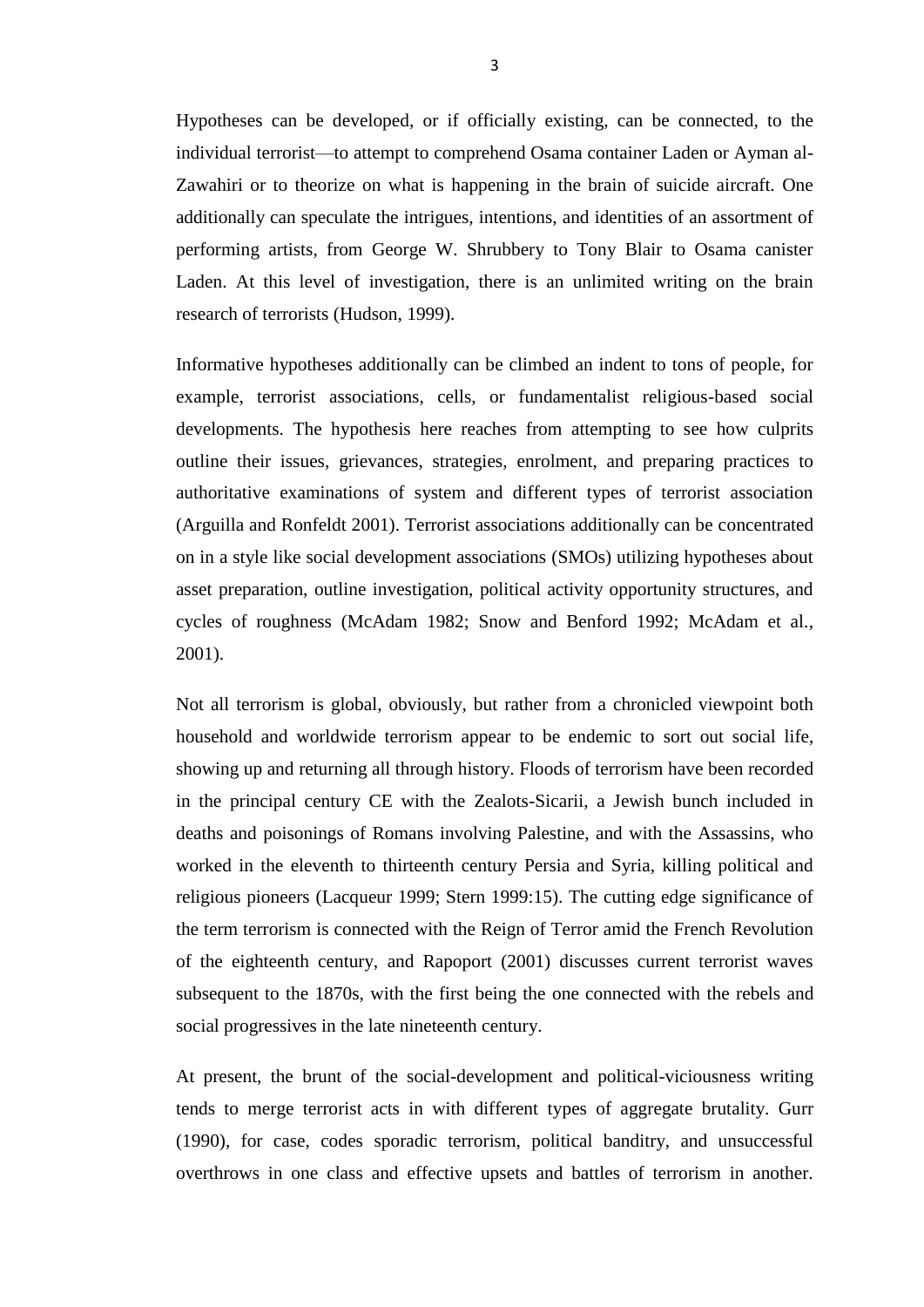Terrorism episodes are not coded independently. Similarly Tilly (2002) thoughtfully blends terrorist occurrences in with different types of "rough claim making," considering them to be a type of "composed obliteration" alongside different structures, for example, "deadly challenges" and "battles of demolition," while White (1993:576) codes terrorist episodes in Northern Ireland as "political viciousness," and Koopmans (1993:640), in what appears to be obviously to be terrorist occasions, talks about demonstrations of "serious and curiously conspiratorial roughness coordinated against property (illegal conflagration, bombings, damage) or individuals (political killings, hijacking)" as "overwhelming savagery." Terrorism is positively a type of political brutality, facilitated annihilation, and substantial brutality, yet so are other aggregate occasions, for example, race revolts, some dissent occasions, or fierce experiences in the middle of administration and work. In any case, they are seen as their own particular type of aggregate roughness, with their own causal rationales and hypothetical linkages to their more extensive social environment. Terrorist occasions have yet to achieve this status, as we have seen, being gave way into a broader classification of group or political brutality. Terrorist occasions are quality loaded, and their importance regularly lies subjective depending on each person's preferences (the adage that one individual's terrorist is the other's flexibility contender), yet the same was valid for the race revolt, the workers strike, the challenge occasion, the horde, and the group. Be that as it may, every now is viewed as its own particular nonexclusive type of group, or political, brutality, and with expanded examination endeavours terrorism undoubtedly some time or another will be viewed as the same way.

A third level would be to move the focal point of examination up to the general public, country, or state, in, in case, attempting to comprehend state arrangements and money related backing that go to terrorist bunches, or on the other side, asking into the strategies of states that may make them focuses on terrorism. For instance, Friedman (2001) contends the accompanying about the conflicting strategies of numerous Arab-Islamic states: The administering deal is that the administrations get the chance to stay in force perpetually and the mullahs get an imposing business model on religious practice and training until the end of time. . . . This deal endured every one of these years since oil cash, or U.S. on the other hand Soviet help, empowered numerous Arab-Muslim nations to make due without opening their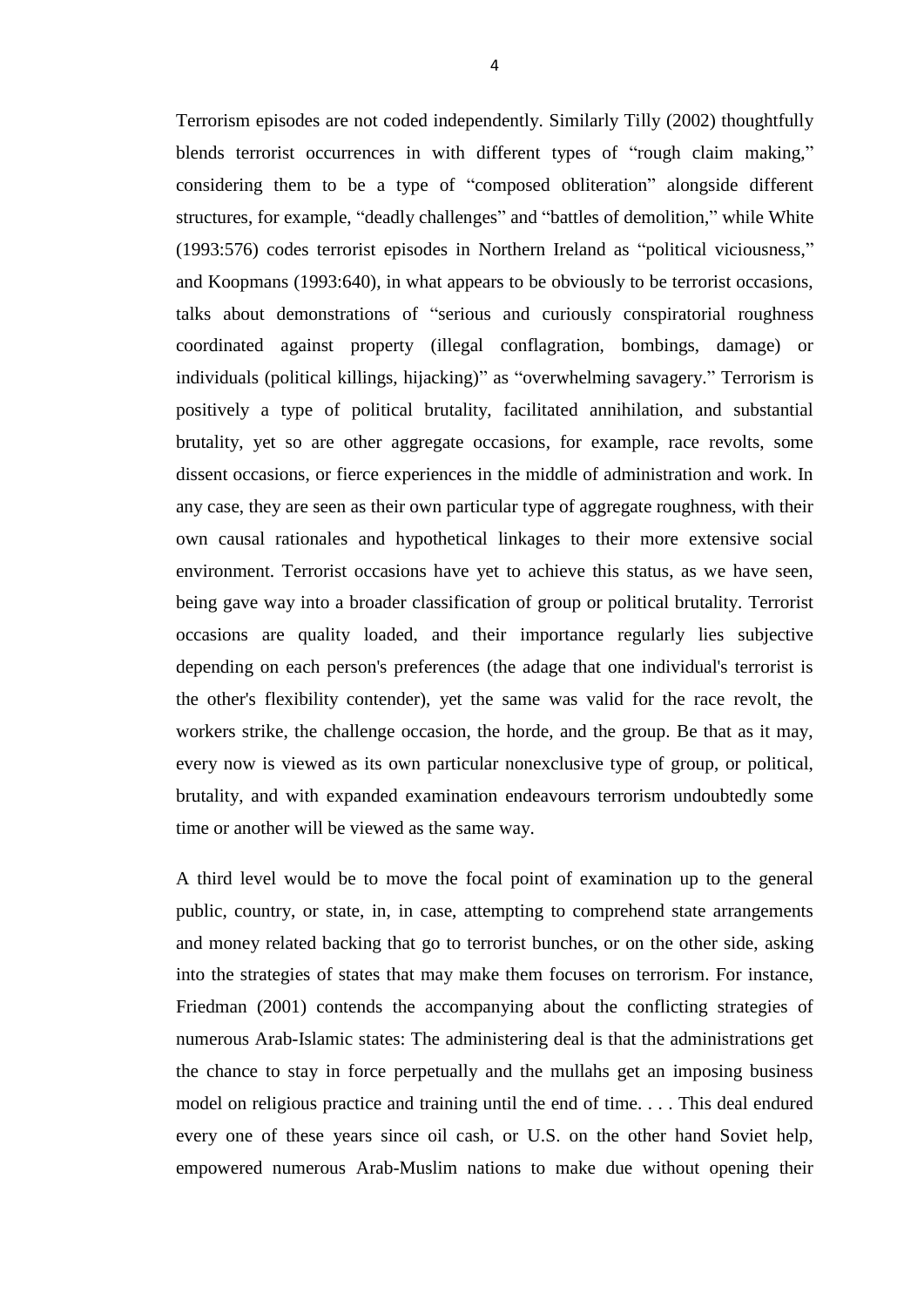economies or modernizing their training frameworks. Be that as it may, as oil incomes have declined and the number of inhabitants in youngsters looking for employments has blasted, this deal can't hold any longer. These nations can't make due without opening up to worldwide speculation, the Internet, advanced instruction and liberation of their ladies. . . In any case, the more they do that, the more debilitated the religious feel. Friedman (2001:A23) goes ahead to say this inexorably untenable disjuncture between the state and culture/religious establishments has driven some great gatherings to attempt to break this minimized by toppling their common administrations (e.g., the death of Egyptian president Anwar el-Sadat in 1981 by Islamic fundamentalists). Be that as it may, all things considered the terrorists' gatherings were stifled locally, and a few, similar to al-Qaeda, moved to another country to be focused in more cordial areas, for example, Afghanistan. The locus of assaults likewise moved toward nations such as the United States, one of the foremost supporters of absolutist administrations, for example, Saudi Arabia and Egypt.

On the off chance that people are settled inside gatherings/social developments, and they inside social orders/states, then it likewise is genuine that states constitute a portion of specific authentic time frames. Some have proposed that in today's chronicled circumstance the Islamic world needs something identical to the Protestant Reformation. Friedman (2002) contends that the Reformation welded Christianity and innovation and what made this stick was the point at which the "well" off sovereigns" returned to the reformers; this is not the situation in the Muslim world today, where "the wealthiest rulers, as Arabia Saudi, are subsidizing antimodern schools from Pakistan to Bosnia, while the despots pay off the antimodern mullahs . . . "" (Fredman, 2001:A23).

As one gets closer and more like a particularly globological examination when past occurrences can be recognized that appear to be like those of the present period, recommending something repeating, consequently deliberate, and since worldwide, something of the efficient rationale of the universal framework. A prior occurrence of Islamic fundamentalism and assault against the authoritative dominion can be found in the correlation of receptacle Laden, Islamic fundamentalism, and indignation against the United States with the fundamentalist Islamic rebel against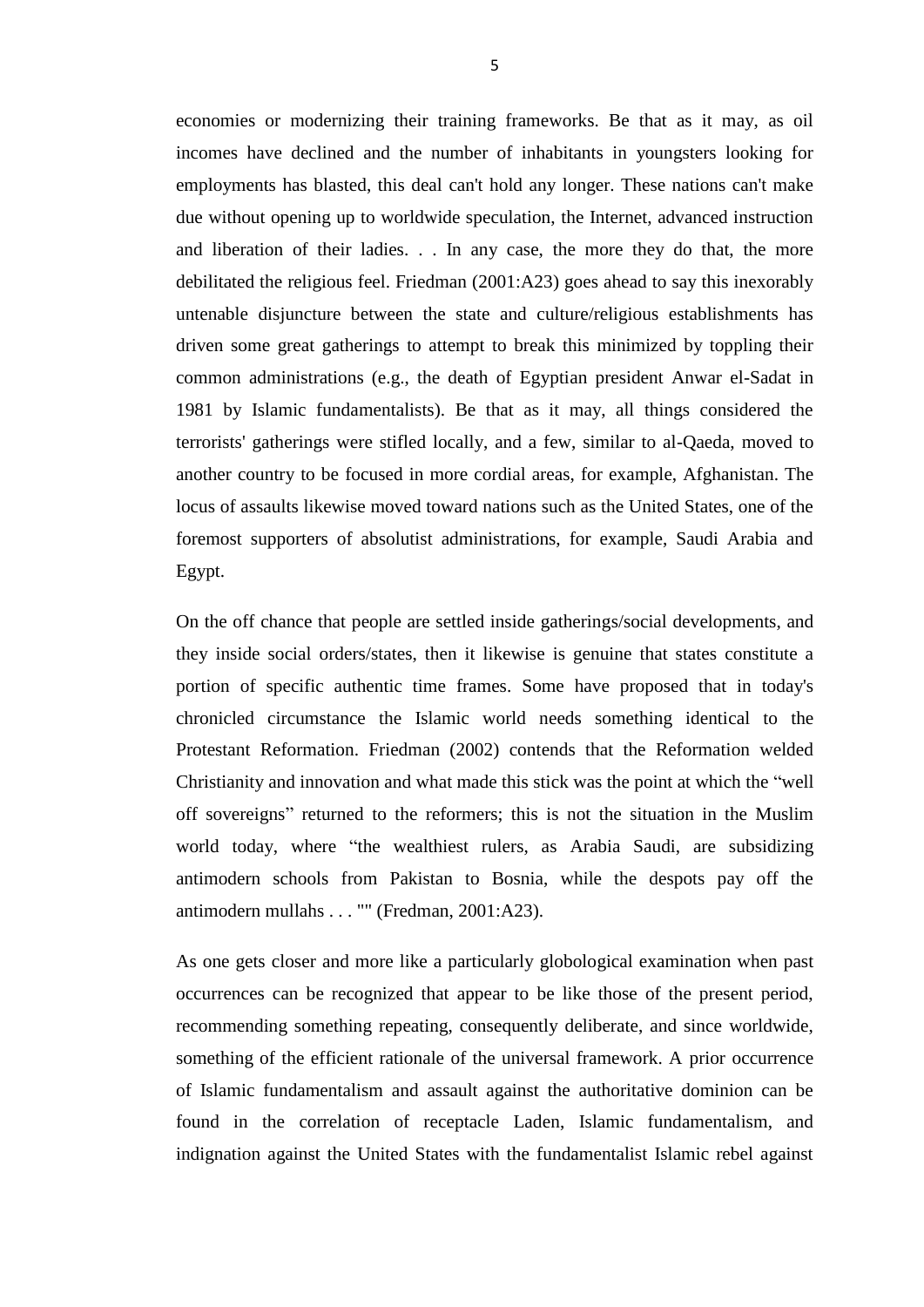British guideline in the Sudan in the 1890s. Here Mohammed Ahmed broadcasted himself as the second awesome prophet of Islam, the Mahdi and, in a fascinating similarity with canister Laden's craving to drive the Americans out of Saudi Arabia, asserted he was going to drive the British out of the Sudan. General Charles Gordon was sent to Khartoum to empty British constrains however, was encompassed by strengths of the Mahdi, and the British were all murdered. Later the reconquest of the Sudan was started, and the similarity with the American quest for al-Qaeda in Central Asia has not been lost on analysts. "Similarly, as with Afghanistan today, there was incredible worry that the Sudan excessively restricted and remote for a fruitful military crusade, and there were numerous open stresses that the British were setting out toward yet another calamity in the desert" (Hayward 2001). The hypothetical import of examinations, for example, these expansions when the occasions as well as the encompassing global circumstance appears to be comparable, and in such manner, there give off an impression of being a likeness between the universal circumstance today and the one at the season of the revolutionary terrorist wave of 1880–1914. Taking after occurrences, for example, the bombarding of the WTC in 1993, U.S. government offices in Africa in 1998, and the assaults on the Pentagon and WTC in 2001, the tried and true way of thinking of specialists and reporters on terrorism was that the world had entered another stage subsequent to the 1990s that left significantly from what had gone some time recently. It differently was known as the "new terrorism" (Lesser et al. 1999; Jenkins 2001); or talked about as including "new sorts of post-icy war, terrorists" (Hudson, 1999:5); or "another type of terrorist" (Stern 1999:8); or "new era of terrorists" (Hoffman 1999); or "dread in the brain of God" (Jurgensmeyer 2000); or a "conflict of fundamentalisms" (Ali 2002); or essentially another ""wave"" of terrorism (Rapoport, 2001).

International arena is facing constantly news crisis. Those crises are concerned with hijacking in the civilian aircraft, hostages, war among states or between one state and an armed groups and so forth. All these issues are affecting civilian populations in the war area or in the place where the situation is occurring. But we should notify that terrorism amongst all the cited situations became more and more preoccupying due to its non-conventional manifestation. Terrorism has not been formally considered and defined in International Law for the reason of its polysemy which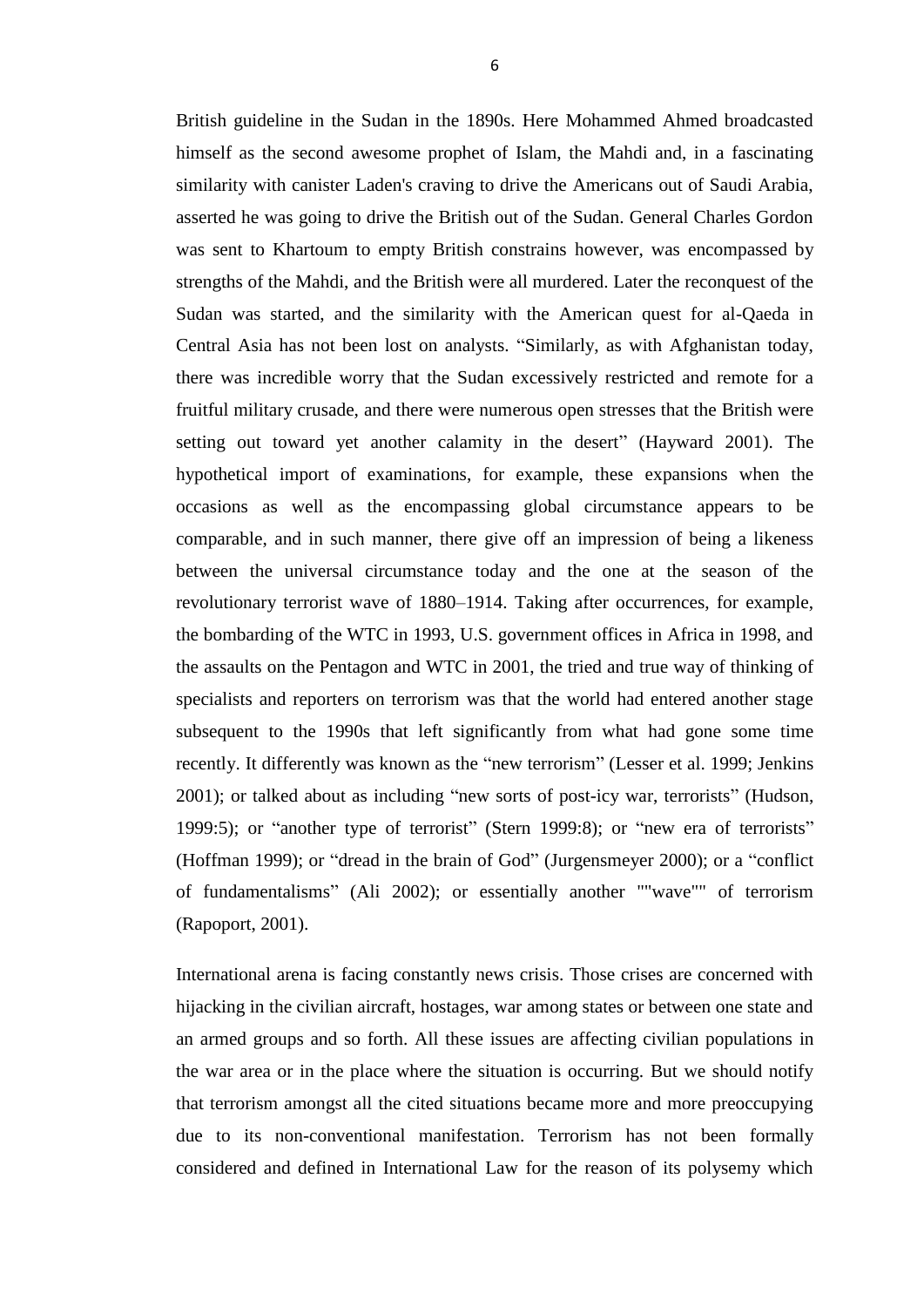differs from one State to another. In that sense, what it's considered such as terrorism can just be considered such as movement of freedom or of liberation by one given actors involved in conflict. The most important thing here it's not to seize terrorism itself such as a particular concept in International Humanitarian Law (IHL) rather our aim is to see in which extent IHL can cope with terrorism as a humanitarian necessity.

By the end of the Second World War and the finishing  $20<sup>th</sup>$  century there has been development of new international phenomenon which appears to some as acts of terror but to others as mean to claim their rights. This international phenomenon is terrorism; as above cited we realize that terrorism is not defined with unanimity by the all the actors (Shaw, 2001). That's why for a long time the struggle for the end of apartheid in South Africa by ANC (African National Congress) of Nelson Mandela has made him and his political organization a terrorist movement for the government of South Africa and even by the United States (Frost, 2004) and most of Western countries for a long time. This case in South Africa is similar to that of the late PLO (Palestinian Liberation Organization) leader Yasser Arafat in Palestine in his fight for the independence of Palestine. For Israel, the PLO and others political entities which are involved in the fight for the independence of Palestine, they are terrorist organizations. But PLO and Hamas, they do not look themselves as terrorist rather as the movement of liberation of Palestine (Ganor, 2002). These cases just help to show how it is difficult to reach consensus in the acceptance of terrorism by all the actors involved in one given conflict.

Terrorism itself as a social phenomenon is not considered as grievances necessitates humanitarian intervention, but it is the effect of acts of terror against the civilian population that call upon application of the scope of international criminal law or international humanitarian law (ICRC, 1997). For the matters of this thesis, it is noteworthy to say that the scope of international criminal law is enacted when there is a case of international armed conflict and non-international armed conflict. These two categories of international criminal law or international humanitarian law have been identified theoretically and pragmatically meanwhile the category of terror and terrorism in international humanitarian law remains flaw (Ganor, 2002). In other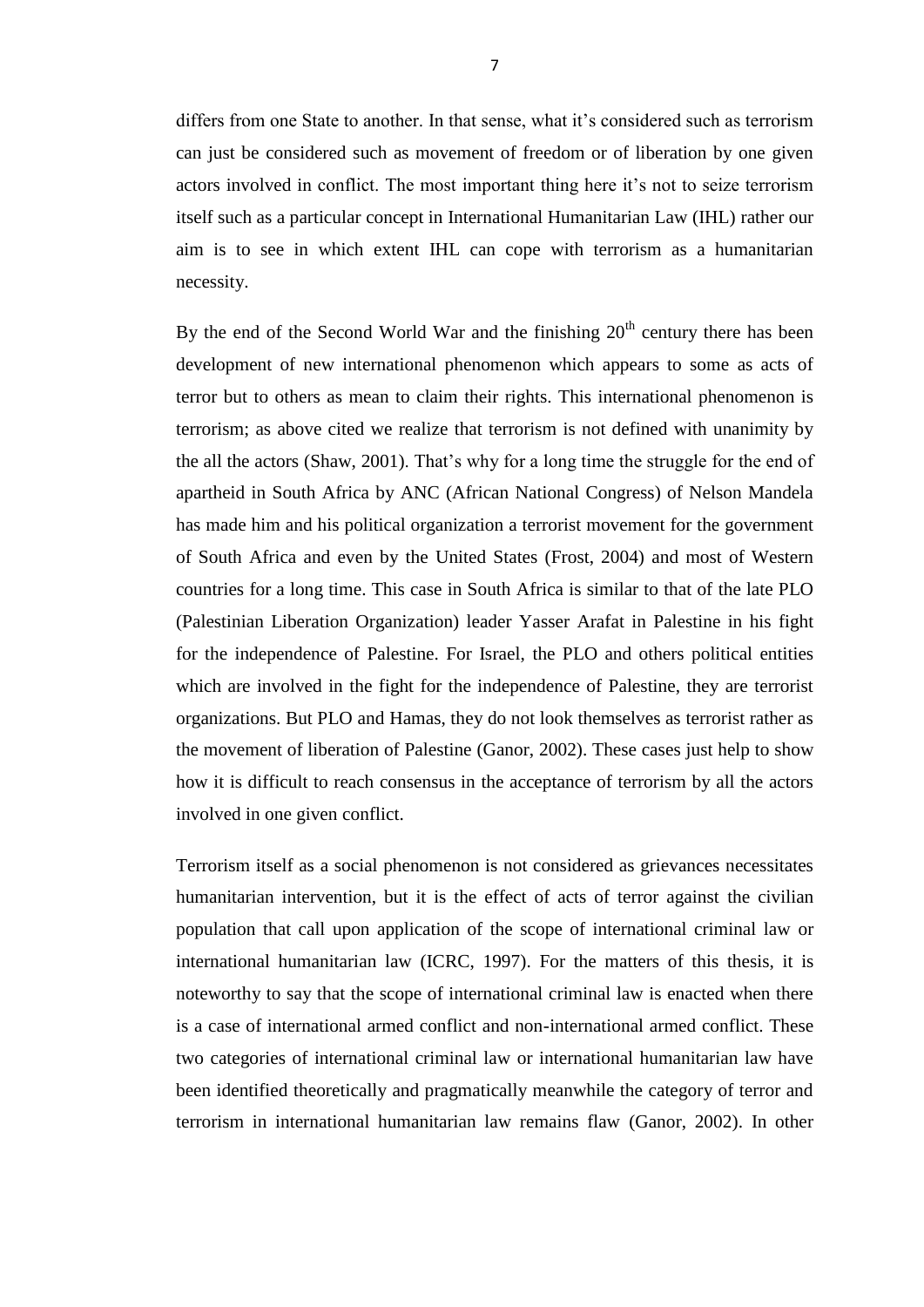considerations, in which case terrorism can fall under the scope of application of IHL in regard with either international armed conflict or non-international armed conflict?

In this thesis our aim is to clarify the concept of terror and terrorism within the scope of international law, particularly in that of IHL. For that reasons, we are going to scrutinize the historical development of the concept of terrorism and terror in international humanitarian law. (Chapter II) Then we need to conceptualized terror and terrorism for a better understanding. (Chapter III) In order to cope with the scheme within which international humanitarian law should be applied we are going to discuss in a relevant part II of our thesis of international humanitarian law position in regard with terror and terrorism. (Chapter IV) A prospective analysis (Chapter V) is going to take place thereafter in order to scrutinize adaptability of international humanitarian law within the changing world. The last part will be consecrated to bibliography and sources (part III).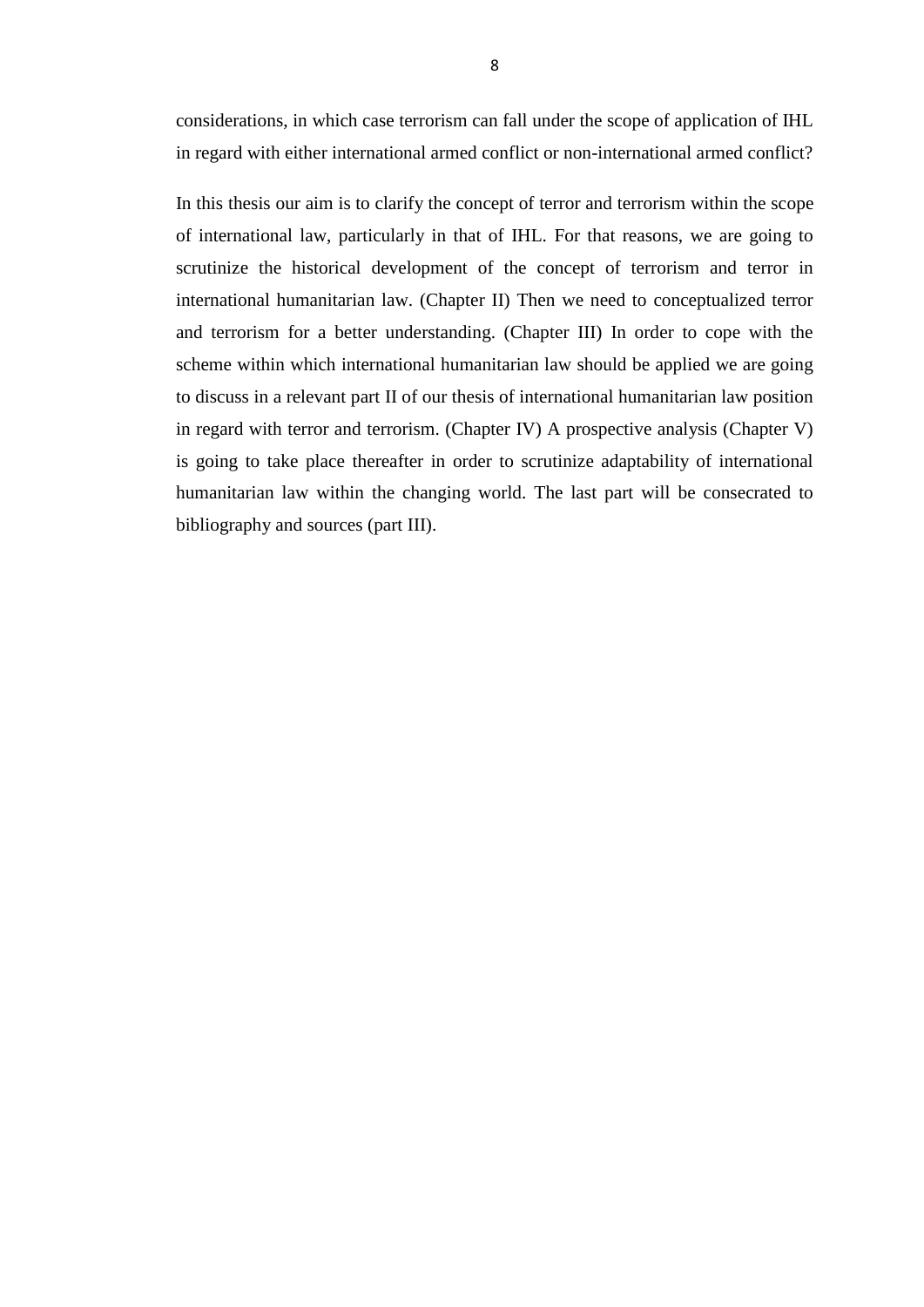#### **CHAPTER TWO: HISTORICAL DEVELOPMENT**

<span id="page-16-0"></span>The necessity to seize intrinsically international humanitarian law (IHL) implied that we should scrutinize its origin, its scope and even the pattern in which the discipline has been developed. For that reason, our framework is going to be enrooted in the perspective of contextual analysis of the emergence of IHL. Since the core question remains how can we reduce and stop negative effects of any conflict against civilian populations? In that respect we should posit humanity (Antonie, 2007) as the focal point of IHL application in any armed conflict or not. That's why for the purpose of this thesis and in some extent terrorism and terror become important part of the scope of application of IHL. So our work hereinafter will be focused on:

#### <span id="page-16-1"></span>**2.1 The origin of International Humanitarian Law**

The birth of international humanitarian law is intrinsically stuck to the battle of Solferino that held in northern Italy which led the founding father of humanitarian action: Henry Dunant to write his book "A Memory of Solferino" (Frits and Liesbeth, 2001; pp. 26). In fact, in 1859 we are in the middle of  $19<sup>th</sup>$  century, it held at Solferino a battle during which 40 000 soldiers were wounded. For have experienced this disastrous situation of war where many wounded soldiers were abandoned on the field of battle, Henry Dunant estimated that there should be a care organization that will help to save and heal those people who have been affected by the conflict (Frits and Liesbeth, 2001). International Humanitarian Law is born. In his way to the establishment of such organization, the first Convention of 1864 held in Geneva with the objective to establish a corpus of rules for the amelioration of the Wounded in armies in the field of battle. By the way, this convention establishes also the International Committee of Red Cross (ICRC). A few years later, in 1929 in Geneva again it was adopted a convention on the amelioration of the condition of the Wounded and Sick in armed forces in the field and on prisoners care. For the first time after the Second World War the convention took in consideration the civilian populations as victims of war (Theodor, 2000). We should mention also that the four convention of Geneva were completed after the Second World War. All these treaties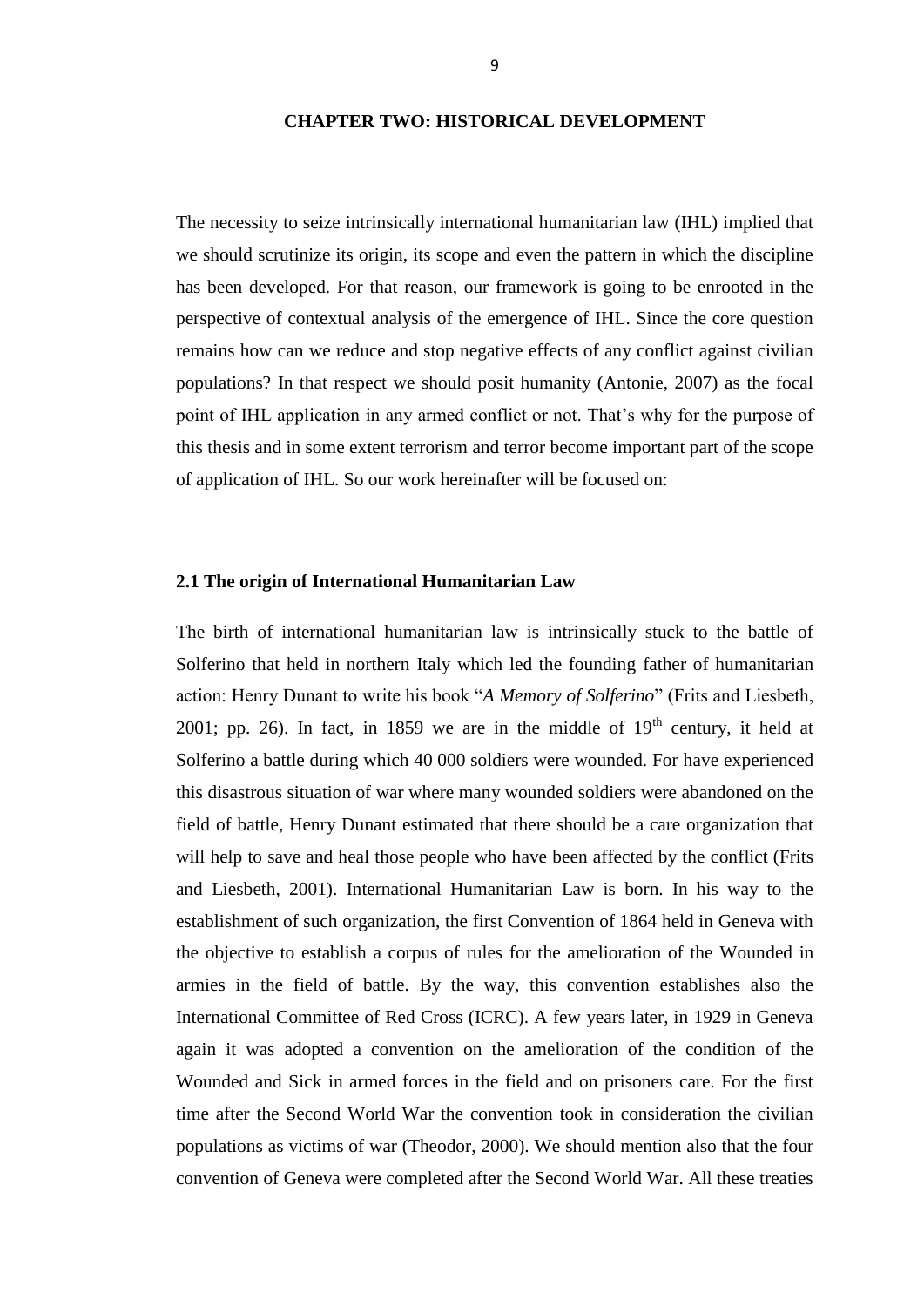are named the "*law of Geneva*", in regard with the location where the conventions were deliberated and adopted.

At the same time, the US president Abraham Lincoln, instructed Francis Lieber to write a text on the limitations of methods and means of land warfare for the combatants of the American civil war. This written text although valuable for US combatants influenced later the 1899 convention in respect to the Law and Customs of Wars and Land (Laura, 1994). Later on, in 1907 convention it focused on the restrictions and the prohibitions on the means and methods of warfare (Frits and Liesbeth, 2001). Prior to these both conventions, in St Petersburg in 1868 (Bugnion, 1999) it held a first International Humanitarian Law instrument that was the Declaration on the Renouncing of the Use of Explosive projectiles under 400 grammes Weight. By the way, it was also adopted a noteworthy text in 1925 (Frits and Liesbeth, 2001) on the prohibition of a specific type of weapons, it is the socalled Protocol for the Prohibition of the Use in War of Asphyxiating, Poisonous or Other Gases, and of Bacteriological Methods of Warfare. Many treaties relative to the forbiddance of specific weapons were adopted and they are still today a usual and recognized approach to law of war. The case here is the 1995 protocol on Blinding Laser weapons (Protocol IV) relative to the conventions on conventional weapons and the convention on the prohibition of the use, stockpiling, production and transfer of anti-personnel mines and on their destruction (Bugnion, 1999).

Due to the fact that 1899 and 1907 conventions held at Hague focused on the conduct of hostilities, it has become usual to name them the "Hague Law" to refer those set of rules relating to the conduct of hostilities (Bugnion, 1999). In its decision relative to the Legality of the threat or use of nuclear weapons, the international court of justice held that the both set of rules: the law of Geneva and the Law of Hague are included in the 1977 additional protocols to the 1949 convention on International Humanitarian Law (ICJ, 1996).

#### <span id="page-17-0"></span>**2.2 Historical abridgements on the concept of terror and terrorism**

Terrorism or demonstration of fear is not something new in humankind history. Records of terrorism existed before the word itself was created. This was affirmed by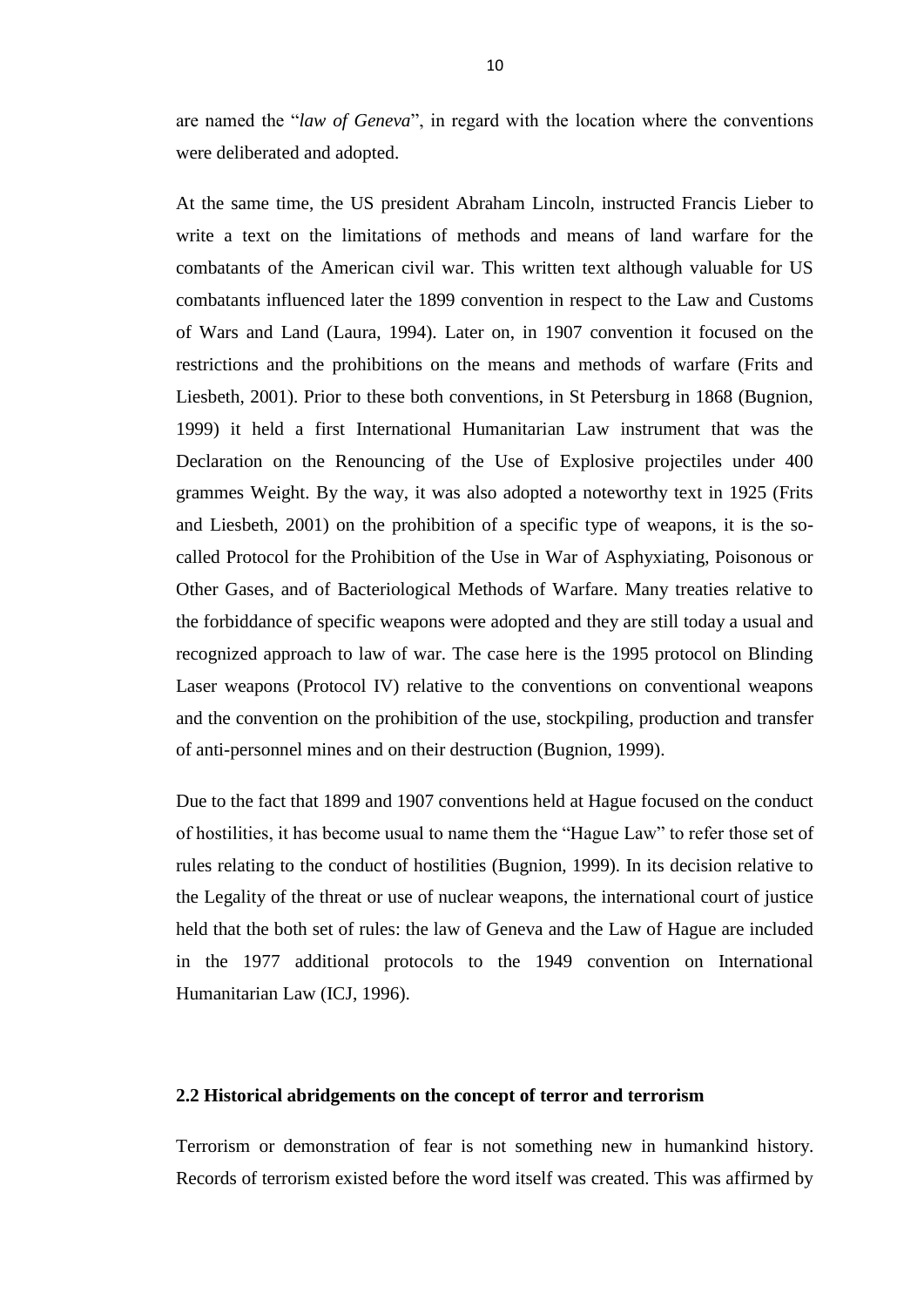particular antiques found fifty miles south of Mosul in Iraq. Assurnasirpal's, the winner and ruler of Assyria (884–860 BCE), upheld his tenet on vanquished domains by raising stone landmarks. Composed on them, in cuneiform, is the accompanying: I constructed a column over against his city entryway and I excoriated every one of the boss who had revolted, and I secured the column with their skin. Some I walled up inside of the column, some I pierced upon the column on stakes… Many prisoners from among them I blazed with flame, and numerous I took as living hostages. From some I remove their noses, their ears and their fingers, of numerous I put out the eyes. I made one mainstay of the living and another of heads. Assurnasirpal's activity of fear is especially self-evident (Roux, 1996). A few old scholars in ancient times pushed tyrannicide (the killing of dictators) as an approach to have a perfect society and to satisfy the divine beings. Regicide (the murdering of lords) happened much of the time amid the Roman age. The best-known political disaster in antiquated Rome was maybe the death of Julius Caesar in 44 BCE. Other Roman rulers additionally had a vicious demise: Caligula and Galba. In 9 CE, Germanic tribes led guerrilla assaults against passing Roman detachments. In that year, Hermann the Cheruscan ("Arminius"), a Germanic "flexibility contender," abandoned the Roman armed force and sorted out "the immense rebellion of Germania" (Gundarsson). In an uncommon display of Barbarian imperviousness to the Roman occupiers, Arminius' powers assaulted Roman legionnaires as they went through the profoundly lush district of Teutoburger Wald. Three Roman armies were completely wiped out in the Battle of Teutoburger Wald; the Romans were promptly booted out of Germania and back past the Rhine. Roughly 15,000 Roman warriors were executed and hundreds more killed in the wake of being taken detainee. For the Romans, such Barbarian resistance would have been considered terrorism (Gibbon, 1974).

The most punctual known association that showed parts of a present day terrorist association was the Zealots of Judea. Referred to the Romans as sicarii, or blade men, they carried on an underground battle of death of Roman occupation powers, and in addition any Jews they felt, had worked together with the Romans. Their intention was an uncompromising conviction that they couldn't stay dedicated to the manages of Judaism while living as Roman subjects. In the long run, the Zealot revolt got to be open, and they were at last blockaded and conferred mass suicide at the fortress of Masada.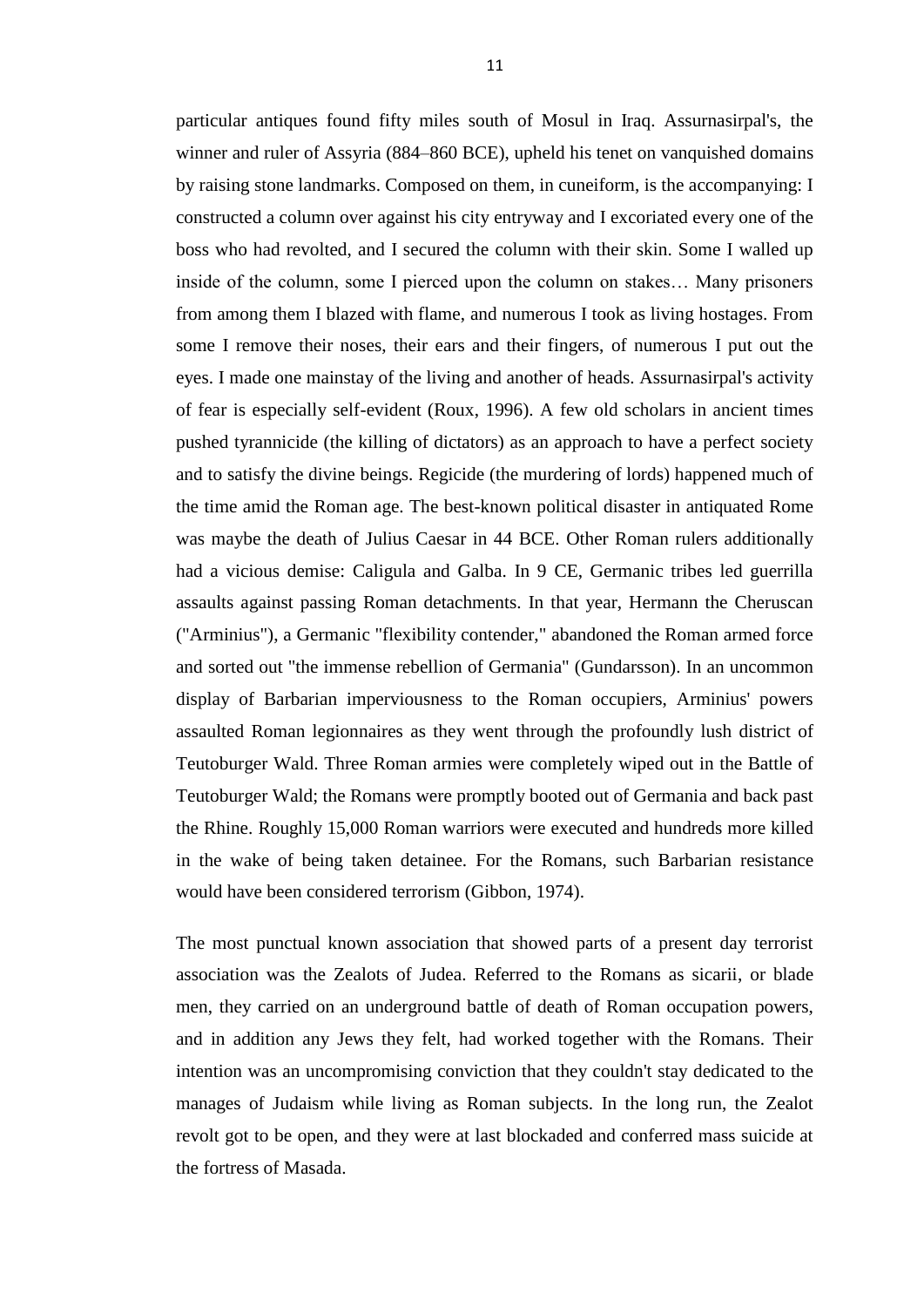The Assassins were the following gathering to indicate conspicuous attributes of terrorism, as we probably am aware it today. A breakaway group of Shia Islam called the Nizari Ismalis received the strategy of death of foe pioneers in light of the fact that the clique's constrained labor forestalled open battle. Their pioneer, Hassam-I Sabbah, based the clique in the mountains of Northern Iran. Their strategy of sending a solitary professional killer to effectively slaughter a key adversary pioneer at the specific penance of his own life (the executioners held up alongside their casualties to be murdered or caught) roused dreadful stunningness in their foes.

Despite the fact that both the Zealots and the Assassins worked in times long past, they are pertinent today: First as harbingers of cutting edge terrorists in parts of inspiration, association, focusing on, and objectives. Besides, albeit both were extreme disappointments, the way that they are recalled many years after the fact, exhibits the profound mental effect they brought about. From the season of the Assassins (late thirteenth century) to the 1700s, dread and boorishness were generally utilized as a part of warfare and strife, however key elements for terrorism were inadequate. Until the ascent of the cutting edge country state after the Treaty of Westphalia in 1648, the kind of focal power and durable society that terrorism endeavors to impact scarcely existed. Correspondences were deficient and controlled, and the causes that may motivate terrorism (religious split, insurgence, ethnic strife) normally prompted open warfare. When kingdoms and realms got to be countries, they had adequate intends to authorize their power and smother exercises, for example, terrorism. Amid the late nineteenth century, radical political speculations and upgrades in weapons innovation prodded the arrangement of little gatherings of progressives who adequately assaulted country states. Agitators upholding faith in the "purposeful publicity of the deed" delivered some striking triumphs, killing heads of state from Russia, France, Spain, Italy, and the United States. Nonetheless, their sloppiness and refusal to coordinate with other social developments in political endeavors rendered rebels inadequate as a political development. Interestingly, Communism's part as an ideological premise for political terrorism was simply starting, and would turn out to be considerably more huge in the twentieth century.

Another pattern in the late nineteenth century was the expanding tide of patriotism all through the world, in which the country (the personality of an individuals) and the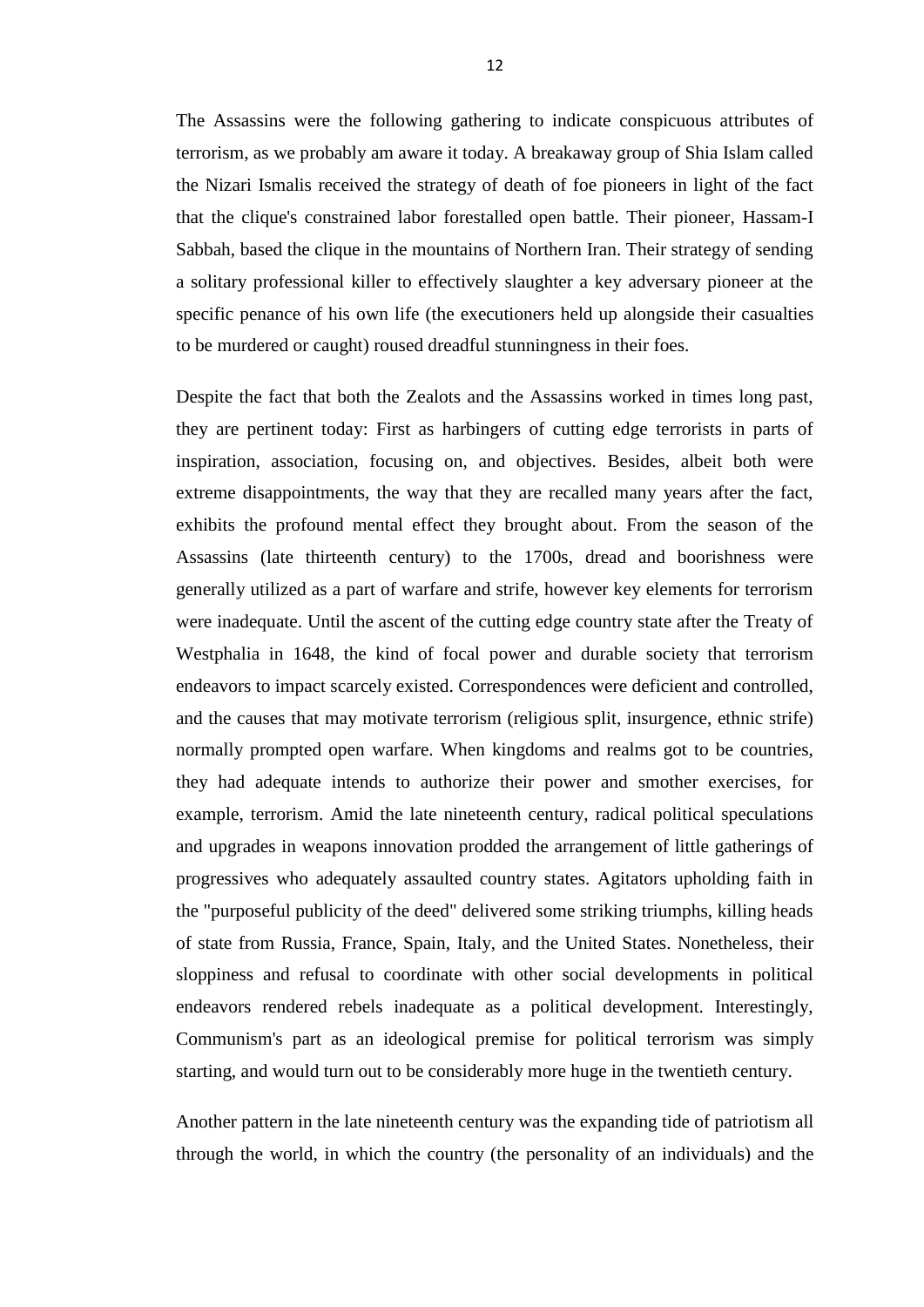political state were consolidated. As states accentuated national characters, people groups that had been vanquished or colonized could, similar to the Jews at the seasons of the Zealots, pick osmosis or battle. The best-known patriot strife from this time is still uncertain - the multi-century battle of Irish patriotism. Patriotism, similar to socialism, turned into a much more prominent ideological power in the twentieth century.

The terrorist bunch from this period that serves as a model from multiple points of view for what was to come was the Russian Narodnya Volya (Peoples Will). They contrasted in a few courses from cutting edge terrorists, particularly in that they would infrequently cancel assaults that may imperil people other than their planned target. Other than this characteristic, we see a large number of the qualities of terrorism here interestingly; surreptitious, cell association; fretfulness and powerlessness for the errand of sorting out the constituents they claim to speak to; and a propensity to build the level of roughness as weights on the gathering mount. For centuries terrorism have been in presence, the French upheaval times of 1790s gave us satisfactory case of circumstance in which State acclimatized any demonstrations of contestation to demonstration of dread (Burke, 1790). The principal portion of the twentieth century saw two occasions that affected the way of contention to the present day. The impacts of two World Wars aggravated interests and any expectations of patriots all through the world, and seriously harmed the authenticity of the worldwide request and governments.

Patriotism heightened amid the mid twentieth century all through the world. It turned into a particularly intense power in the subject people groups of different pilgrim realms. In spite of the fact that dispute and resistance were normal in numerous frontier belonging, and now and then brought about open warfare, patriot characters turned into a point of convergence for these activities. Bit by bit, as countries turned out to be firmly attached to ideas of race and ethnicity, universal political advancements started to backing such ideas. Individuals from ethnic gatherings, whose states had been consumed by others or had stopped to exist as isolated country saw chances to acknowledge patriot aspirations. A few of these gatherings picked dread as a technique to direct their battle and make their circumstance known not controls they trusted would be thoughtful. In Europe, both the Irish (Rapoport, 1994)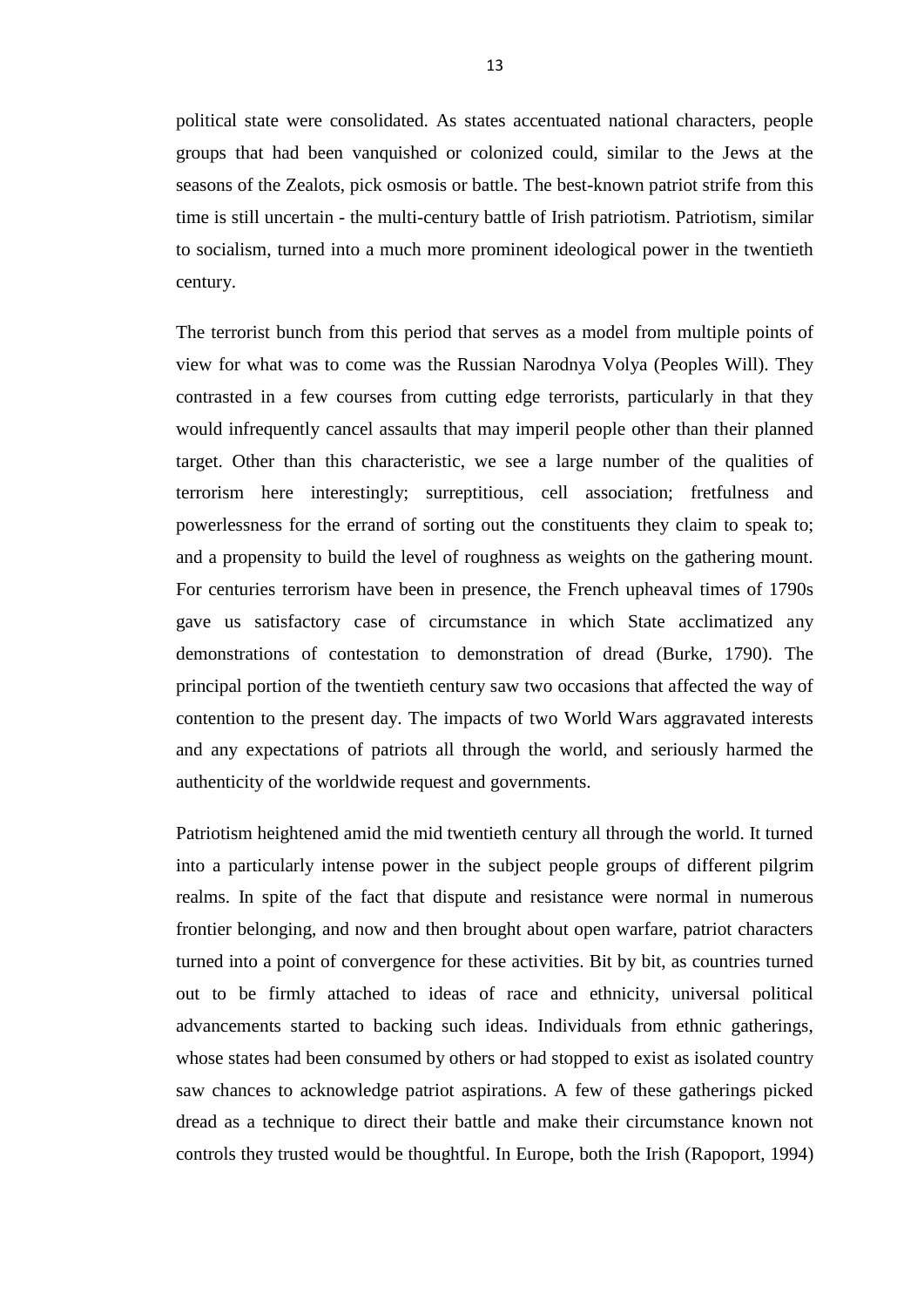and the Macedonians had existing terrorist battles as a major aspect of their continuous battle for autonomy, yet needed to start grisly uprisings to facilitate their cause. The Irish were mostly effective, the Macedonians fizzled.

The "total war" practices of all warriors of WWII gave further defense to the "everyone does it" perspective of the utilization of fear and infringement of the law of war. The desensitization of individuals and groups to brutality that began in World War I quickened amid World War II. The force of the contention between starkly restricted belief systems prompted abundances with respect to all members. New weapons and techniques that focused on the adversaries' regular citizen populace to demolish their financial limit for strife uncovered for all intents and purposes each non military personnel to the risks of soldiers. The significant forces' backing of factional and resistance associations utilizing terrorist strategies was seen as an acknowledgment of their authenticity. It appeared that regular folks had ended up true blue focuses, regardless of any principles precluding it.

The bi-polar universe of the Cold War changed impression of contentions the world over. Generally minor encounters tackled importance as stadiums where the superpowers could contend without gambling heightening to full atomic war. Warfare between the East and the West occurred on the peripheries, and was constrained in degree to anticipate heightening. Amid the quick postwar period, terrorism was all the more a strategic decision by pioneers of patriot insurrections and insurgencies. Effective battles for freedom from provincial guideline happened all through the world, and numerous utilized terrorism as a supporting strategy. At the point when terrorism was utilized, it was utilized inside of the system of bigger developments, and composed with political, social, and military activity. Notwithstanding when terrorism came to command alternate parts of a patriot battle, for example, the Palestinian crusade against Israel, it was (and is) joined with different exercises.

All through the Cold War, the Soviet Union gave immediate and circuitous help to progressive developments around the globe. Numerous hostile to pioneer developments found the progressive fanaticism of socialism appealing. Pioneers of these "wars of national freedom" saw the upside of free weapons and preparing. They likewise understood that the help and support of the Eastern Bloc implied expanded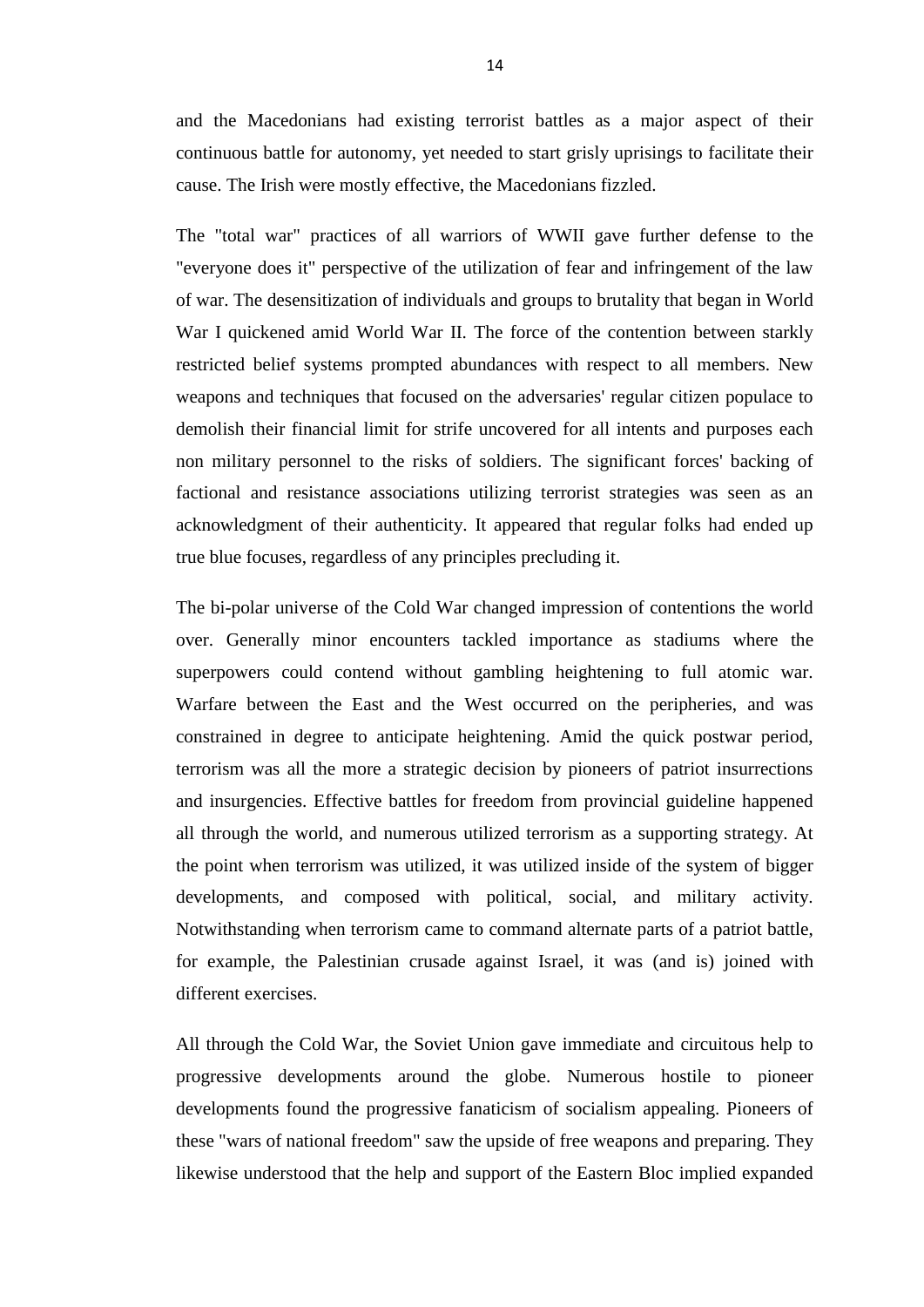universal authenticity. A considerable lot of these associations and people used terrorism in backing of their political and military targets. The approach of the Soviet Union to bolster progressive battles all over, and to fare transformation to noncomrade nations, if fanatics willing to utilize savagery and fear as the way to understand their desire.

The time of cutting edge terrorism may be said to have started in 1968 when the Popular Front for the Liberation of Palestine (PFLP) captured an El Al carrier on the way from Tel Aviv to Rome. While hijackings of aircrafts had happened some time recently, this was the first occasion when that the nationality of the bearer (Israeli) and its typical quality was a particular operational point. Additionally a first was the purposeful utilization of the travelers as prisoners for requests made freely against the Israeli government. The mix of these interesting occasions, added to the worldwide extent of the operation, increased noteworthy media consideration. The author of PFLP, Dr. George Habash watched that the level of scope was immensely more noteworthy than fights with Israeli officers in their past range of operations. So he expressed: "In any event the world is discussing us now."

Another part of this internationalization is the collaboration between fanatic associations in leading terrorist operations. Helpful preparing between Palestinian gatherings and European radicals began as ahead of schedule as 1970, and joint operations between the PFLP and the Japanese Red Army (JRA) started in 1974. From that point forward worldwide terrorist participation in preparing, operations, and backing has kept on developing, and proceeds right up 'til the present time. Thought processes range from the ideological, for example, the 1980s collusion of the Western European Marxist-arranged gatherings, to money related, as when the IRA sent out its skill in bomb making as far away from home as Colombia.

The biggest demonstration of global terrorism happened on September 11, 2001 in an arrangement of composed assaults on the United States of America, where Islamic terrorists commandeered regular citizen carriers and utilized them to assault the World Trade Center (WTC) towers in New York City and the Pentagon in Washington, DC. The impacts of 9/11 significantly affected the American mind and prompted worldwide resonations. Other significant terrorist assaults have additionally happened in New Delhi (Indian Parliament assaulted); Bali auto bomb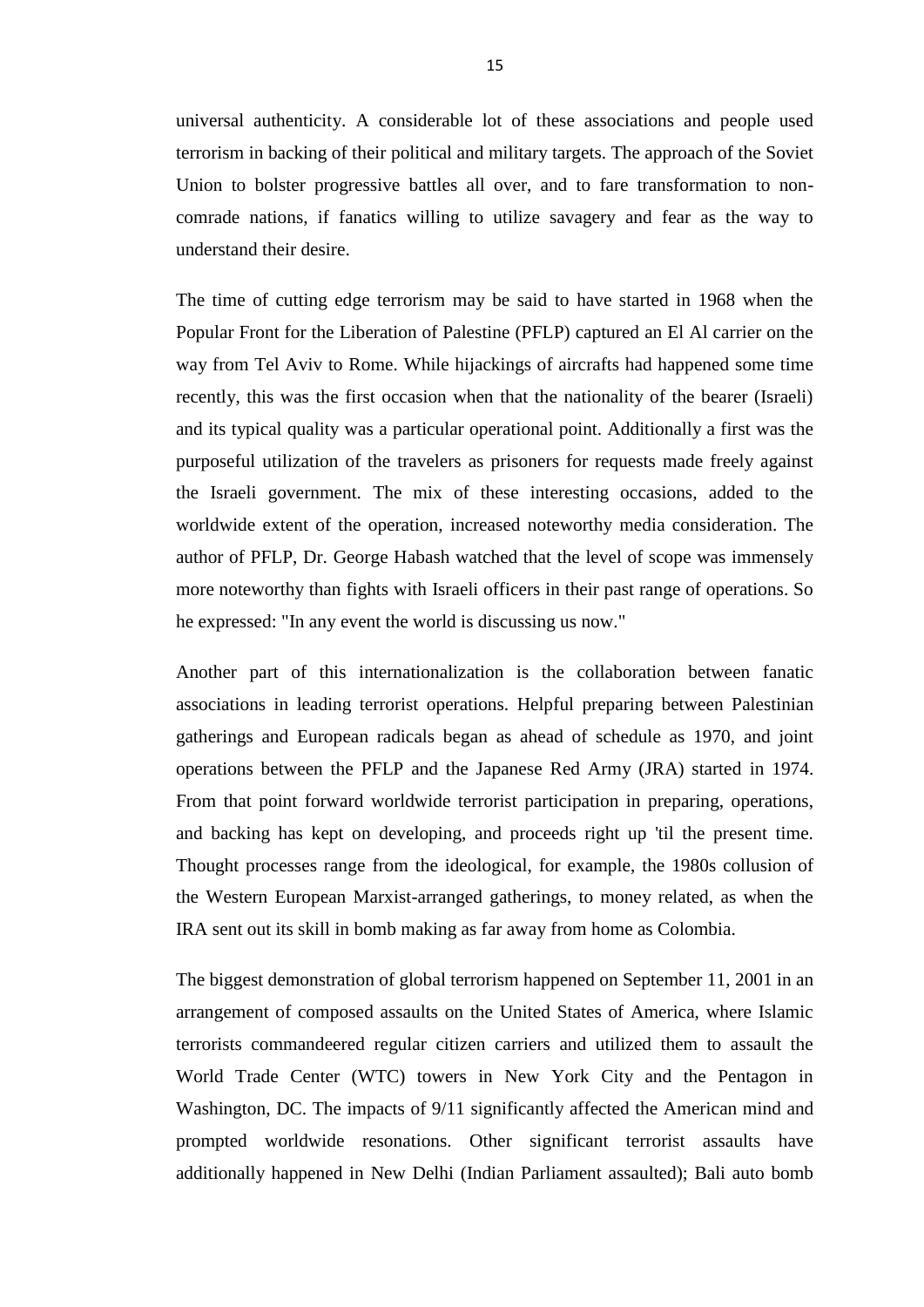assault; London metro bombings; Madrid train station bombings; assaults in Mumbai (lodgings, train station and a Jewish outreach focus), Nigeria, Pakistan, Paris, and that's only the tip of the iceberg. The operational and key epicenter of Islamic terrorism is for the most part focused in Pakistan, Afghanistan and parts of Syria.

As seen above, terror and terrorism is not a new social phenomenon. The regain of terror since the 9/11 event on the twin towers of New York in US has blown away the relative peaceful of international arena. Terror and terrorism has become a matter of concern for all states, powerful or powerless one. For that reason we are talking about globalized terrorism. Islamic State in Syria (ISIS) or in short Islamic State organization in present days raise concern on the civilian population displaced and many others collateral damage due to intensification of combats. The fact that terror and terrorism is well known, used in international relations does not mean the concept itself is defined universally and accepted uniquely. On the contrary, we attend to the phenomenon of antinomy approach in the definition. So what is terror? How can we define terrorism?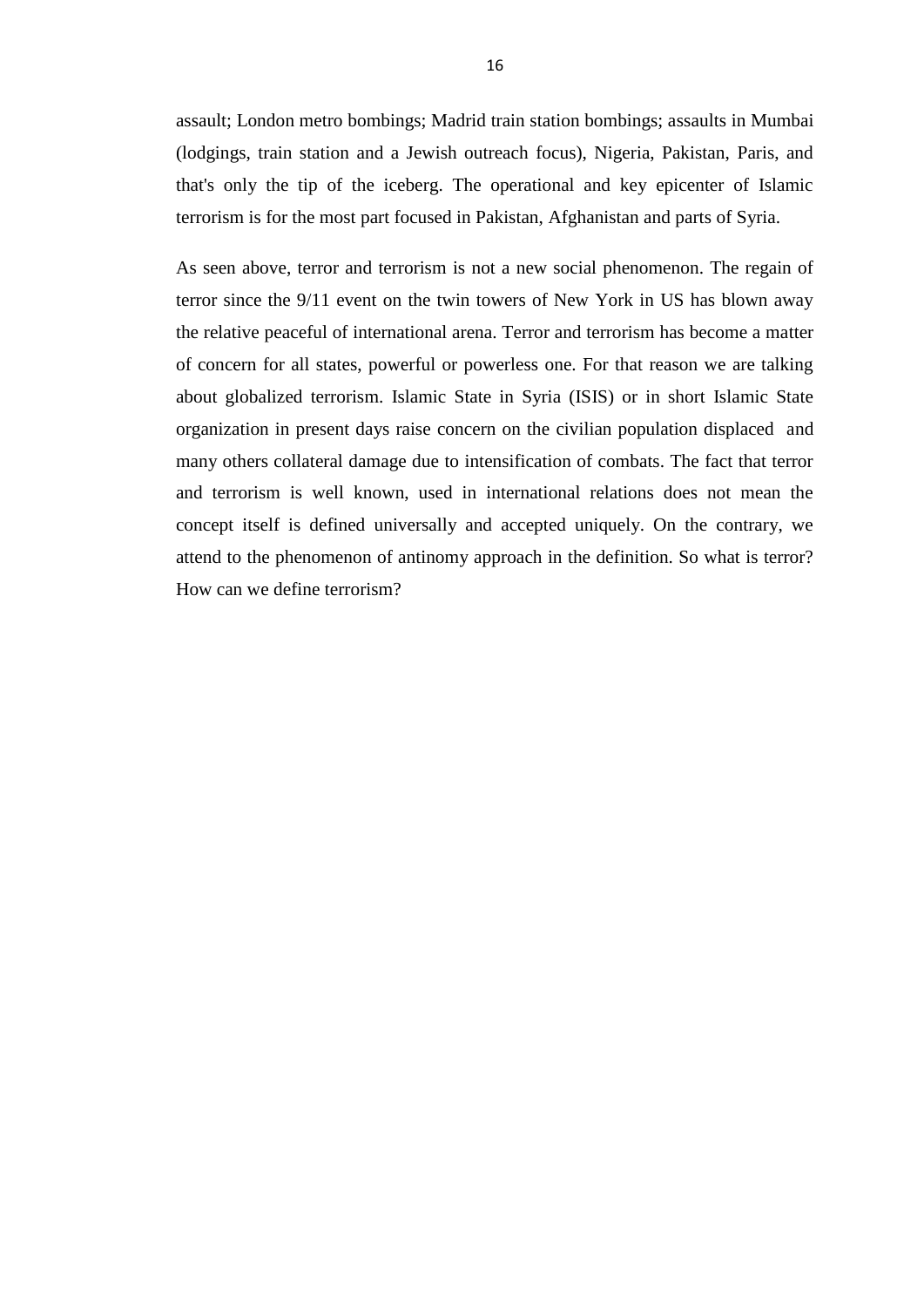# <span id="page-24-0"></span>**CHAPTER THREE: CONCEPT OF TERROR, TERRORISM AND ITS SIGNIFICANCES**

The concept of terror and that of terrorism is constantly used in political discourse nowadays. But it does not imply that there is a reasonable appreciation of it meaning. Instead we realize that there is a kind of polysemy of what is called terror and terrorism in international political discourse. In doing so there would be a problematique, a debate on the definitional framework of terrorism. For that reason, we are going to perceive this concept of terrorism in one hand. In another hand we will analyze in which extent terrorism though not explicitly within the scope of international criminal law or international humanitarian law, can be and shall be seen itself applied the principles of international humanitarian law.

#### <span id="page-24-1"></span>**3.1 The definitional problem of terrorism**

Since his memorable expression in UN General Assembly session, Yasser Arafat the leader of Palestinian Liberation Organization (PLO) lays down the issue on the meaning of terrorism. In fact he said "*one person's terrorist is another person's freedom fighter*", even if we can contextualize these words but they enrich us in the matter concerning with the difficulty to reach an accepted definition of terrorism. Some scholars perceive terrorism just as deliberated violence against civilian populations without or with limited goals. For International Organizations such as United Nations there is not a universally accepted definition due to divergence over Member State in regard with terrorism. The confusions generated by the definition debate are nicely captured in remarks by Christopher Joyner. He writes:

―*Politically, academically, and legally, the phenomenon of terrorism eludes clear and precise definition. In a real sense, terrorism is like pornography: You know it when you see it, but it is impossible to come up with a universally agreed-upon definition. The hackneyed bromide "One man's terrorist is another man's freedom fighter" still remains a truism in international political perceptions. "Terrorism" lies in the eye of the beholder.*" (Kegley, 1990: pp. 11-12).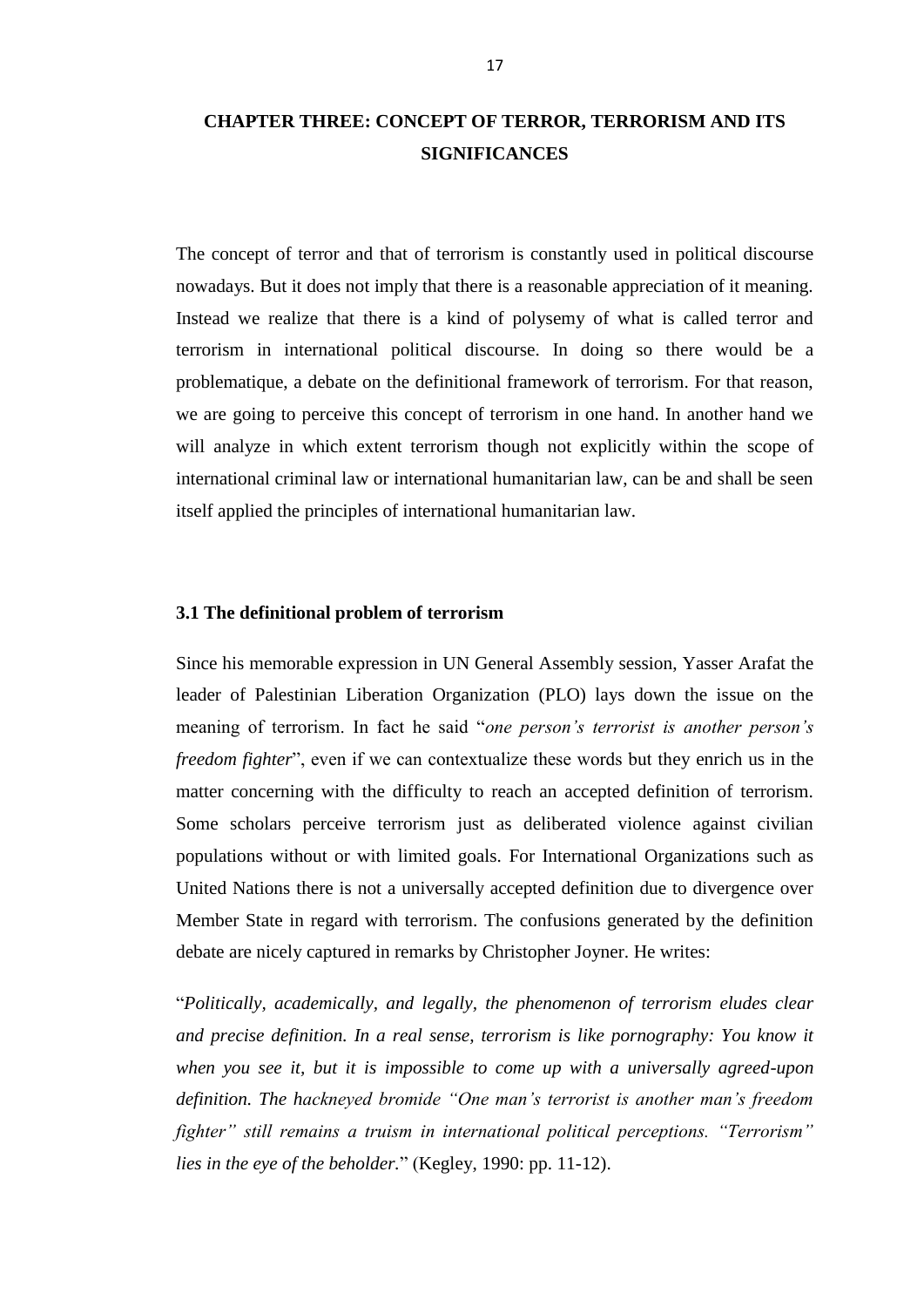According to Simon (1994) there exist 212 definitions of terrorism. 90 of them are usually found in the political discourses. This study reflect the specificity of each definition even though we should realize with Simon that despite this polysemy of terrorism there exist a common elements to all those definitions such as violence which appears (83.5%), political goal (65%), fear and terror (51%), arbitrariness and indiscriminate targeting (21%), and the victimization of civilian populations, noncombatants, neutrals or outsiders (17.5%). This above statistical analysis of the components of the definitions of terrorism expressed by scholars, governments and others institutions is the result of work of two researchers of the university of Leiden (Netherland): Schmid and Jongman (1988). Their analysis of terrorism is based upon the method of social science namely content analysis. The content analysis is the systemic analysis and the interpretation of text (or image) in order to perceive patterns, themes and meaning (Berg, 2009). In the same vein, but in the limited area Merari (1993) focused its study of terrorism definitions on three States: Germany, Britain and US; and found the existence of three common elements to theirs definitions that are: the use of violence, political objectives and the goal of propagating fear a target population. Those common elements prove a share value in the identification of terrorism. Those share value demonstrate that terrorism is embedded in cycle of violence coupled with political or religious ideology. Even though we are not encouraging or favoring terror and terrorism itself it should be recognized that most of time terrorism is crystallization of stigmatization of some populations that are seeing their claim to the legal authority of their country not taken into consideration. Sometime the motivation of terrorism is concerned with ideological beliefs and convictions; in that case terrorism is account for contestation of western world influences in Muslim world. This aspect is the case of Al Qaeda, Al Nusra, ISIL or ISIS, Al Shabaab, Daesh and so forth.

In its relevant article: ‗*A Semiotic approach to a legal definition of terrorism*'; Susan Tiefenbrun considered that there are five elements that should be taken into consideration in the identification of terrorism. Tiefenbrun determines semiotic method as "*the science of signs, a method designs to disclose the basic elements of meaning of a term and each element act as a sign of identification of terrorist acts*" (Tiefenbrun, 2003; pp. 359-360). According to her there exist two mains obstacles to reach a universally accepted definition. The first obstacle is relative to establishment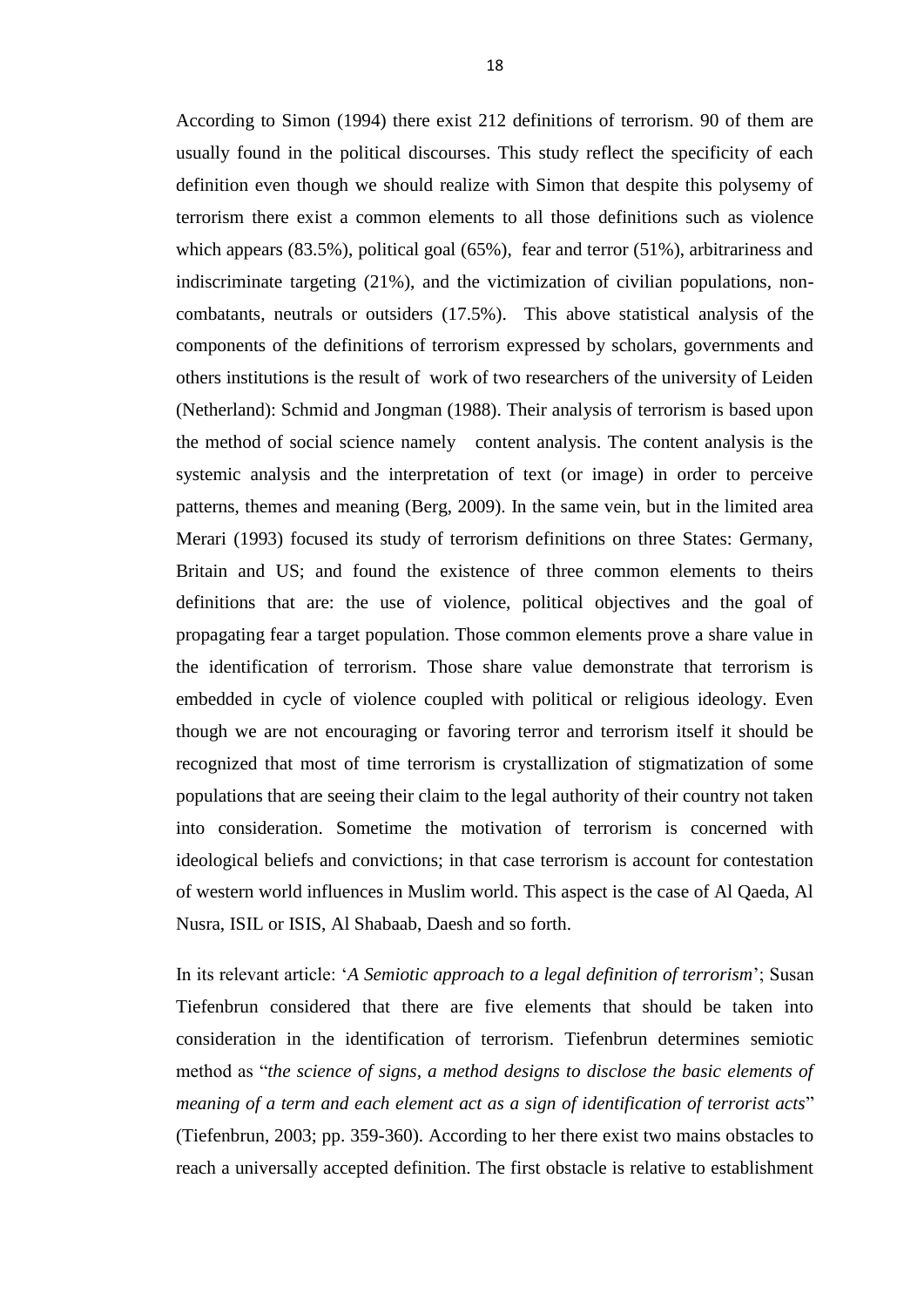of distinctive line between three forms of terrorism. Primarily she figures out terrorism itself as a crime, secondary terrorism as a mean to perpetrate others crimes, and thirdly, the last one Tiefenbrun points out terrorism as an act of war (Tiefenbrun, 2003). For that reason, she establishes a prospective meaning for each category of terrorism. Terrorism as a crime is studied from the point of view that its elements and defenses can be analyzed and identified. Further, when terrorism is considered as mean to perpetrate others crimes it should be assimilated to crime against humanity, genocide and so forth. Lastly terrorism as act of war, the law of war is applied to (Tiefenbrun, 2003). The second obstacle lies on the necessity to resolve its inherent paradoxes. Since terrorism swims in diverse ideological conceptions and political beliefs, it is not easy to operate a distinction between acts that can be considered as belonging to self-determination and those belonging to act of self –defense when a blast or something violent occurs. This difficulty raise concerned about the determination of elements according to an act can be called "*terrorist act*".

Tiefenbrun figures out five elements that according to her coins with intrinsic characteristic of terrorism:

#### *1 - The perpetration of violence by whatever mean;*

#### *2 - The targeting of innocent civilians;*

 *3- With the intent to cause violence or with the wanton disregard of its consequences;*

 *4- For the purpose of causing fear, coercing or intimidating enemy;*

 *5- In order to reach political, military, ideological, religious or ethnic goal*  (Tiefenbrun, 2003).

In its approach Tiefenbrun perceive violence as unlawful and unjust exercise of force on some people or somebody with the intent to harm or injure. In addition, some court hold that violence is not limited to physical affliction rather is any unwarranted act that affected psychologically the person whose is targeted. Let us have an overlook on the notion of innocent civilians. An innocent civilians in some extent can be a person member of government or an official representative, though mostly the innocent civilians refers to any individuals that are not forcedly combatants, they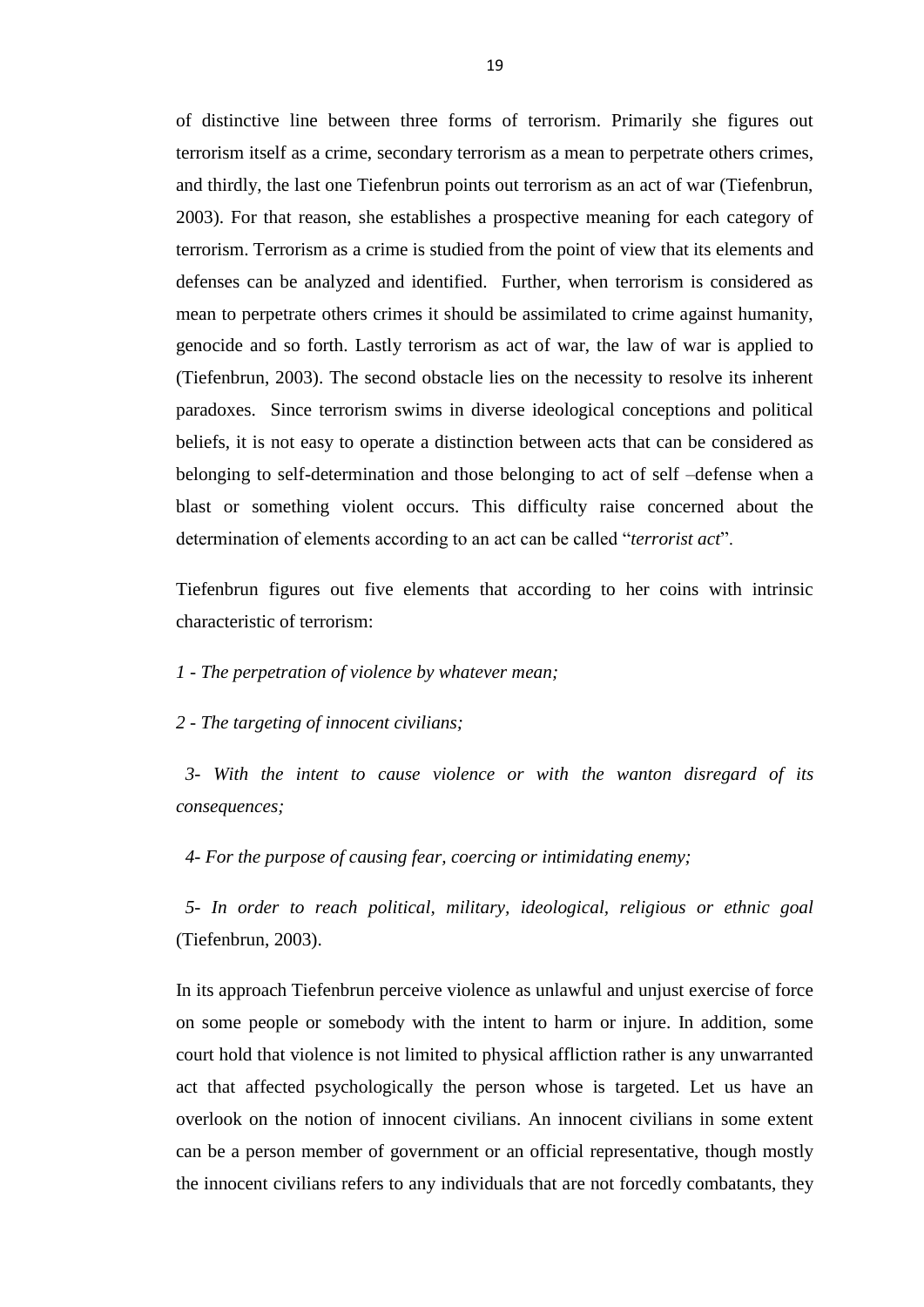can be neutrals, non-combatants that was located in the lieu of the blast for instance. Further in our attempt to give a possible significance to each element characteristics of terrorism, let us examine "*intent*". Intent shall be accepted in accordance with the court conception as the mental state that precedes anybody who wants to act unlawfully (Tiefenbrun, 2003). Finally in examining the goal of such act of terrorism we realize that the diversity of causes of terrorism conduct to diversity of the goals pursuit. Therefore the goals vary from religious, ideological, military …. to political one. However it should be mention that the use of terrorist acts to accomplish the purpose of war is prohibited and exposed anyone who have done or exercised it on whatever prisoners of war or not to the sanctions and condemnations recognized in the law of war and International Humanitarian Law.

In the light of this clarification we can admit for now on that there exists a little room to determine the definitional framework of terrorism since there are elements that permit to identify its characteristics. What about the conception of terrorism in International Humanitarian Law?

#### <span id="page-27-0"></span>**3.2 Conception of terrorism in International Humanitarian Law**

Fundamentally, terrorism is not seized explicitly in International Humanitarian Law. Terrorism considered as within the scope of IHL is just result of interpretation of text. Here the main difficulty resides as anywhere else on the field of international law generally and IHL particularly the lack of universally accepted definition. In fact the four conventions of Geneva have not given a clear definition of terrorism. However terrorism is seized in the prospective way; this approach gives an intensive identification of manifestation of acts of terror and terrorism. It means rather to concise, to define terrorism, IHL through its general principles mankind protection limited itself to define circumstances in which its scope is applied. In turn it means terrorism itself is not a part of the scope of International Humanitarian Law rather it is the effects of terrorism on civilian populations that confer ability for International Criminal Law to be applied. Since we know, maybe it is relevant to remind that the scope of International criminal Law is constituted of International Armed Conflict and Non-International Armed Conflict, (Vite, 2009) for that reason it is hard to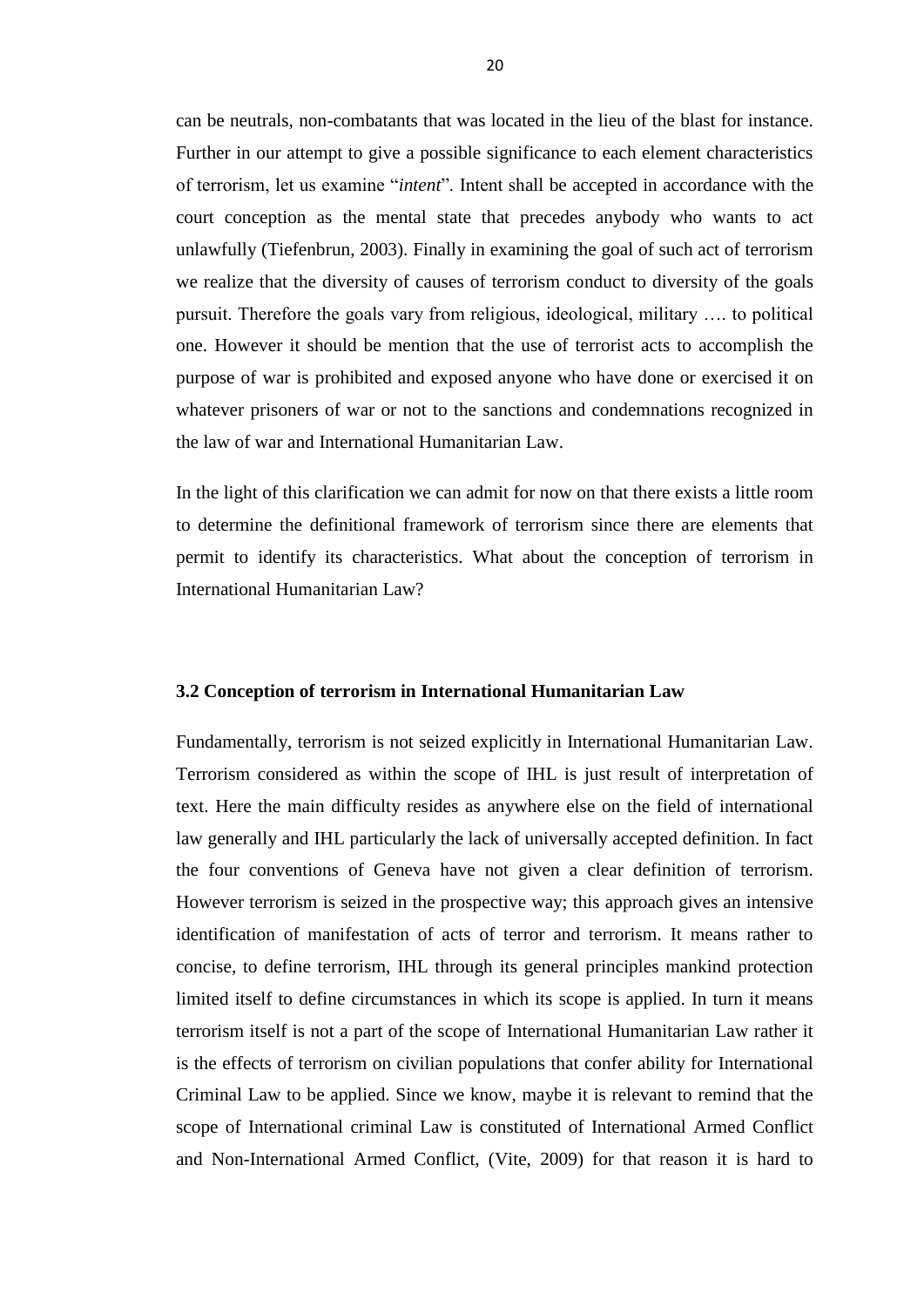perceive a direct implication of terrorism as an international crime. However, terrorist acts can be deemed as war crime, crime against humanity, genocide and fall under the scope of International Criminal Law. Therefore it is important to say that it is the collect of relevant facts with the appropriated qualifications of facts that confer juridical character to effects of terrorism on civilian populations and required consequently application of International Humanitarian Law.

The other problem is concerned with the juridical base upon which the responsibility of state or individual is called. In effect, domestic law applies the principle that criminal responsibility is called upon individual who has committed any criminal act. Criminal responsibility as acknowledged in criminal law (Domestic law) lies on individuals. State responsibility is somehow problematic due to the fact that it meaning differ to one another person. Indeed, State responsibility is understood mostly in the sense of civic responsibility. That's means responsibility of State is currently understood such a kind of non-respect of State duties vis-à-vis another State (Lysen, 1997). For that reason, State responsibility is rejected, because it's apparent confusion and misperception. Theory of State criminal responsibility is somehow controversial since it is difficult to determine exactly whether or not a State can or could be responsible for any international criminal act committed under its auspices. However it is noteworthy to recognize the suggestion made by International Law Commission (ILC) on the matter (Berg, 1994). If we put aside some suggestions of scholars we realize that there are no sources of International Law that would point out the existence of criminal responsibility of State.

In that respect the denial of criminal responsibility of State hindered the subject who commit or posit an act of crime. In fact as we know the crime is committed by a human being not by abstracts entities like States. Therefore the general principle of individual responsibility as general principle of criminal law is applied extensively in international criminal law. This principle of Individual responsibility applied to the international level, was originally enunciated for the first time by International Military Tribunal (IMT) who admitted that the ideal way to enforce international criminal law was to punish individuals. As we observe it today this principle is the mistress key international criminal law prosecution (Bassiouni, 1999). The IMT also recognizes international criminal responsibility of groups or organizations; however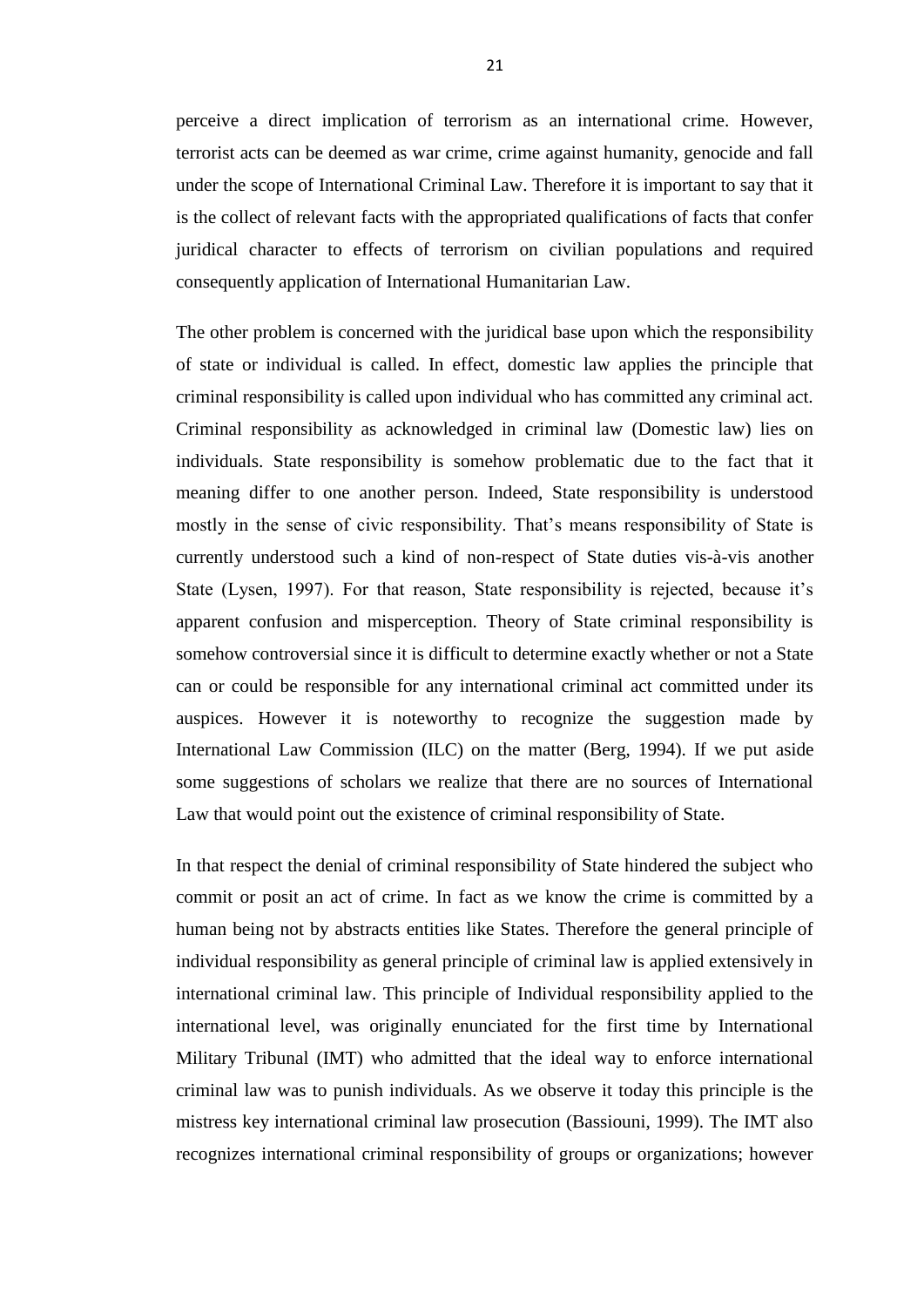it admitted that the criminal act shall be committed by individual member or that the membership shall be deemed to know that the organization was used for commission of crime.

#### <span id="page-29-0"></span>**3.3 What is an international crime?**

Bassiouni points out in his relevant work entitled "The sources and content of *international criminal law: theoretical framework*‖ (Bassiouni, 1999; pp. 27-31) that the purpose of every definition of criminal behavior is to establish exactly a prohibited conduct and provide a sanction in case of violation of such conduct prohibited. From this statement about criminal behavior we should resume as for establishment of criminal character of an act committed against one given person, it would exist a "*conduct prohibited*" and a "*sanction*" for the said crime defined. When regarding international crime, in addition to those both fundamental elements of criminal law it should be mentioned international character of the act committed. The international character is determined accordingly the seriousness (Bassiouni, 1999) or the gravity of act committed affecting the world. In some extent the international character should be considered such as when the act is affecting more than one State. The contention in accordance which there should not be only a prohibited act violate or threaten an international interest preserved by international law, but also an intent to commit such as act to violate that interest with the knowledge of law; implies that intent is as well as important to identify that international character. Intent in some extent proves the will of the person who commits the act even though it is not sufficient.

For the purpose of resume we should bear in mind that for a conduct to be accepted as "*international crime*" there should exist:

## *1-a clear established*

#### *2-Proscribed conduct,*

*3-committed with the intent,* 

*4-affecting either international or transnational interest*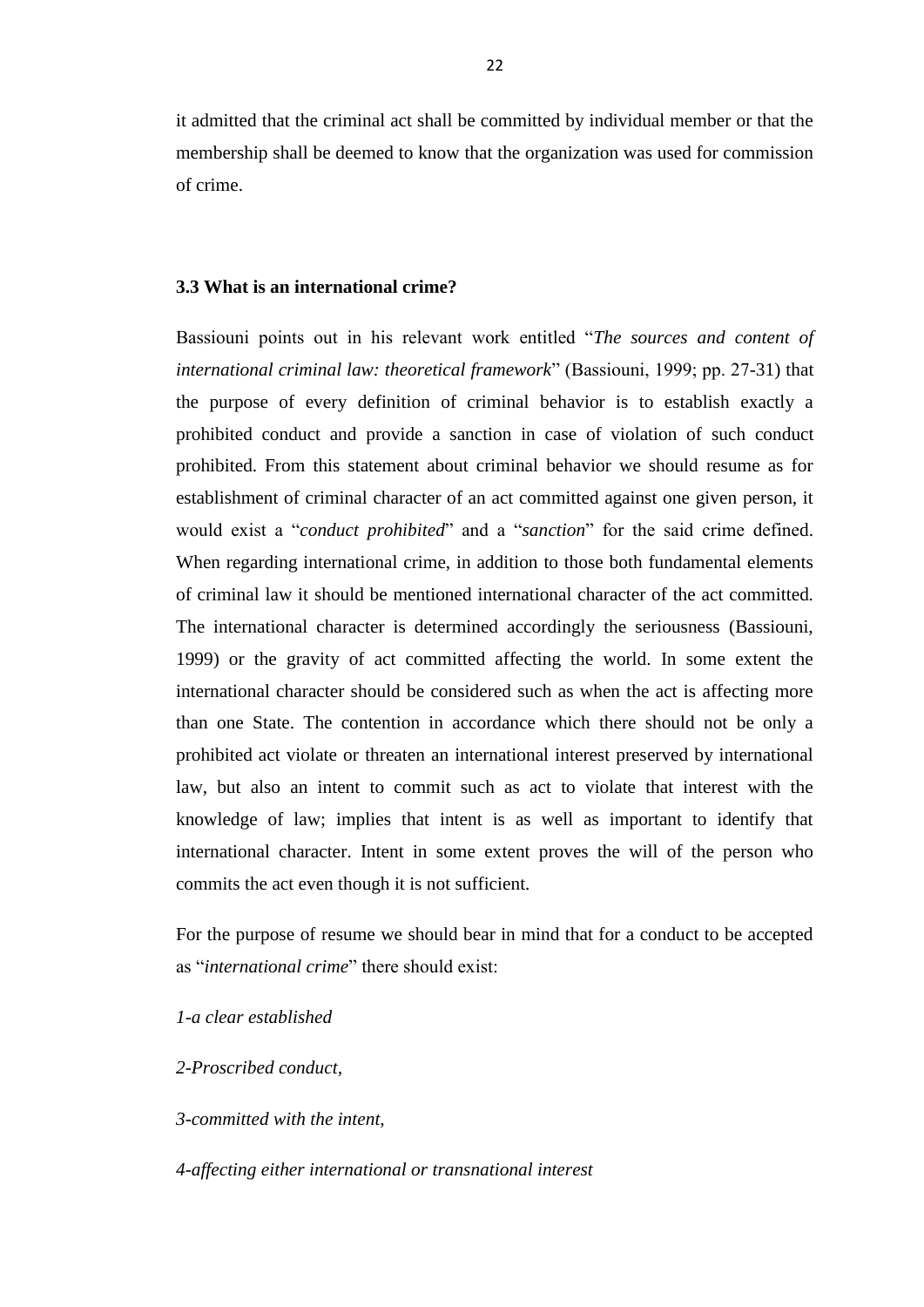#### *5-with a sanction to be applied*

Those five characteristics of international crime are a description of the principle of the legality as recognized in criminal law (domestic law); the same principle is admitted as such in international criminal law. Therefore for some scholars the crime of international terrorism is not one since there is not "*a clear established*", "*proscribed conduct*" for all acts deemed as acts of international terrorism. This is happening due to the lack of definition of terrorism as seen above. Notwithstanding the definitional problem of terrorism it is clear that the others characteristics give the full powers to seize international terrorism as an international crime.

What it should be said is that, the concept of terrorism is suffering of definitional problem surely, but this argument is not sufficient to exclude absolutely terrorism from the field of application International Criminal Law or International Humanitarian Law. In effect, international terrorism by the fact that it affects civilian populations, briefly it affects the world community. For that reason, the scope of IHL should encompass international terrorism in regard with the degree of gravity of the acts committed such as crime against humanity, genocide and so forth.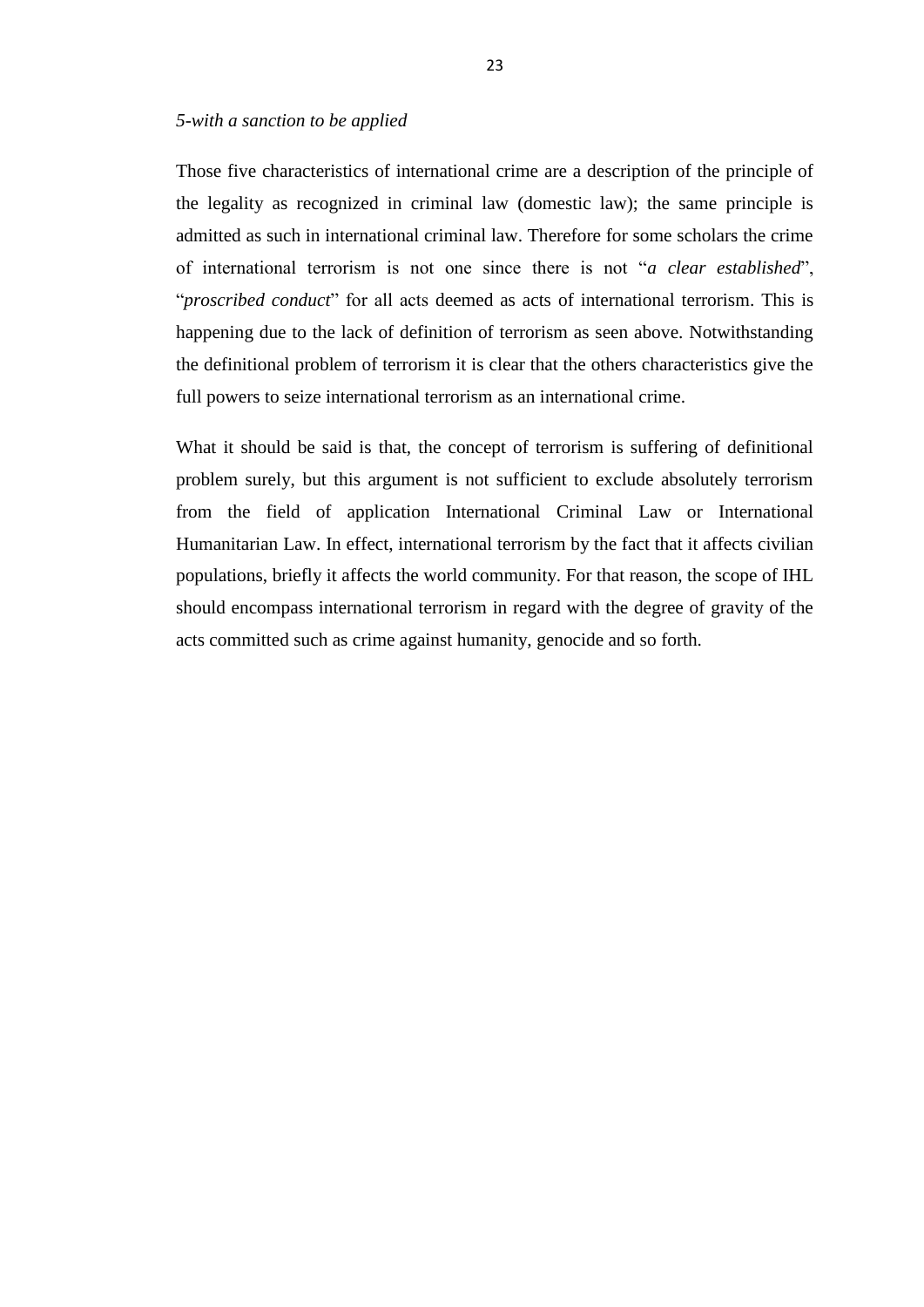# <span id="page-31-0"></span>**CHAPTER FOUR: THE POSITION OF INTERNATIONAL HUMANITARIAN LAW ON TERRORISM AND ITS APPLICABILITY**

Terrorism itself is not within a scope of International Humanitarian Law (IHL). However the four Geneva conventions of 1949 included the additional Protocol 1 and 2 provide a general scope which proscribed indistinctively diverse rules that cover any attempt to humanity. This general scope is the main body of rules that govern and enforce the responsibility to protect. The responsibility to protect is the core principle of IHL or International Criminal Law that implies an absolute protection and respect of human being in whatever situations he is found himself. The human beings become for that reason and aim at the heart of concern in International Criminal Law. Even though, there is no universally definition accepted and implemented, it remains however that there are rules which supply IHL with the ability to cope with terrorism. Those rules are that of direct prohibitions of terrorism in International Humanitarian Law.

#### <span id="page-31-1"></span>**4.1 scope of application of direct prohibition of terrorism**

The International Criminal Tribunal for ex-Yugoslavia termed ICTY, in the case "Prosecutor v. Galic" held that the proscription on acts or threat of terror is enshrined in article 51(2) of Additional Protocol I and 13(2) of Additional Protocol II, in that respect constitute "*a specific prohibition within general prohibition of attack on civilians*‖ (Coady, 2008; pp. 37-40). However, the ICTY reserved judgment as to whether article 51(2) of AP I have fallen under Customary Law as applied over the offences for the others reasons (Galic, 2003).

The Appeal Chamber in its judgment in the same case: "*Prosecutor v. Galic*" estimated that the prohibition against acts of terror within these two articles constituted part of customary international law from the moment of their adoption. For the way these articles affirm relevant principles of international humanitarian law such as principle of distinction and protection, the prohibition of attack against civilians, then prohibition on terrorism in International Law (Galic, 2003), but also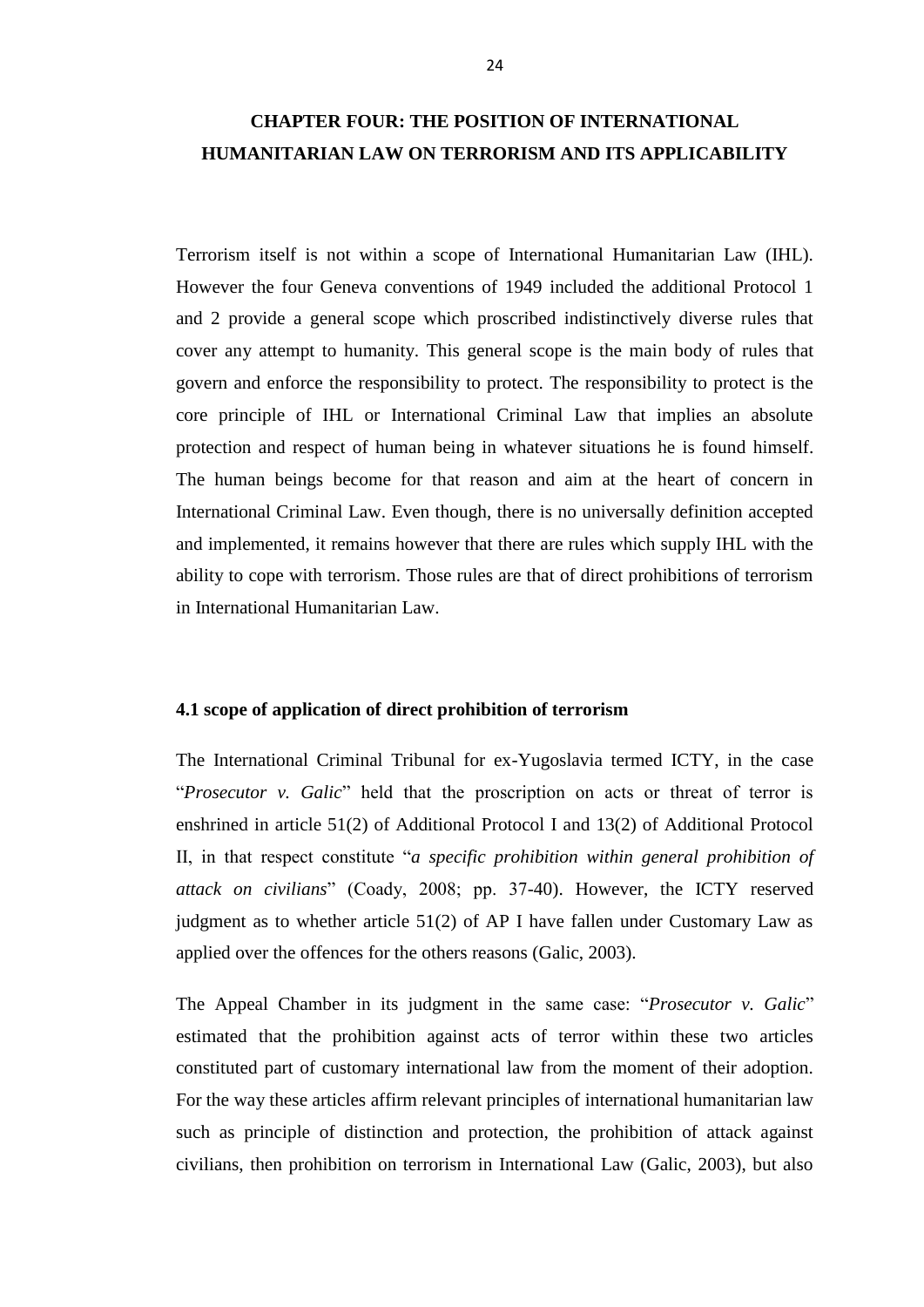the prohibition of terrorism as a method of warfare; the Appeals Chamber supported its conclusion by referring to the means by which these articles were incorporated to Additional Protocols. The Appeals Chamber further held in accordance with the dissenting opinion of judge Schomburg that any breach of these provision calls upon individual criminal responsibility under customary international law. Taking into account former Yugoslavia as relevant case and as precedent in international criminal law, the Appeals Chamber supported its position by recognizing the criminalization of terror against civilian populations as method of warfare. Judge Meron held also in its separate opinion that criminalization followed from the prohibition of declaration that there is no way to not to apply indistinctively the Four Hague Convention in regard with terrorism as method of warfare (Galic, 2003). Even if we agree with the position of the majority of Appeals Chamber, we should admit that the recognition of acts of terror as penalized under customary international law remains questionable.

So if we admit that provisions above mentioned are part of customary international law, this means it widens significantly their applicability to many recent acts of terror as those occurred in USA, Israel, Iraq and Pakistan all States that are signatories neither to First nor to the Second Additional Protocol. For that reason it is noteworthy to question whether or not these prohibition are considered as customary in nature since there are State that have not signed the two Additional Protocols. Beside their application remains tied with their fundamental conventional scope of application. In that perspective, the only thing that can justify application of additional protocol I and II, could be according to us, the concern about humanity and human value as above all others considerations. Therefore it is important to recognize additional protocol I and II as extensively included in the corpus of customary international law. Since Humanity and the responsibility to protect are the frontrunner of international humanitarian law.

#### <span id="page-32-0"></span>**4.2 Conventions on prohibitions of terrorism**

The Geneva Conventions of 1949 have laid down a corpus of rules aiming at coping directly and indirectly with terrorism in short and international terrorism. Officially international humanitarian law recognizes two possible situations in which there are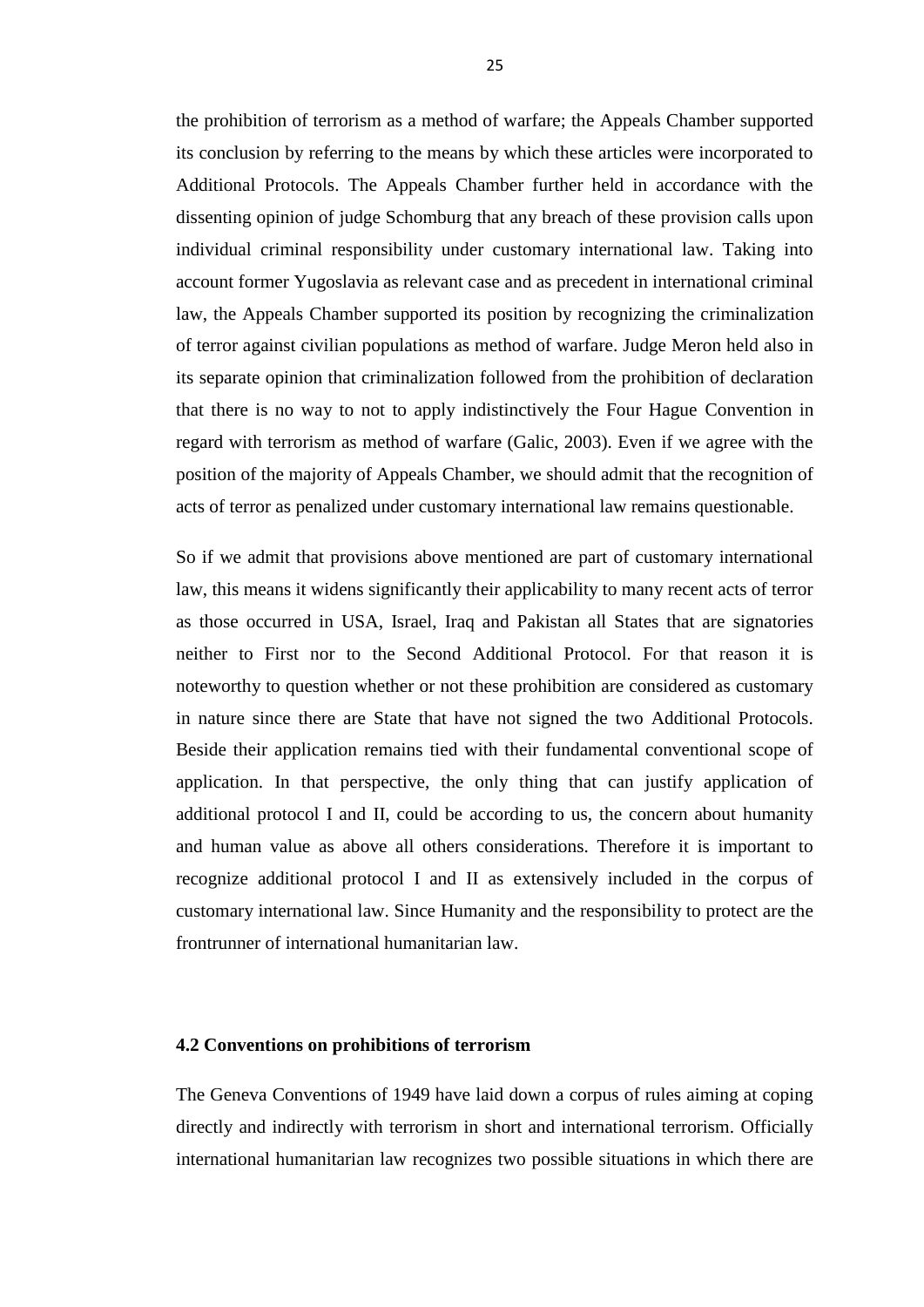a clearly prohibited use of terror and terrorism to achieve the purpose to. Here it is the prohibition of terrorism in international armed conflict and in non-international armed conflict. In addition, there are two Additional Protocols ratified in 1977 which greatly contributing to establish and clarify the proscription of terrorism even in the use of means and methods of warfare. Let us examine those conventions in the light of relevant case of actuality such as Islamic State, Daesh and Boko Haram and so on. Before, it would be noteworthy to present here the attempts to seize terrorism by international law prior to the Geneva Conventions of 1949.

In fact the League of Nations elaborated a convention aiming at preventing and punishing terrorism in 1937 it is the so-called Convention for the Prevention and Punishment of Terrorism drafted in 1937. However this convention has never entered into force due to occurrence of World War II. The successor of League of Nations, namely United Nations has tried to cope with some aspects of terrorism in diverse conventions. Among these international instruments some of them are more relevant. They are:

- *Convention on Offences and Certain Other Acts Committed on Board Aircraft, 1963*
- *Convention for the Suppression of Unlawful Seizure of Aircraft, 1970*
- *Convention for the Suppression of Unlawful Acts against the Safety of Civil Aviation, 1971*
- *Convention on the Prevention and Punishment of Crimes against Internationally Protected Persons, including Diplomatic Agents, 1973*
- *Convention against the Taking of Hostages, 1979*
- *Convention for the Suppression of Unlawful Acts against the Safety of Maritime Navigation, 1988*
- *International Convention for the Suppression of Terrorist Bombings, 1997*
- *International Convention for the Suppression of the Financing of Terrorism, 1999*

The four Geneva Conventions for the Protection of War Victims of 12 August 1949 remain among all the above conventions, the conventions that deal clearly with terrorism in international humanitarian law. Added to the main Geneva Conventions there are two supplements Additional Protocols established in 1977. We should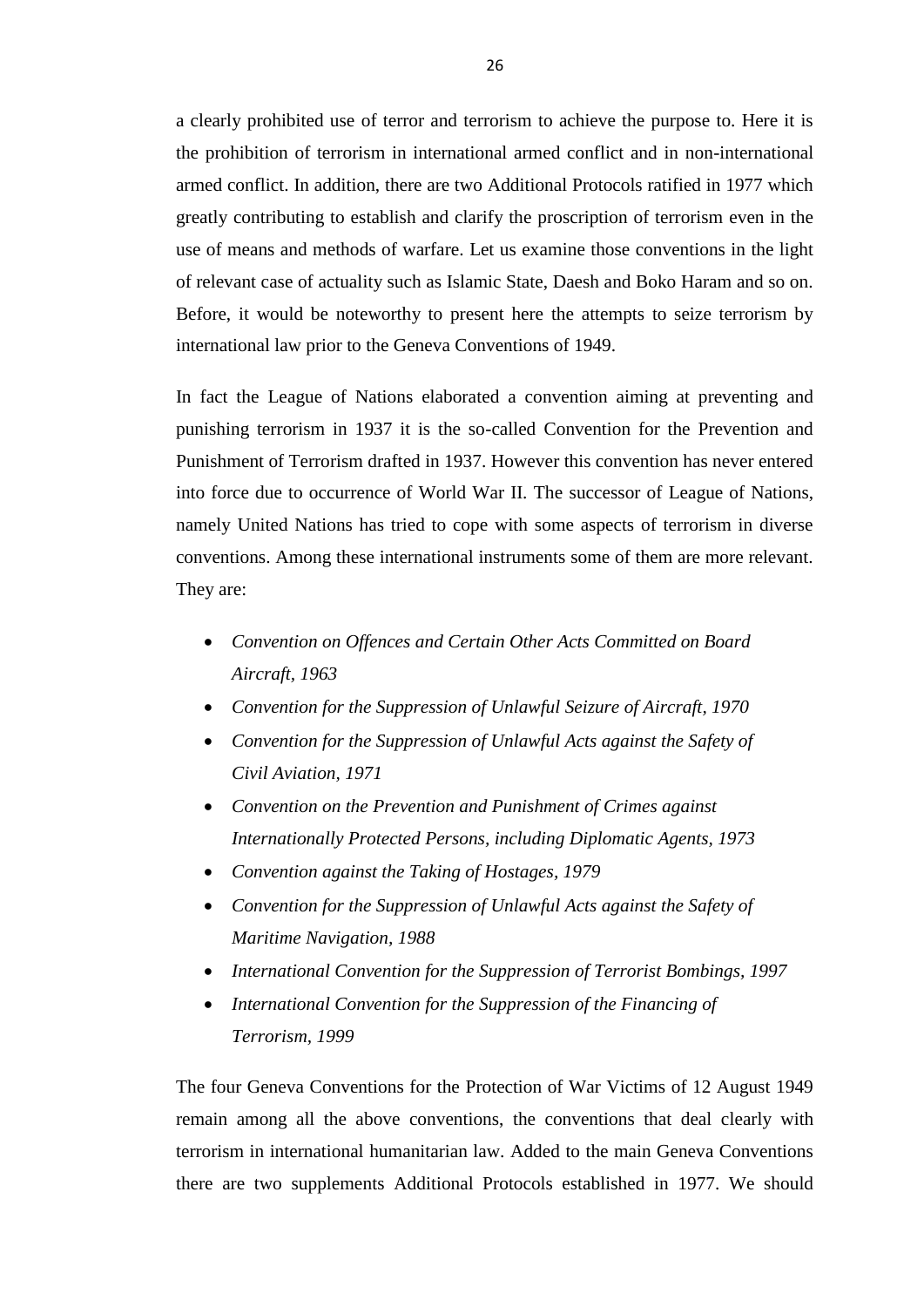mention also the others treaties that deal with specific aspects of terrorism such as the Convention for the Protection of Cultural Property in the Event of Armed Conflict (1954).

#### <span id="page-34-0"></span>**4.3 The forbiddance of terrorism by International Humanitarian Law**

1949 Geneva Conventions mainly deal with acts of terrorism in armed conflicts insofar as they occur in time of war (Armed Conflicts). As we known, violence against property and persons are intrinsically bound to warfare. However it is important to know that the use of deadly force against civilians and objects is contrary to International Humanitarian Law in the measure where the violence used is proportionally to the limit established by it. Nevertheless, what is the boundary between legitimate violence and illicit one termed terrorism?

#### <span id="page-34-1"></span>**4.3.1 In international armed conflict**

International Humanitarian Law seizes this issue in two ways, firstly IHL recognizes the right to use and commit acts of violence restrictively to each party of an armed conflict. That means it is only the soldiers who belong to the two side of armed force parties to the conflict that have ability and right to use violence in its restrictive proportion admitted by international humanitarian law. Besides it is noteworthy to mention that the mean and methods of war used by armed forces should comply with exigencies of proportionality and rationality. In the other hand, members of armed forces and military objectives only should be the main target of acts of violence. Secondly, by the existence of civilian population and infrastructure, armed forces should comply with the obligation to avoid them as target of military attacks. International Humanitarian Law has forbidden indistinctively any use of unconceivable form of violence against civilian property and civilian population or against the others party to an armed conflict. Ongoing, IHL has established a clear distinction between legitimate and illegitimate means and methods of warfare. For instance the use chemical weapons or the assassination of civilians not involved in conflict can be regarded as illegitimate. This situation is relevant for us since it is the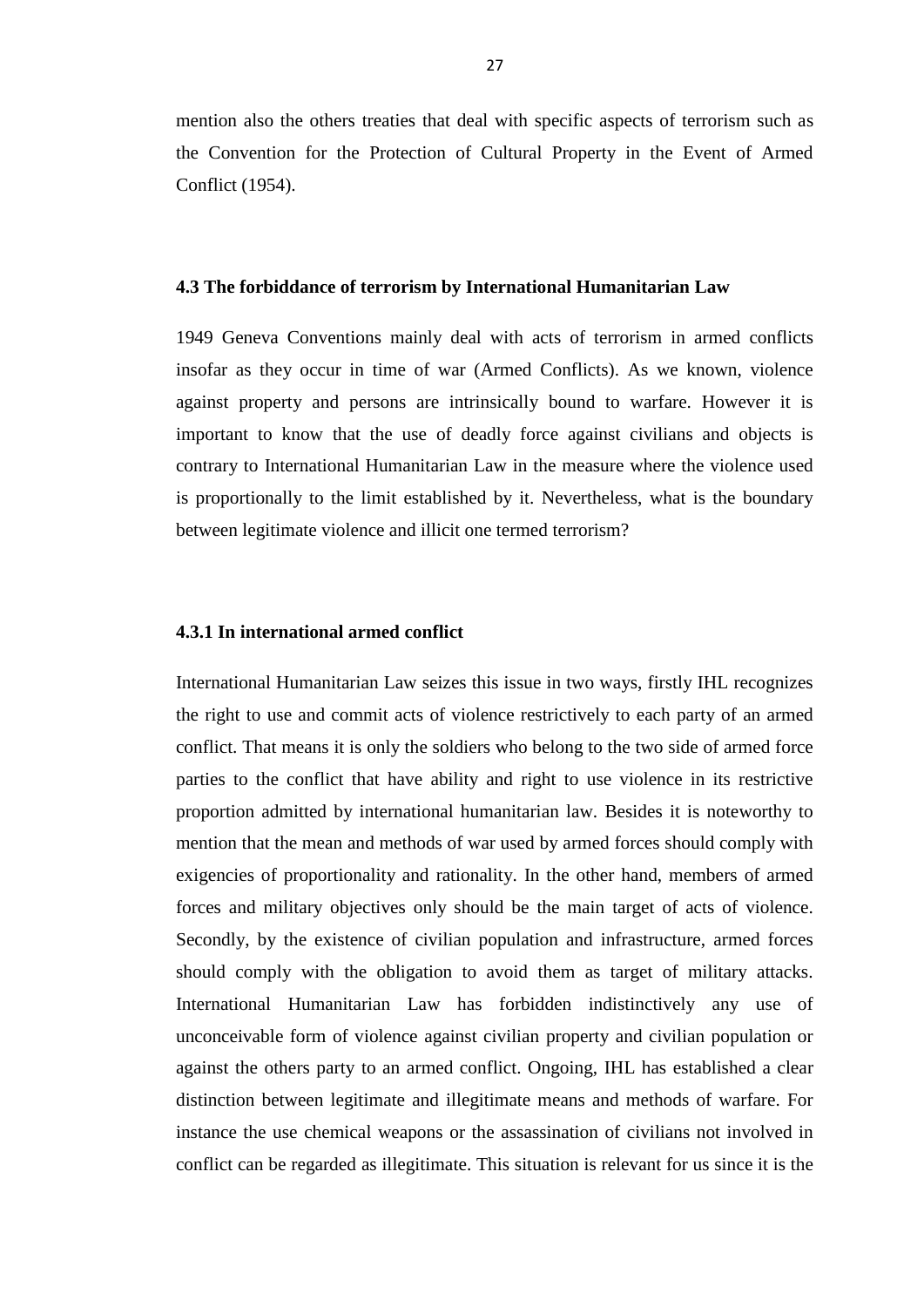situation that occur actually Syria and even Iraq where Islamic State and Daesh are spreading terror by mass assassination of Christians, and other members of different religious confessions. For that reasons International Criminal Law can be applied the authors of disproportionate acts of violence could be, in case of establishment of their guilty, prosecuted for crime in domestic law or as war crime. Subsequently members of armed forces though entitled to use violence could be prosecuted if they bypass their obligation to acts in the limit of the boundary established by International Humanitarian Law. That's why they could be deemed as responsible for the violation of rules protecting civilians and their property.

The 1949 Geneva Conventions and their 1977 Additional Protocols point out especially acts of terrorism in: article 33 of the four Geneva conventions of 1949 and article 51 paragraph 1 of Protocol I. In effect, article 51 of Protocol I, lays down the basic rule of civilian protection in any military operations. This rule is completed by the ban of civilian infrastructure destruction. Beside the obligation to protect civilian populations from military activities that incumbent to armed forces, there is a clear and fundamental statement recognized and admitted by customary law enounced in article 51, para.2 as follows:

―*The civilian population as such, as well as individual civilians, shall not be the object of attack. Acts or threats of violence the primary purpose of which is to spread terror among the civilian population are prohibited.*"

Further in the same provision, in paragraph 4 proscribes an indiscriminate attack in warfare. That mean any military operations or any acts of violence should:

- *1. Be directed at a specific military objectives*
- *2. employ a method or means of combat which can be directed at a specific military objectives, or*
- *3. Employ a method or means of combat the effects of which can be limited as required by the law.*

To sum up, it could be say that any act of violence that have the primary goal of targeting military objective, that on the contrary kill, wound civilian or destroys civilian infrastructures in disproportionate ways is firmly proscribed by International Humanitarian Law. Insofar as they are directed against civilians, terrorist activities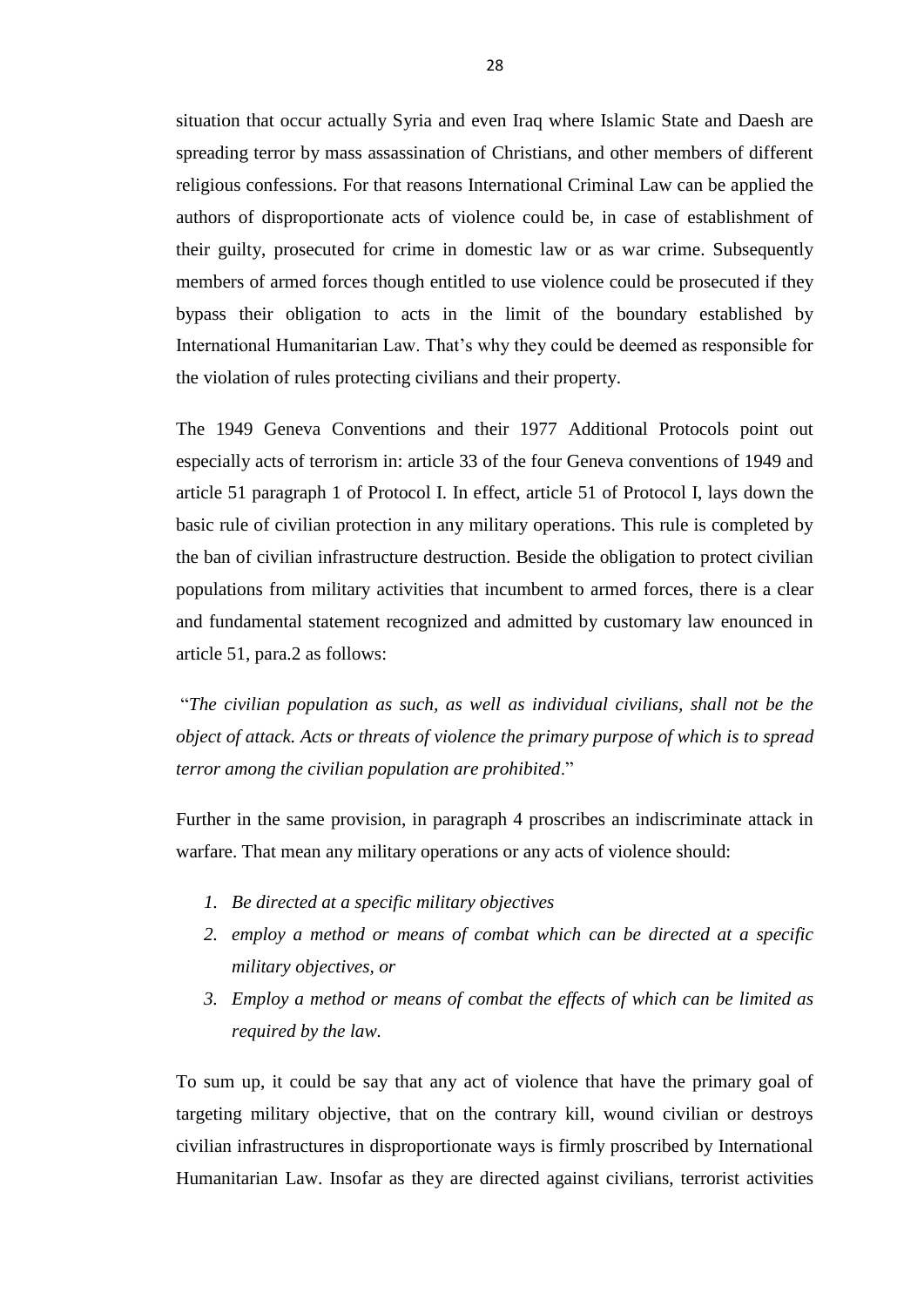are forbidden by the corpus of rules relative to terrorism. Corroborating, article 51 para.2 enounced that terrorist acts are acts which "*The primary purpose* [...] is to *spread terror among civilian population*‖. Since, we know that terrorism is most of time an indiscriminate attack against civilian and their property. Even though we should acknowledge that terrorism is not limited to such acts, beside the simple fact to threaten of violence is sufficient to fall under the scope of general prohibition of Geneva Conventions of 1949. It should be relevant to note accurately that the threat of violence expresses here the will, the intention of the authors to spread fear among civilian populations. As such the intention to spread terror or to act in such a way that the fear becomes a constant state of mind of civilian populations is prohibited absolutely by Geneva Conventions of 1949.

To make a partial resume, we should recognize that through article 51 and 52 of 1977 Additional Protocol I to the Geneva Conventions established a firm proscription of terrorist acts that can be harmful to civilians or destroys the civilian property. This prohibition is absolute and even the claim of reprisals cannot be admitted as excuse to not to respect it. Any terrorist acts causing a death or grave injury to civilians are considered as **war crime** and for that reason they constitute a grave and flagrant violation of the fourth Geneva Conventions 1949. In that respect the authors of such acts shall be prosecuted by domestic law and if guilty punished in accordance with relevant domestic legislation on the matters. In the continuum of such analysis, it is relevant to note that the statute of Rome establishing the International Criminal Court (ICC), in article 8 stated that acts of terrorist committed in war period must be prosecuted and deemed as War Crime, meanwhile in different situations, stated article 7 of the same text, these terrorists acts will be admitted as Crime against Humanity. Besides, it is not possible to ignore the relevant provisions of international humanitarian law that protect mainly cultural property from any hostile acts. Anyway it is with regrets that we should recognize that Islamic State in Syria has bypassed that obligation to destroy several historical site of great importance in Syria such as the antique Nineveh city. Further International Humanitarian Law established corpuses of rules that aim at protect installations subsuming dangerous forces such as dykes, dams or power plants and so forth. However, for members of armed forces any attack against them by the other side is just act of war, on the contrary if these attacks are directed against civilians it is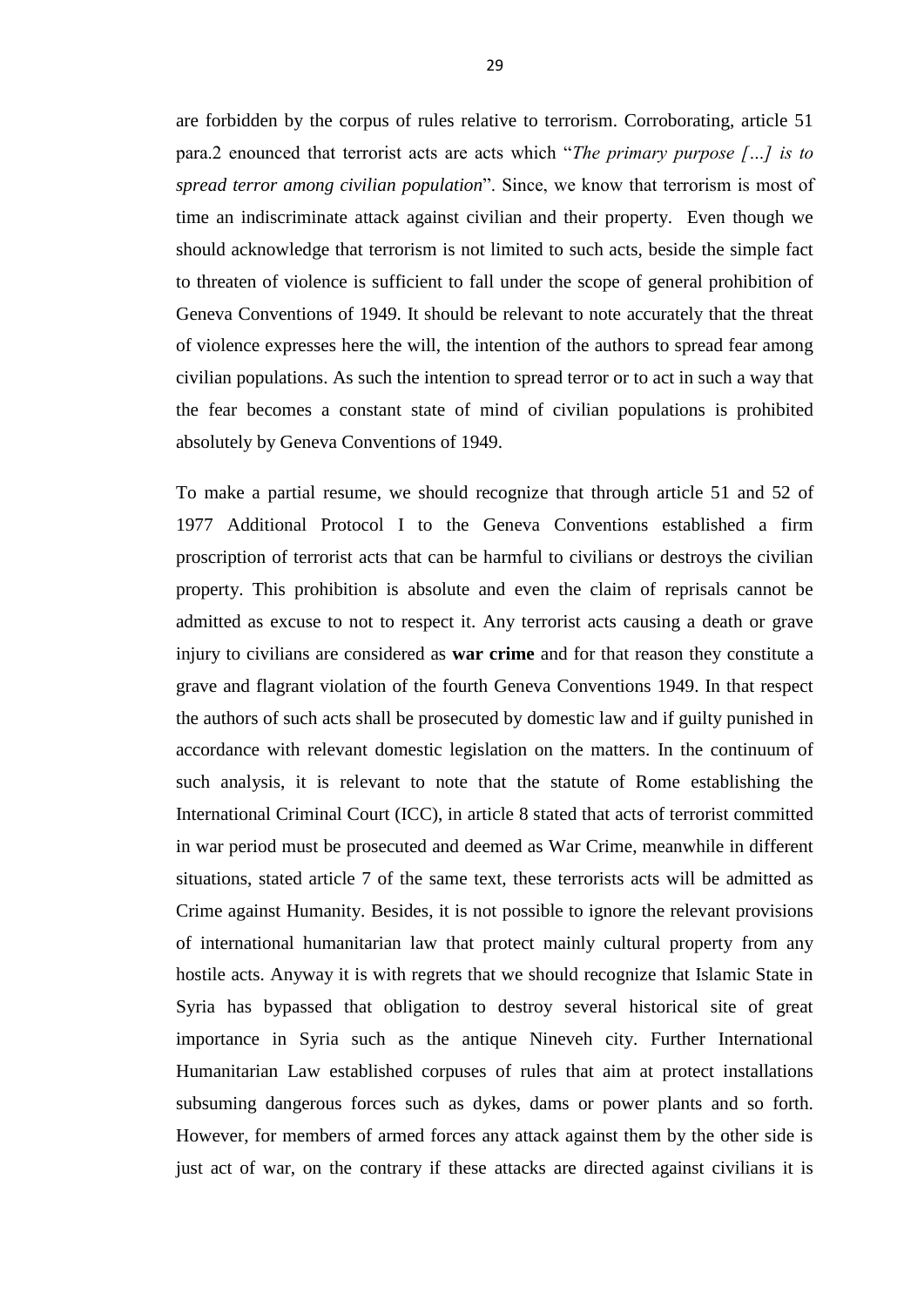called upon their criminal responsibility. Besides, para.1 of article 35 imposes the rule according to which there are limits on methods and means of warfare for the members of armed forces. That means there is some level of attacks which cannot be perpetrate freely in non-respect of basic human value by members of armed forces to their counterparts and vice-versa. Therefore the second paragraph of article 35 states: ―*it is prohibited to employ weapons, projectiles and material and methods of warfare of a nature to cause superfluous injury or unnecessary suffering*". For instance perfidy is considered as illegal behavior in article 37, protocol I which perceive perfidy as the fact that members of armed forces could feign to be civilian in order to harm incidentally the other side. Such an act can be assimilated to acts of terrorism since it betrays the trust of other side. By this example we come to conclude that even members of armed forces can be deemed to have committed acts of terrorism against the other side, then be responsible in the sense of international criminal law and be prosecuted for **war crime**.

The other part of International Humanitarian Law deals with those persons that are wounded or sick, such as detainees or inhabitants of occupied territory. The first and second Geneva Conventions of 1949 have established a customary rule which state that wounded and sick persons who are taking part to the hostility anymore should be ―*respected and protected in all circumstances*‖. That means clearly that ―*they shall not be murdered and exterminated*". Since the "*willful killing*" of protected persons constitute a grave violation of the both above mentioned Geneva Conventions.

By Third Convention of Geneva 1949, the Prisoner of war (POW) should be dealt with in admiration with the tenets relatives to law of war. In such a way any terrible treatment or type of viciousness to their individual is taboo in total. The tenet sets that they might be dealt with sympathetically. Likewise the law guarantees the great treatment of POW while confined, the tenet characterizes conditions under which they will be addressed or investigated as takes after: "No physical or mental torment, nor some other type of pressure might be exacted on detainees of war to secure from them data of any sort whatever. Detainees of war who decline to answer may not be debilitated, offended, or presented to any obnoxious or disadvantageous treatment of any sort." *"No ensured individual might be rebuffed for an offense he or she has not actually dedicated. Aggregate punishments and similarly all measures of*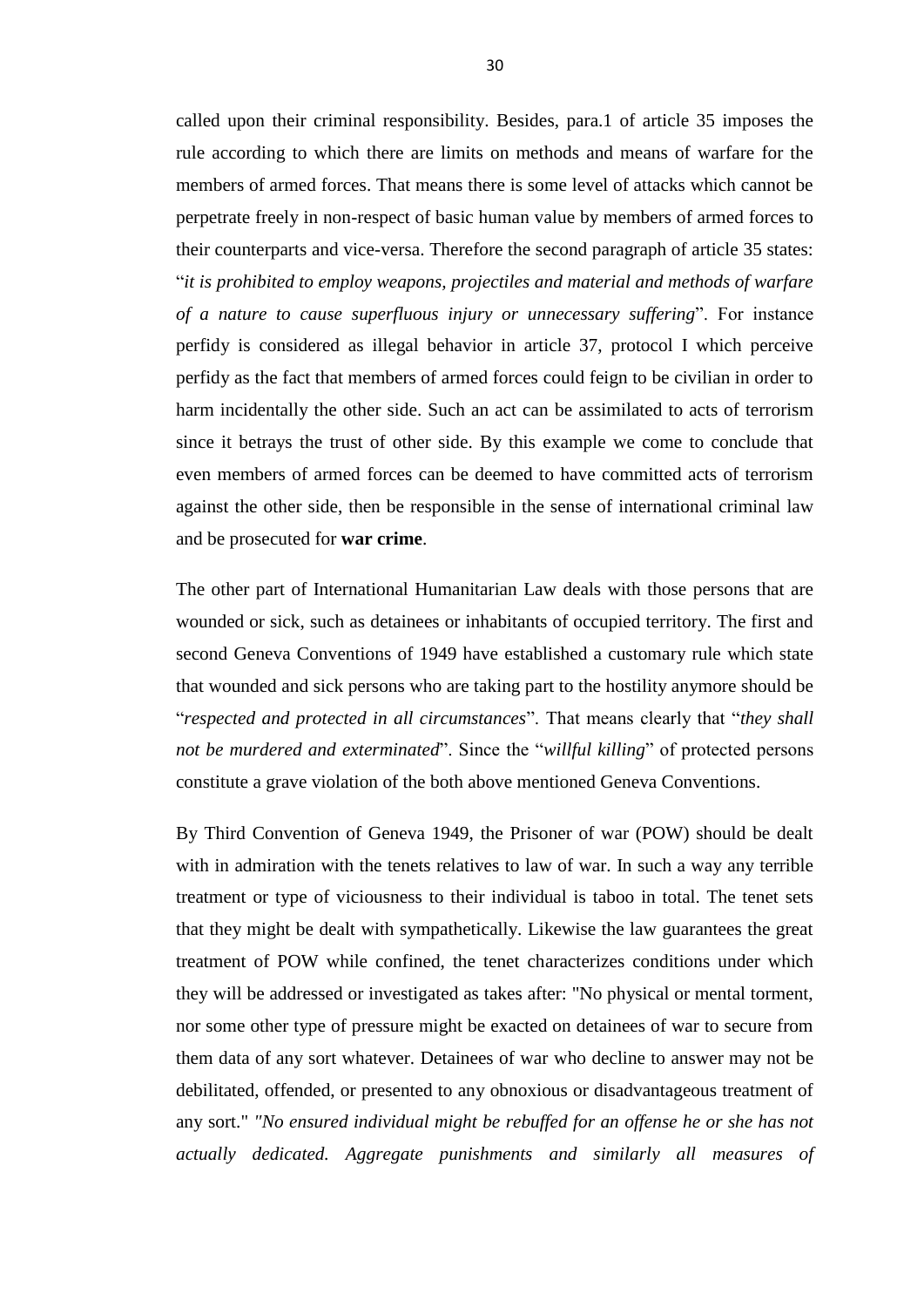*intimidation or of terrorism are precluded" expressed article 33 of the fourth Geneva Convention 1949 that explicitly discuss terrorism by prohibiting any demonstration of terrorism carried out by regular folks kept or living all alone involved domain against individuals from military as illicit and in this way such a demonstration can be considered as War Crime. Consequently, tenacious executing, torment brutal treatment, prisoners taken or "broad pulverization"* [… ] of property constitute a grave rupture of the fourth Geneva Convention of 1949. Each one of those referred to acts by temperance of the fourth Geneva Convention of 1949 constitute War Crimes (Fourth Convention, Article 147, 1949).

To resume we ought to concede that in a global furnished clash terrorists acts are totally disallowed with no reservation. In the same way retaliations can't be endure as a response to terrorism or terrorist acts, then backlashes against regular citizens are in any structures prohibited completely (Protocol I, Article 51, 1931).

#### <span id="page-38-0"></span>**4.3.2 In non-international armed conflict**

Through article 3 basic to the four Geneva Conventions 1949 and Additional Protocol II of 1977, worldwide compassionate law has set out the tenets administering struggle in which no less than one on-screen character is not government. Those two principal writings set the point of confinement of viciousness and sufferance in non-universal equipped clash. Fundamentally the guidelines material to non-worldwide equipped clash are the same with those connected to global furnished clash. Article 3 normal to the four Geneva Conventions 1949 manages terrorism by implication. Actually, it is composed:

"*Persons taking no dynamic part in the threats, including individuals from military who have set out their arms and those set hors de battle by infection, wounds, confinement, or some other cause, might in all circumstances be dealt with sympathetically, with no unfavorable qualification established on race, shading, religion or confidence, sex, conception or riches, or some other comparable criteria. To this end the accompanying demonstrations are and should stay restricted whenever and in wherever at all regarding the aforementioned persons:*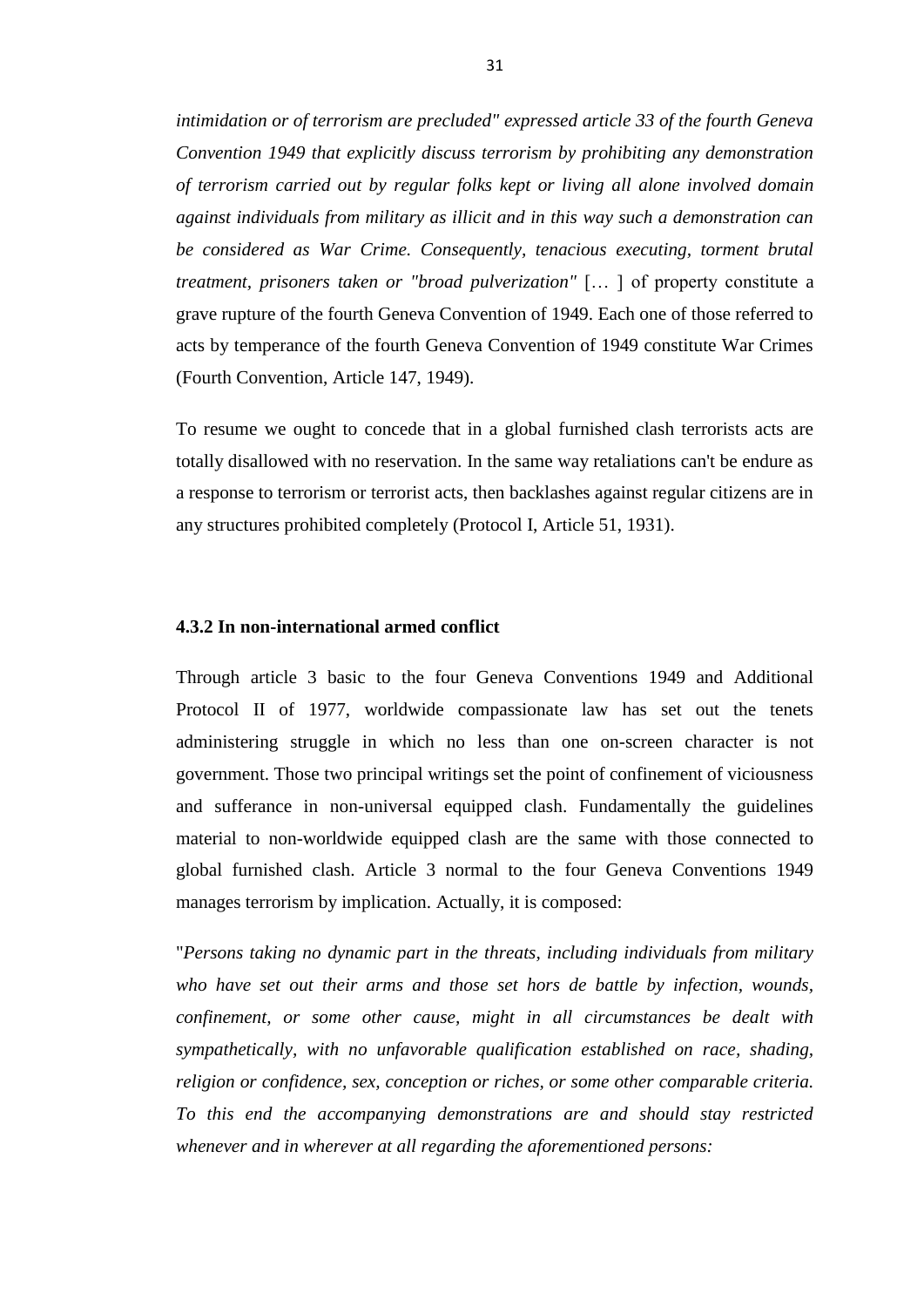*(a) Violence to life and individual, specifically the murder of different types, mutilation, unfeeling treatment and torment;* 

*(b) Taking of prisoners;* 

*(c) Outrages upon individual respect, specifically embarrassing and debasing treatment; (…)"* 

Moreover Protocol II affirms these principles. Passage 2(d) of article 4 of that Protocol denounces explicitly demonstrations of terrorism as in spite of law. In addition Protocol II set down measures meaning to control military operations in inward furnished clash. Fundamentally these procurements build up an entirely refinement between those persons who are included in struggle from the individuals who are not, for example, regular citizens, injured and debilitated. Especially, article 13 disallows assault on non military personnel populace and even individual regular people. Continuous passage 2 expresses that "demonstrations or dangers of roughness the basic role of which is to spread fear among the non military personnel populace are disallowed". Be that as it may, the fourth prelude section of Protocol II restates the message of the Martens Clause for non-worldwide equipped clash. The Martens Clause says that, without a particular preclusion, a guideline must be discovered which is good with "the standards of mankind and the manages of people in general soul."

As uncovers in the International Criminal Tribunal for previous Yugoslavia, wrongdoings carried out in non-universal outfitted clash are global violations, in this manner worldwide standard should be connected in such a trial to arraign individual that have perpetrated wrongdoing in non-global furnished clash (ICTY, 1996).

In continuing, it ought to be recognize that the disallowance of utilizing terrorist acts is tied with the law in force in non-worldwide equipped clash and also it is the law material to universal outfitted clash (ILCDC, 1996). Certainly, demonstrations of terrorism are banned completely with no condition or reservatio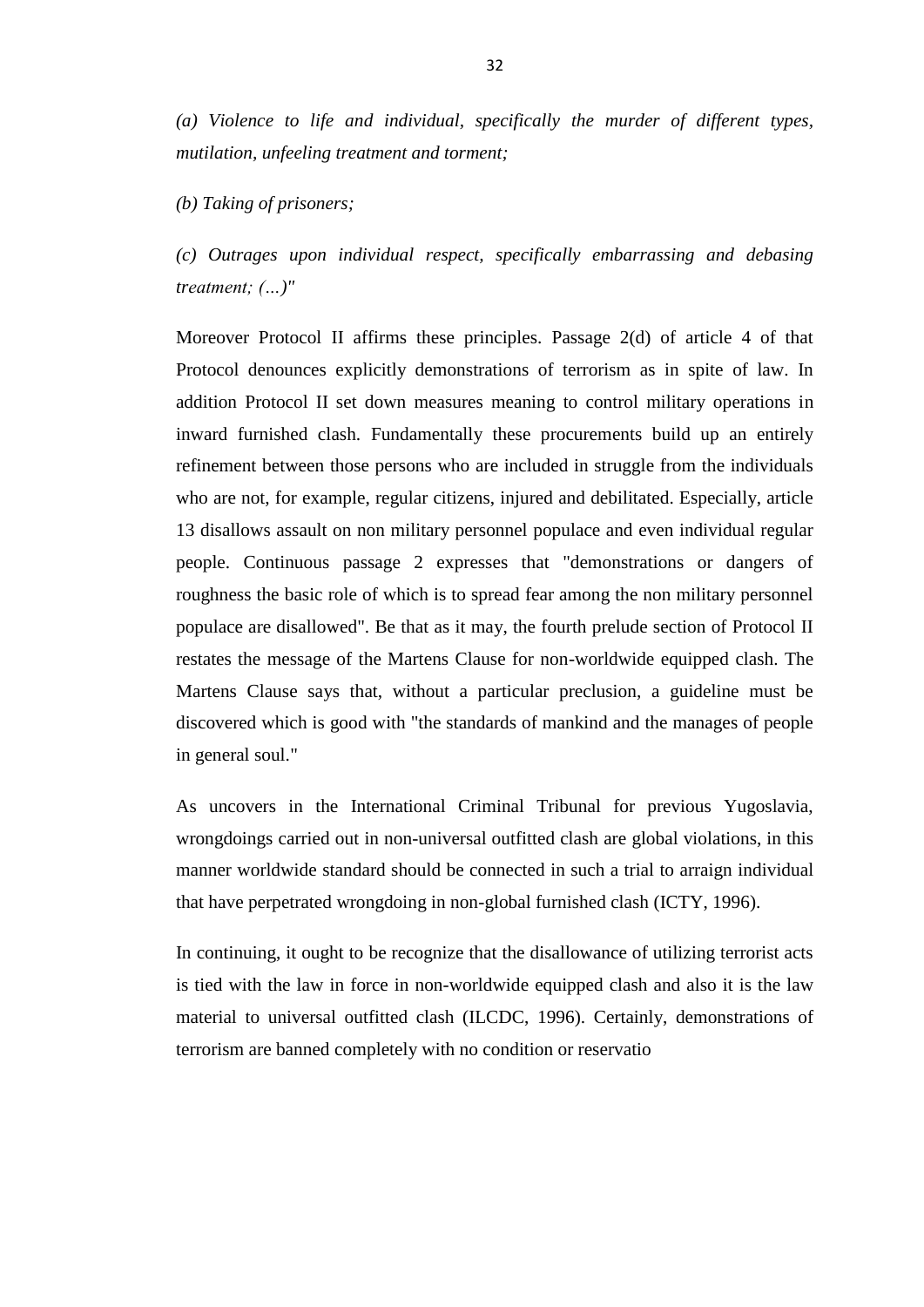<span id="page-40-0"></span>Samuel Huntington, in "clash of civilizations" (Huntington, 1996) has shown in a prospective manner that the present period that we are living in today will be that of global confrontation between Western World and Muslim World through the paradigm of international terrorism. In fact Huntington said: "Nation states will *remain the most powerful actors in world affairs, but the principal conflicts of global politics will occur between nations and groups of different civilizations. The clash of civilizations will dominate global politics. The fault lines between civilizations will be the battle lines of the future.*‖ (Huntington, 1996) Today it can be said that Huntington has envisioned in some extent the reality of international politic as it occur presently. Justly, rather talk about international terrorism we should talk about global terrorism as threatening international peace and security in one hand; in other hand we should consider global terrorism as a grave breach to international law and international humanitarian law (Shaw, 2001). In effect, International Humanitarian Law, in its extended scope copes strictly with any acts of terrorism in such circumstances the Islamic State in Iraq and Syria (ISIS), Daesh and Boko Haram are the forerunners of actual global terrorism. Notwithstanding its relative weakening, Al-Qaeda and its ramifications in North-Africa, in Near East and Middle East constitute the main organization of global terrorism. What we call global terrorism is to describe the fact that terrorism use nowadays world mass media of global communication to achieve their goal. For that reasons some authors such as, Lesser, Hoffman and Walter Laqueur talk about "new terrorism" to describe the fact that terrorism is using actually all means of technological development to conceive, proceed and achieve their main objectives (Laqueur, 1999).

## <span id="page-40-1"></span>**5.1 The terminology and facts of Islamic State in Syria**

Islamic State this appellation reveals a real will to implement an organization similar to that of secular State as known around the world. But a close insight to the so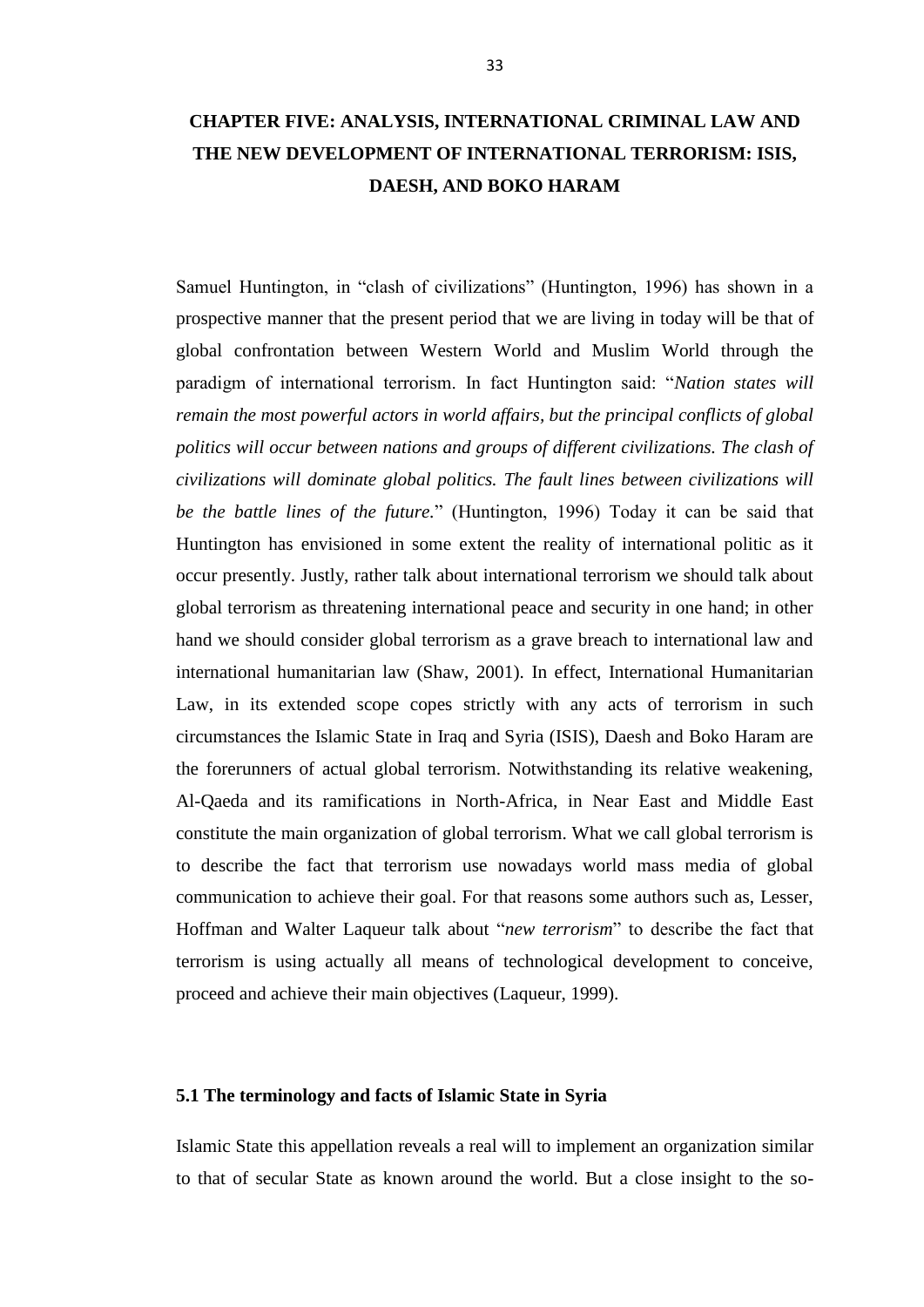called Islamic State remains ambiguous to two extents: the first one is relative to the procedure of recognition of State in the sense of international law; the second ambiguity is concerned with the norms according to which international and constitutional law organized political, economic and social life within one given State. Islamic State is the creation of Abu Bakr Al-Baghdadi, founding father of terrorism in Iraq and Syria. What it could be said is that the organization is not a spontaneous one, rather it is an organization created originally by Al- Zarqawi. This terrorist organization was in its early days were an independent organization with no relation with Al-Qaeda until 2003 when this organization officially declared its affiliation to Al-Qaeda. The Islamic State association is the successor to Al Qaeda in Iraq (AQI). Set up in 2004, AQI swore dependability to Al Qaeda and focused on U.S. also, coalition strengths in Iraq. In 2006, AQI changed its name to the Islamic State of Iraq (ISI). Taking after the flare-up of agitation in Syria in 2011, ISI pioneer Abu Bakr al Baghdadi tasked Muhammad al Jawlani with setting up Al Nusrah Front (ANF) in Syria to battle the Asad government. ISI gave Jawlani subsidizing, labour, and direction, despite the fact that ANF did not openly recognize it binds to Al Qaeda. In April 2013, Baghdadi singularly reported a merger of ISI and ANF, under the name Islamic State in Iraq and the Levant (ISIL or ISIS). ANF and Al Qaeda administration, both rejected the merger, and Al Qaeda pioneer Ayman al Zawahiri requested Baghdadi to limit his operations to Iraq. Baghdadi can't, and ISI started battling in Syria under the name ISIL, in the long run coming into direct showdown with ANF and other Syrian resistance powers. In February 2014, Zawahiri freely disjoined ties with ISIL, referring to the gathering's severe strategies, infighting with other Sunni gatherings, and refusal to surrender Syria operations to ANF. On June 2014 Baghdadi pronounced the foundation of an Islamic caliphate and changed ISIL's name to the Islamic State.

As seen above, the so-called Islamic State can lead to confusion, since the constituencies of Islamic State are something that rises spontaneously. What it could be notified it is the fact that Islamic State does not rise up from a popular will. The will of population living within a determined territory represent one of essential element that characterize constituencies of State. In that perspective we cannot accept the terminology of State to that group of individuals who try to impose their vision of world through a wrong perception of world. In that order there are no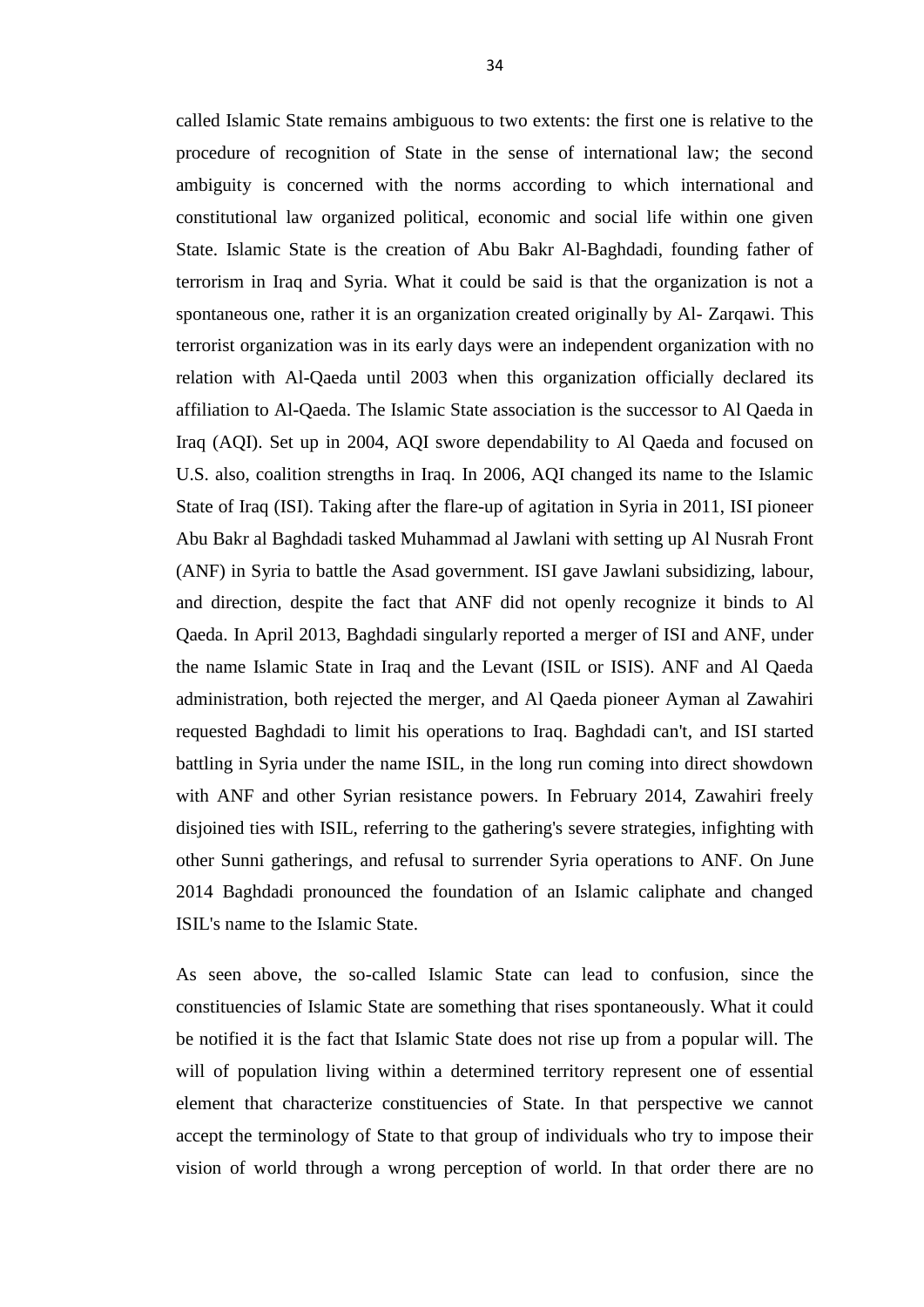misperceptions that can lead to recognize application of jus ad bellum and jus bellum to the case of "*Islamic State*"

Besides, what is an Islamic state? There are fifty seven states members in the Organization of Islamic Conference ("OIC"). Yet that cannot be the true measure of how an Islamic state is defined because some OIC members do not even have majority Islamic populations. Measured by the yardstick of religious adherence of a population to Islam, there are in fact forty-seven predominantly Islamic states plus Palestine.

Diversity within the Muslim world also comes by way of political organization. Not all Islamic states are Islamic republics, monarchies, theocracies, or secular (US department of bureau, 2003) states. For instance, Libya is a secular dictatorship (US department of bureau, 2007), Morocco is a constitutional monarchy, Brunei is a religious sultanate ((US department of bureau, 2007), Turkey is a secular republic (US department of bureau, 2007) and Saudi Arabia is a religious monarchy (US department of bureau, 2005). The political systems adopted vary widely in the Muslim world, which directly impacts the character of criminal law domestically and therefore can affect the approach taken to international criminal law.

In the light of recent development in Near East, with the relevant case of Iraq, Syria and Yemen it could be said that ISIS and Daesh is threatening regional stability and peace since it seems those terrorists organizations have a will to destabilize and deconstruct existing States in order to establish an Islamic State alongside the whole Near East. For the case of Iraq, when we come to envision it structure we suggest that it is mere a "*failed State*" rather than a State which exert legal legitimacy rational in the meaning of Max Weber. This statement express in truth, flees of civilian populations, the destruction of civilian property and historical site registered in human and world patrimonies. In the case of ISIS we cannot bypass the grave exactions committed by this terrorist organization over civilians and individual civilians. In addition, the destruction of civilian properties and historical sites included in world patrimonies constitute countless hypotheses that could and should lead to the prosecution of members of ISIS in Iraq and Syria. Terrorism as asymmetrical war is sometime on balance with one side attempting to be proportional with its action or trying to cope with the shared value of just war (legal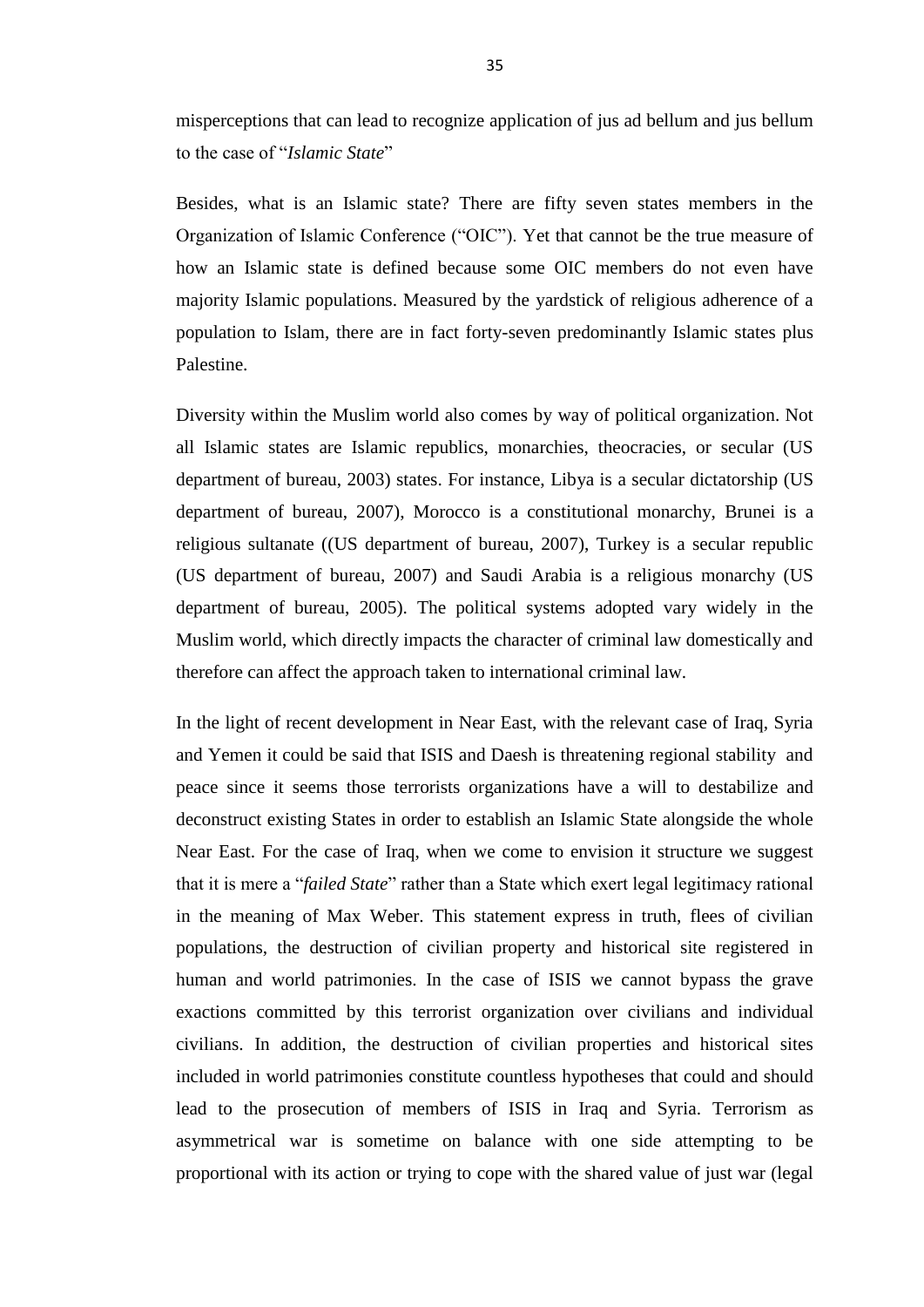government armed forces) and another side (terrorist organization) for which it only count the goal to achieve no matters the means by which it could be achieved.

In the case of terrorism in Africa, the means al-Shabaab chooses for achieving its goals include guerrilla war-fare against the government and AMISOM, terror as a political and military instrument, and a media strategy of international recruitment and legitimation. The prospect of personal glory is dangled before every mujahedeen, whether in the here and now or the hereafter. Al-Shabaab follows the specifically jihadist doctrine that distinguishes not only between Muslims and non-Muslims but also declares all those not following the only true belief to be apostates (murtadd) and as such legitimate targets of jihadist destruction (ICG, 2010).

The spectacular violence this brings forth can be interpreted as referencing both the Saudi-Arabian practice of corporal punishments and teachings from the time of the Prophet. The aspect of cleansing violence, as found for example in the writings of al-Qaeda propagandist Abu Bakr Naji (Naji, 2006), can also be read into the acts of al-Shabaab. In fact, al-Shabaab's culture of violence appears closer to the rituals of ancient cults of violence than to the industrialized mass killing practiced by terror regimes of modernity such as the Nazis.

In their tactics al-Shabaab are not entirely dissimilar to totalitarian terror regimes like the Cambodian Khmer Rouge. The glorification of the in-group and the derivative legitimation to destroy others, be they close or distant enemies, however, extends beyond the nationally bounded rule of terror embodied by such regimes. Selfaggrandizement and the promise of exercising practically unrestricted power, indeed the obligation of true religion to do so, are particularly attractive to young men. It allows them to overcome the restrictions of clan and generation, to compensate a subjective emasculation (for example from seeing more successful sisters or independent mothers), but also to reduce the weakness of the fathers that is experienced in many diaspora and war families. The opportunities for ideological identification offered by jihadism integrate historical and experienced personal traumas such as colonialism, occupation, repression and displacement and permit the fighting mujahedeen to become a hero, or at least to feel like one (Maleeha, 2012).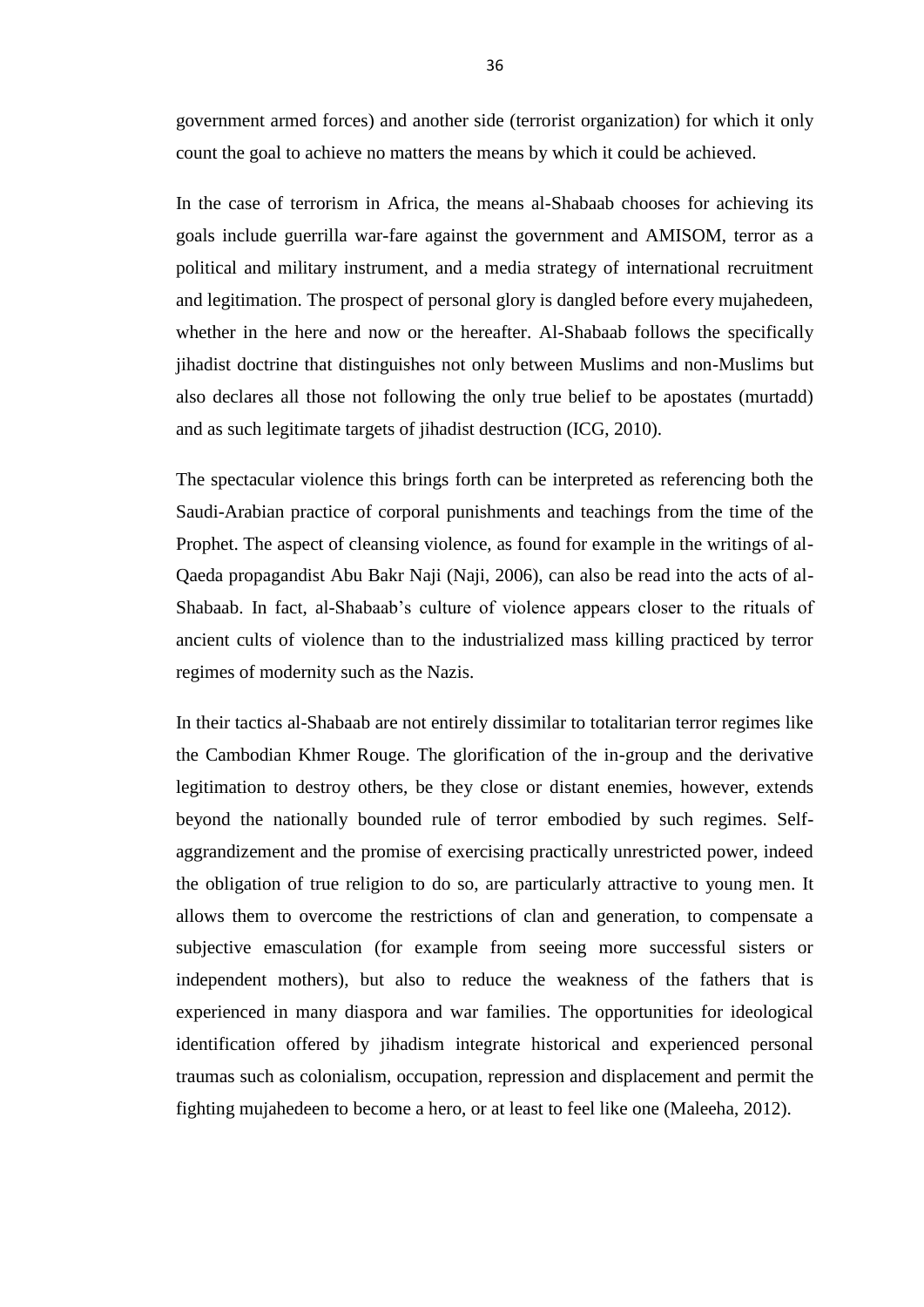Their new roles turn the male jihadists from breadwinners into judges. Their destructive operations, their brutalization through public executions, beheadings, corporal punishments, the destruction of whole villages and the kidnapping of children alienate the fighters from the base they originate from. In that sense, they also challenge the authority of the traditional leaders, the Sufi sheikhs, the clan elders, the patriarchs, who can do nothing to oppose their terror.

There is little in the way of theology to be found in the recruitment videos on the al-Shabaab website "*al-Kataib*" (The Battalion) or in its social media (Nasheed, 2010). Instead they present a male-bonded action group where images of military drill alternate with portraits of individual mujahedeen (Al-Amriiki, 2012). Al-Shabaab's videos intersperse depictions of spectacular violence, such as the beheading of prisoners, with reassuring images of the group and the community of brothers in arms, conveyed via the shared flag and uniform (Weisburd, 2009).

The establishment of networks to send Libyan fighters and weapons to Syria began soon after the demise of the Gaddafi regime (UN security Council, 2013). As well as LIFG veterans, this also involved revolutionaries hoping to continue their fight against the region's dictators in Syria. Recruitment was initially completely open and drew in a spectrum far beyond the jihadists. For example, Mahdi al-Harati's al-Umma brigade, in which numerous Libyans fought alongside the Free Syrian Army (FSA), could hardly be called extremist (Reuters, 2012). But this changed as jihadists gained the upper hand in the Syrian civil war. Idealistic volunteers returned disillusioned, and recruitment increasingly became the preserve of networks within the jihadist spectrum (Misrata, 2013). Nonetheless, the Libyan contingent in Syria – as in Iraq – remained one of the strongest of foreign fighters, especially in relation to the size of Libya's population (Weisburd, 2013).

At the end of 2012, Libyan jihadists formed the al-Battar brigade, whose founding declaration thanked the "people of Derna" and a foundation from Misrata for their support. Shortly afterwards, the brigade joined the Islamic State in Iraq and Syria (ISIS), and participated in its operations against the al-Nusra-Front, the Islamic Front and the FSA. The recruitment of Libyan jihadists into the ranks of al-Battar and ISIS is likely to have contributed significantly to further radicalization of the milieu they originated from. Al-Battar obviously possessed close connections to Ansar al-Sharia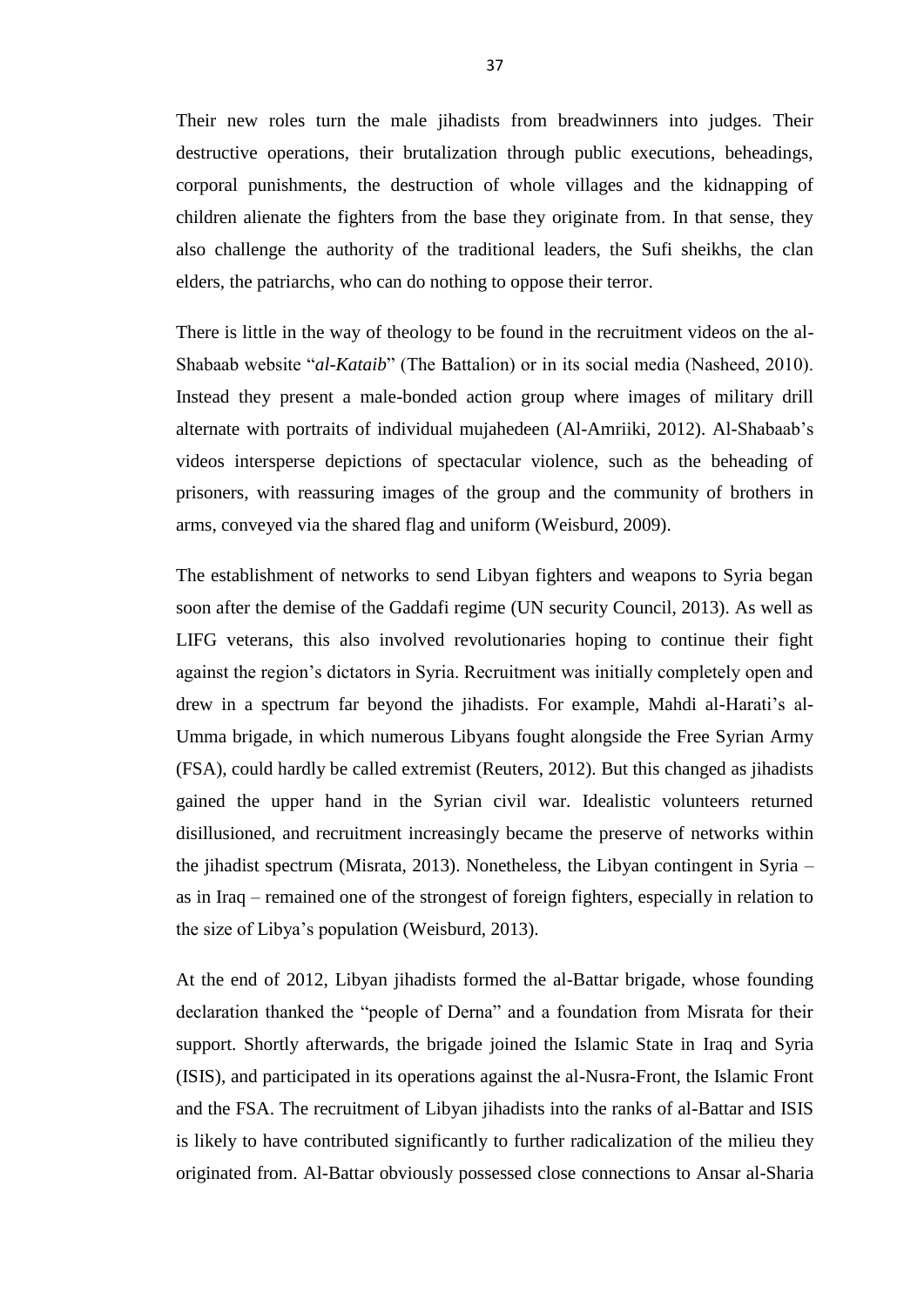in Benghazi and the Shura Council in Derna. When the fighting with Haftar's forces broke out in summer 2014, parts of al-Battar returned to Benghazi. Al-Battar subsequently published death notices for jihadists killed fighting with Ansar al-Sharia, as well as an obituary for a prominent Ansar-al-Sharia member it called its "military commander", who had been killed near Derna in clashes with the Martyrs of Abu Salim brigade (Al-Wasat, 2014).

These connections ultimately led to parts of Ansar al-Sharia and jihadist splinter groups mutating into IS offshoots, while other parts of Ansar al-Sharia struggled to maintain their independence from IS. By relying on backing from the Shura Councils in Benghazi and Derna, Ansar al-Sharia factions were able to withstand the intense pressure from IS affiliates to pledge allegiance to al-Baghdadi. In Sirt and al-Naufiliya, IS acquired clear dominance, making it impossible for Ansar al-Sharia to continue operating as a separate organization (Misrata, 2012). As a Sirt notable observed in March 2015, the local IS affiliate was Sirt's Ansar al-Sharia branch under a new name (Marzuq, 2015). But the advent of IS also brought larger contingents of foreign fighters particularly from Libya's North African neighbors and several prominent figures dispatched by the IS leadership (Derna, 2015). The significance of the Libyan-Syrian networks was not restricted to their role in ensuring the arrival of the ISIS brand of jihadism in Libya. They also connected the Libyan jihadist strongholds with the Maghreb states and Egypt, with recruits arriving to train before travelling on to Syria, via Turkey. Ansar al-Sharia appears to have been central to these net-works (Aaron, 2014). There was also some evidence for ties with al-Qaeda in the Islamic Maghreb (AQIM). These networks have generated a steadily growing flow of foreign fighters, especially from Tunisia, Algeria and Egypt, joining Ansar al-Sharia and later the IS offshoots in Benghazi, Derna and Sirt.

Sabratha, from where several prominent former LIFG figures hailed, has emerged as an important node in networks between local extremists and Tunisian jihadists. The city is said to have hosted training camps for Tunisian jihadists before their dispatch to Syria. Tunisian media have repeatedly placed the leader of the Tunisian Ansar al-Sharia, Abu Ayadh (originally Saif Allah bin Hussain), and one of his most important aides, Ahmad ar-Ruissi, in Sabratha. At the same time, no open Ansar al-Sharia or IS presence has emerged in Sabratha. Political opponents like to label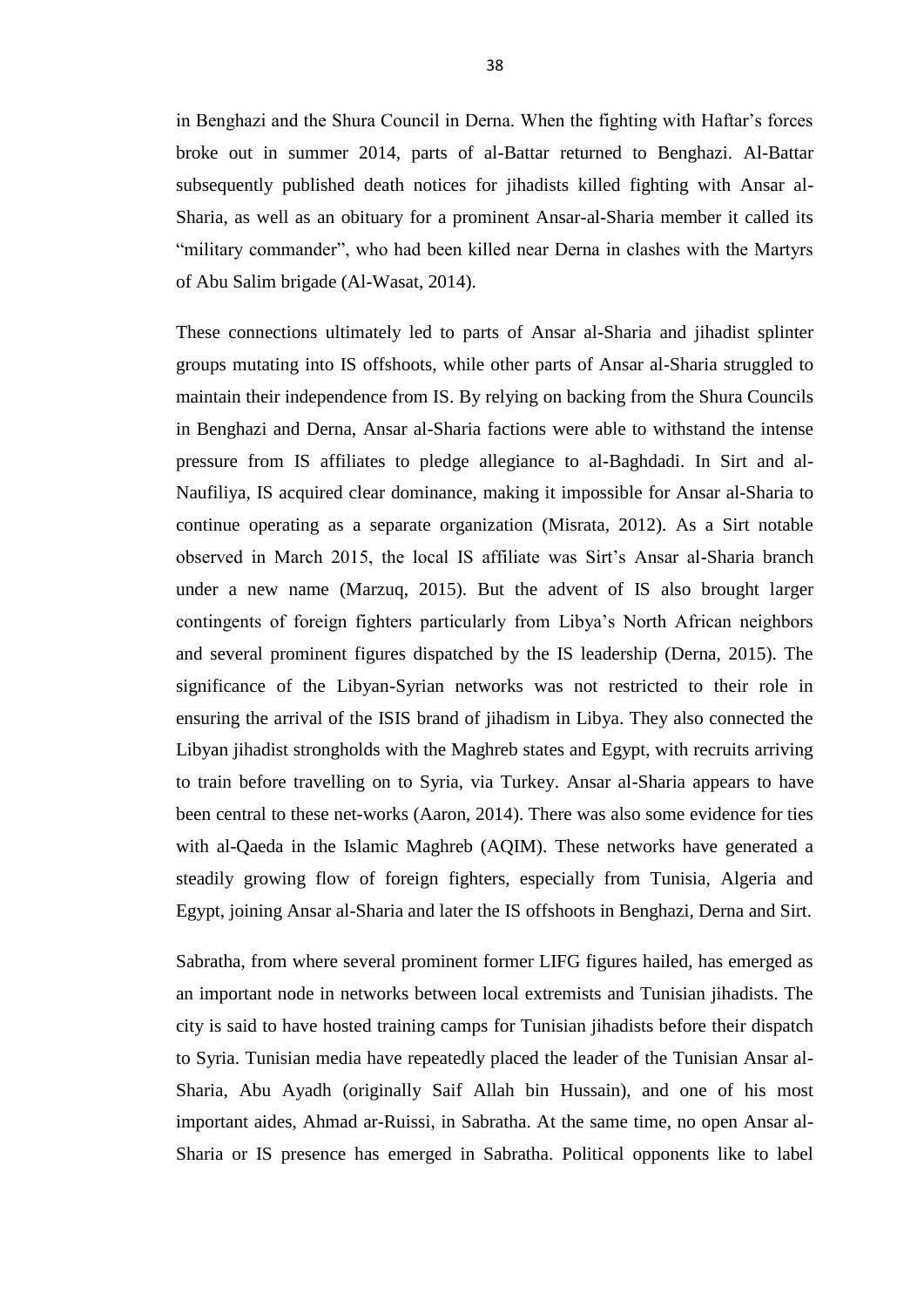leading figures in Sabratha "al-Qaeda" or "Ansar al-Sharia" – without citing any evidence. That the city hosts an emerging jihadist presence and serves as a conduit for Tunisian jihadists is, however, confirmed by a range of concordant sources, as well incidents in Sabratha itself (Al-Ruissi, 2015).

#### <span id="page-46-0"></span>**5.2 International terrorism and International humanitarian law implementation**

In the above situation governmental armed forces action fall automatically under the scope of application of "*jus in bellum*". Jus in bellum supposes and imposes limitation on methods and means of conducting warfare. Here armed forces are not allowed to act without operate distinction between combatants and non-combatants. In other side they are requested to act within the proportion required by law. The law applied here is International Humanitarian Law as such when focusing on ISIS case we realized that in some extent the above exigencies are not respected; according to some views neither by the governmental armed forces nor by ISIS fighters in the case of Syria. For that reasons, for many authors ISIS as terrorist organization should be prosecuted for grave violation of International Humanitarian Law. Secondary, the fact that ISIS is destructing historical sites that is significant of violation of convention of 1954 (Hague, 1954) concerning the prohibition to destroy cultural property. In fact recently ISIS has destroyed many historical sites as the ancient city of Nineveh and the old city of Nimrud in Iraq that is absolutely contrary to International Humanitarian Law. Besides the increasing numbers of displaced and refugees is becoming more and more important so that we are asking ourselves if in the case of Syria particularly we are not facing an humanitarian tragedy. In 2012 and 2013 in Nigeria particularly in the city of Chibok, Boko Haram raised concern continentally and internationally by kidnapping of 200 girls. These school girls whose were kidnapped constituted flagrant mass violation of human rights. Since most of them were reportedly supposed to be married by force or use as housewives by Boko Haram members. For all those reasons it should be taken measures that aim to counter terrorism and preserve civilian populations from exactions and outrages of ISIS members. In that sense international humanitarian law has provided a corpus of rules that should be applied. In regard with terrorism in International Humanitarian Law, Sebastien Jodoin stated: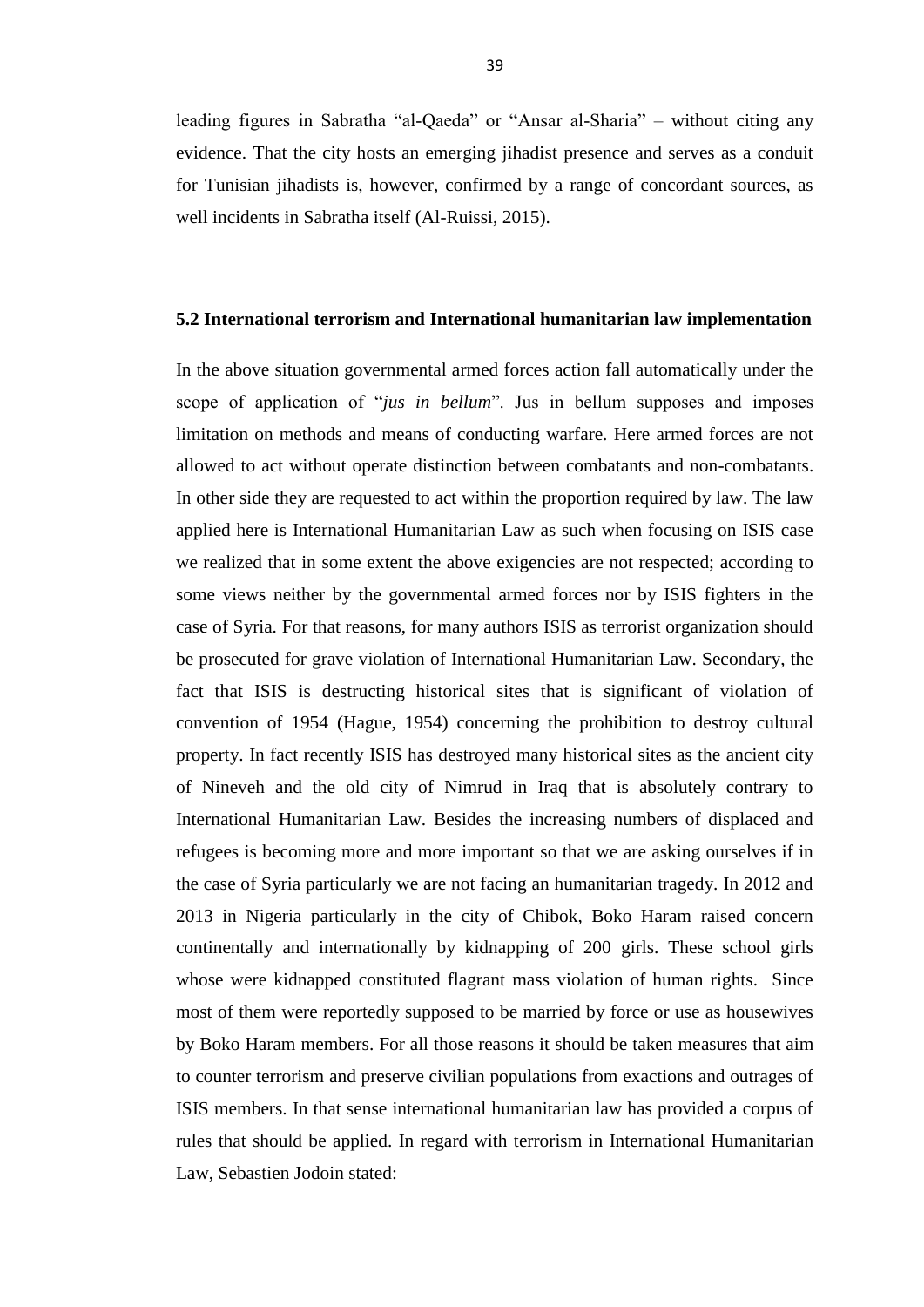―*War crimes are serious violations of customary or conventional rules which form part of the corpus of the law of armed conflict*.‖ (Jodoin, 2007; pp. 107)

This statement implies that any breach of law in regard with international humanitarian law by any terrorists' organization should be prosecuted opportunely. ISIS in its exactions in Syria and Iraq is committing war crimes for all the relevant facts we have mentioned above. In that sense ISIS members according to us should be prosecuted by International criminal Court (ICC). Boko Haram as ISIS are in the same wave, Boko Haram has abducted more than 200 girls in the northern part of Nigeria in 2014, has committed many acts of terrorism in Nigeria, Cameroon, Chad and Niger since the beginning of this year 2015. According to Yonah Alexander in its relevant article: "Terrorism in North Africa and the Sahel in 2014" described extensively selected groups of terrorism in North Africa and even in Near East to draw attention on the necessity to take into account the threat to global peace and security that constitutes international terrorism. In that respect, notwithstanding diverse particularities the main regimes and modus operandi of international terrorism remains success of Goal the look for to achieve no matters how many civilians or not they kill.

Under article 4(2)d of Protocol II 1977, the scope of international humanitarian law provides an extensive approach to the question by stating: "*all persons who do not take a direct part or who have ceased to take part in hostilities*.‖ (Protocol II, 1997) This broadening approach extended the scope of its application indirectly to any acts of terrorism committed by whomever. In that respect, exactions of members of ISIS and Boko Haram fall under this broadening scope of international humanitarian law. In that perspective, ISIS and Boko Haram members should be prosecuted for violation of article 4 (2) d, besides for destructing the cultural property of States such as in Iraq and Syria they are also criminally responsible under Convention of 1954 for the protection of cultural property in armed conflict. However, it should be known that normally this convention is applied to international armed conflict; in this case particularly since terrorism "*war*" is not an international armed conflict because in one hand you have governmental armed forces of Syria and Iraq (ISIS); of Nigeria, Cameroon and Chad (Boko Haram) and the other side you have ISIS and Boko Haram members. For that reason the 1954 convention seems not applicable to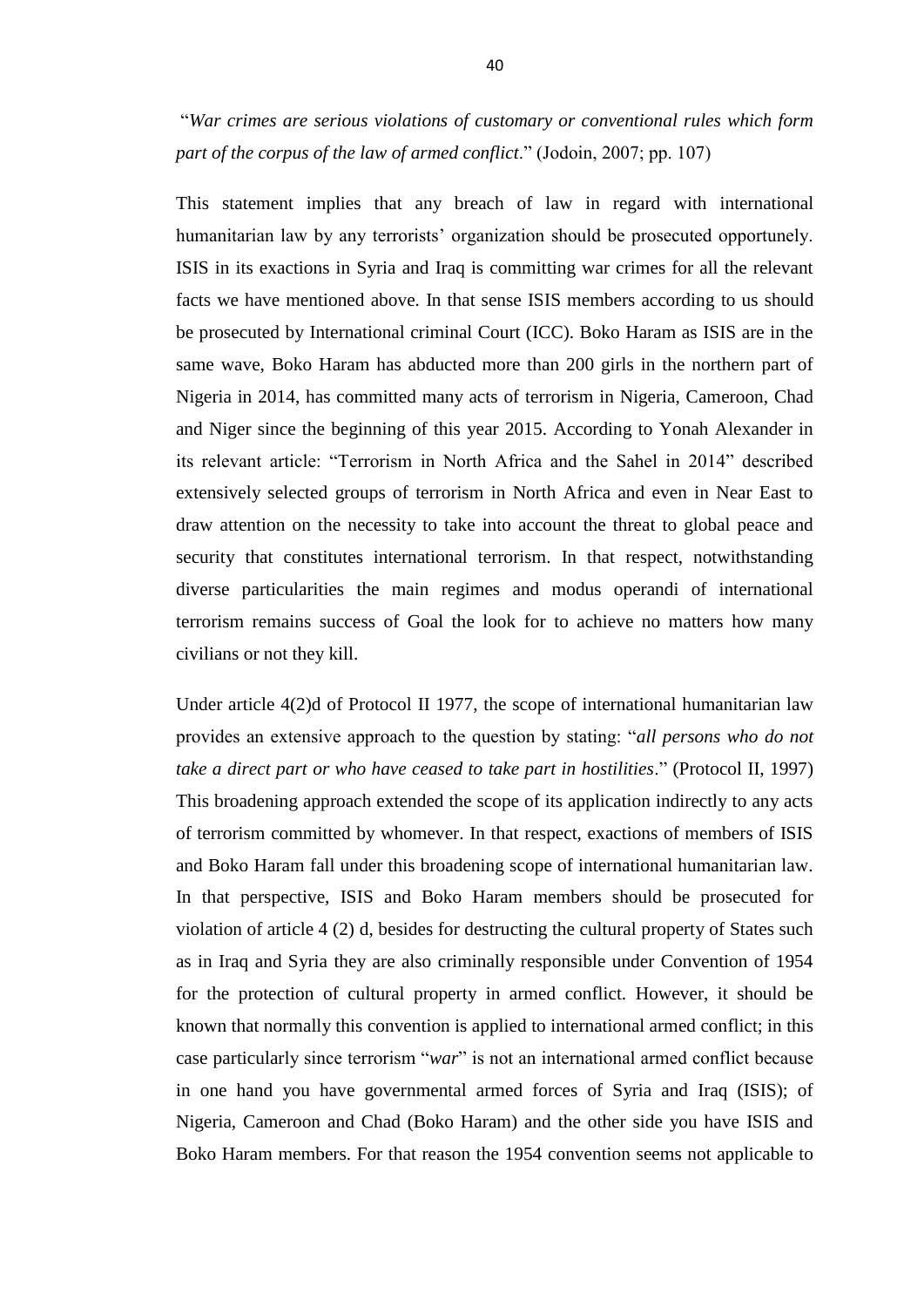the acts of violence perpetrate against cultural property, but as known norms of international humanitarian law are embodied in the norm of "*Jus Cogen*". Insofar as Jus Cogen constitutes peremptory norm of international law, convention on the protection of cultural property should be applied such as to acts of terrorism. That's why even terrorist should comply with exigencies of not attacks as well to cultural property as to civilian populations. Since they act in violation of fundamental law governing international armed conflict and non-international armed conflict, ISIS, Boko Haram and Daesh are criminally responsible individually under international criminal law.

Moreover, as admitted in international humanitarian law a lawful attack on a legitimate armed forces does not constitute an act of terrorism, on the contrary unlawful act of terrorism is defined under article 51(2) of Protocol I and 13 (2) of Protocol II as acts or threats of violence directed against civilian populations. This point of view is shared by authors like Kalshoven (Kalshoven, 1983) and Stefan Oeter (Oeter, 1999), which is besides confirmed by International Criminal Tribunal for former Yugoslavia trial chamber in the Galic case (Galic Case, 2003). This means even the threats of use of violence is also condemned in international criminal law or international humanitarian law.

In fact, it should be said that international criminal law or international humanitarian law in their expansive and general norm has laid down indirectly rules that are intended to cope with terrorism presently and the forthcoming acts that should be included in the register of acts of terrorism. However, international criminal law or international humanitarian law remains incomplete and flaw when concern definition and delimitation of epistemic field terrorism. This incompleteness in the identification of terrorism is, as aforementioned, due to flexibility and difference of interpretation of eventually reprehensible acts. International community should comply with the issue relative to the definition of terrorism in order to implement promptly and justly international law.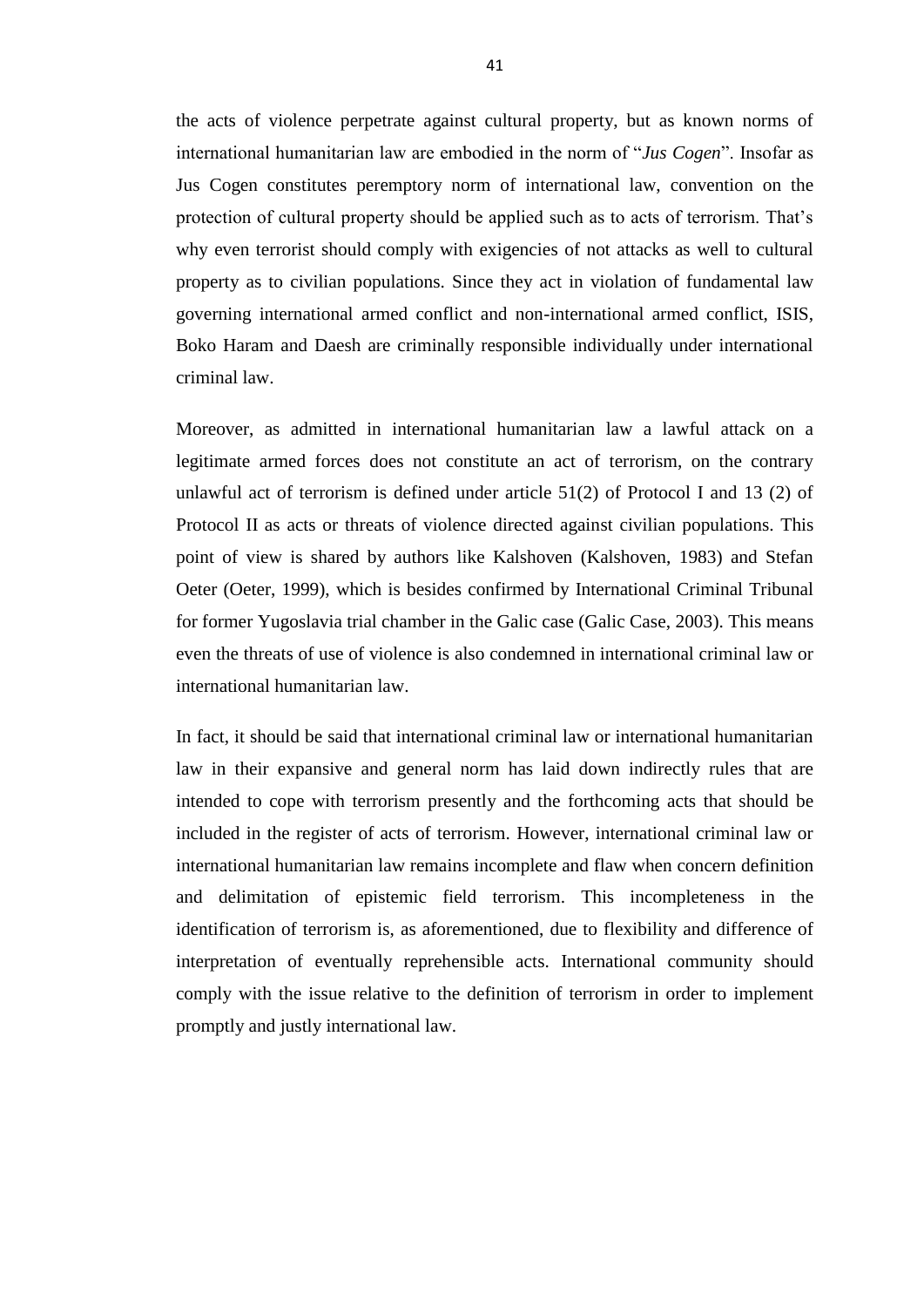#### <span id="page-49-0"></span>**CONCLUSION**

Terrorism as global phenomenon remains problematic. The difficulty to seize can be resumed in three main bodies of interrogations:

- *1. the first problem is related to identification of acts of terrorism due to diversity of manifestation of international terrorism, brief terrorism in short*
- *2. the second is concerned with definitional framework of concept of terror and terrorism*
- *3. the last difficulty is based upon the lack on international convention specifically focus direct to terrorism provided by United Nations*

To cope with that inherent difficulty in our topic we have scrutinized the historical parameter of international humanitarian law and that of terrorism. Then this historical abridgement has led us to question the definitional issue of terrorism and to reach the conclusion that even if there is no universally accepted definition there exist some criteria by which acts of terrorism can be identified. This statement has led us to conceptualize terrorism in the scope of international humanitarian law in which we have analyzed terrorism as indirectly included to international humanitarian law or international criminal law scope. In the light of further analysis, we focused our studies on the pattern in which international humanitarian law has implemented its norms to cope with international terrorism and terrorism in short. Our main statement should be that enforcement of international criminal law or international humanitarian law to terrorism remains generally instead of precise. The problem here remains in the difficulty to assess clearly terrorism as concept of international humanitarian law such as international armed conflict, non-international armed conflict and so forth. However it should be acknowledge that the lack of precision in the concept of terrorism does not means there is approximate implementation of International Humanitarian Law. On the contrary, there is vigorous implementation of international humanitarian law since human values is the heart of concern in the extent that civilian populations are primarily affected by hostilities or effects terrorists acts. As stated by Tiefenbrun (2003) acts of terrorism is mostly perpetrated to gain interest in public opinion or draw attention is some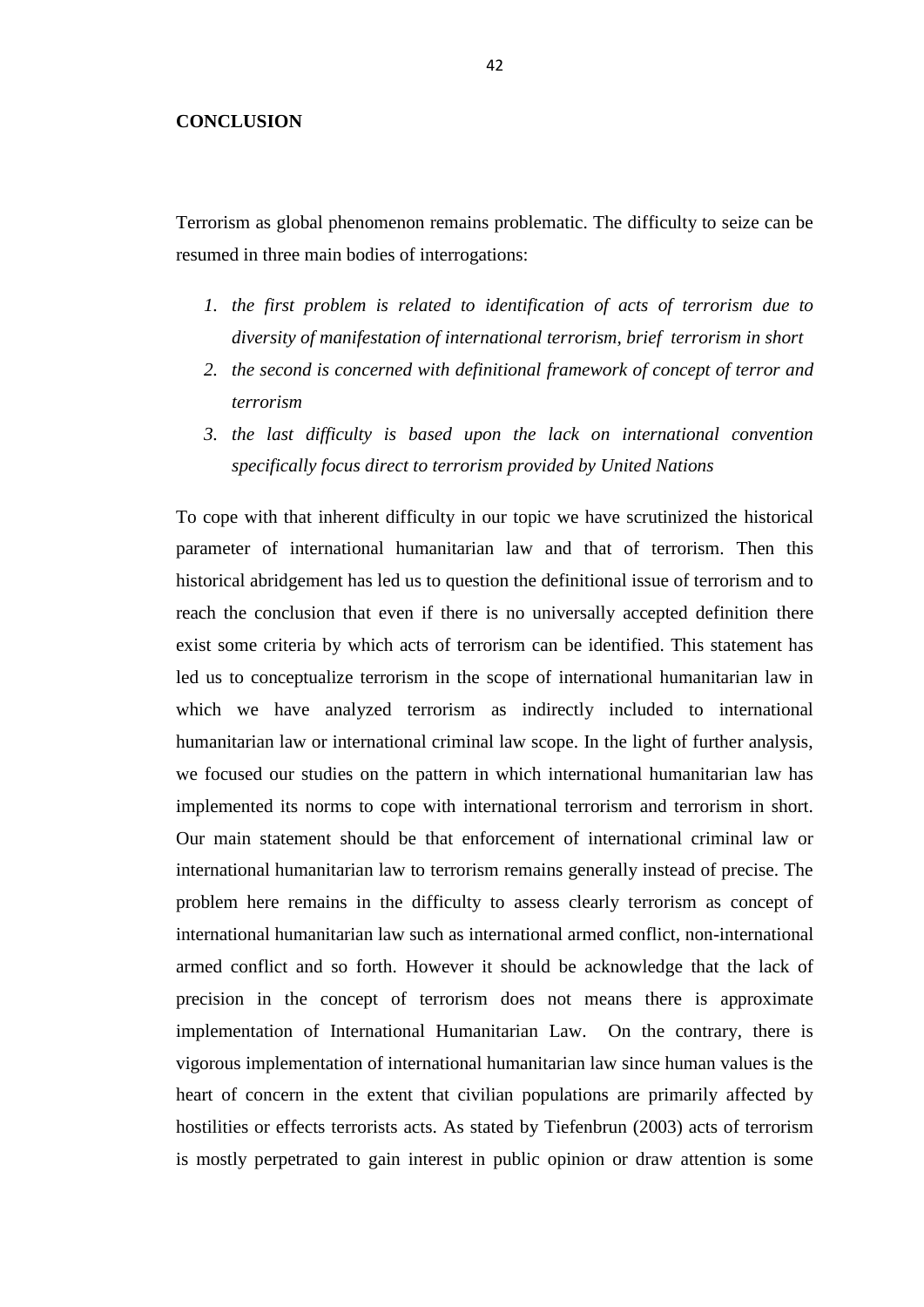claims by the authors of such acts. Even though those acts of violence constitute a grave breach of international law generally and international humanitarian law particularly. Since, the use of violence is embedded in the corpus of rule established in the charter of United Nations in chapter 7.That means any use of violence which is not following universal accepted path of UN charter is outlawed. In that perspective terrorism as acts of violence or threats of use acts of violence is unauthorized by international law and consequently firmly condemned. Taking from this point of view there is no way out to find a little legality to acts of terrorism. In the era of global terrorism, there is need at least to rendering effective control on terrorism manifestation since it is becoming a global threat to peace and stability of world community.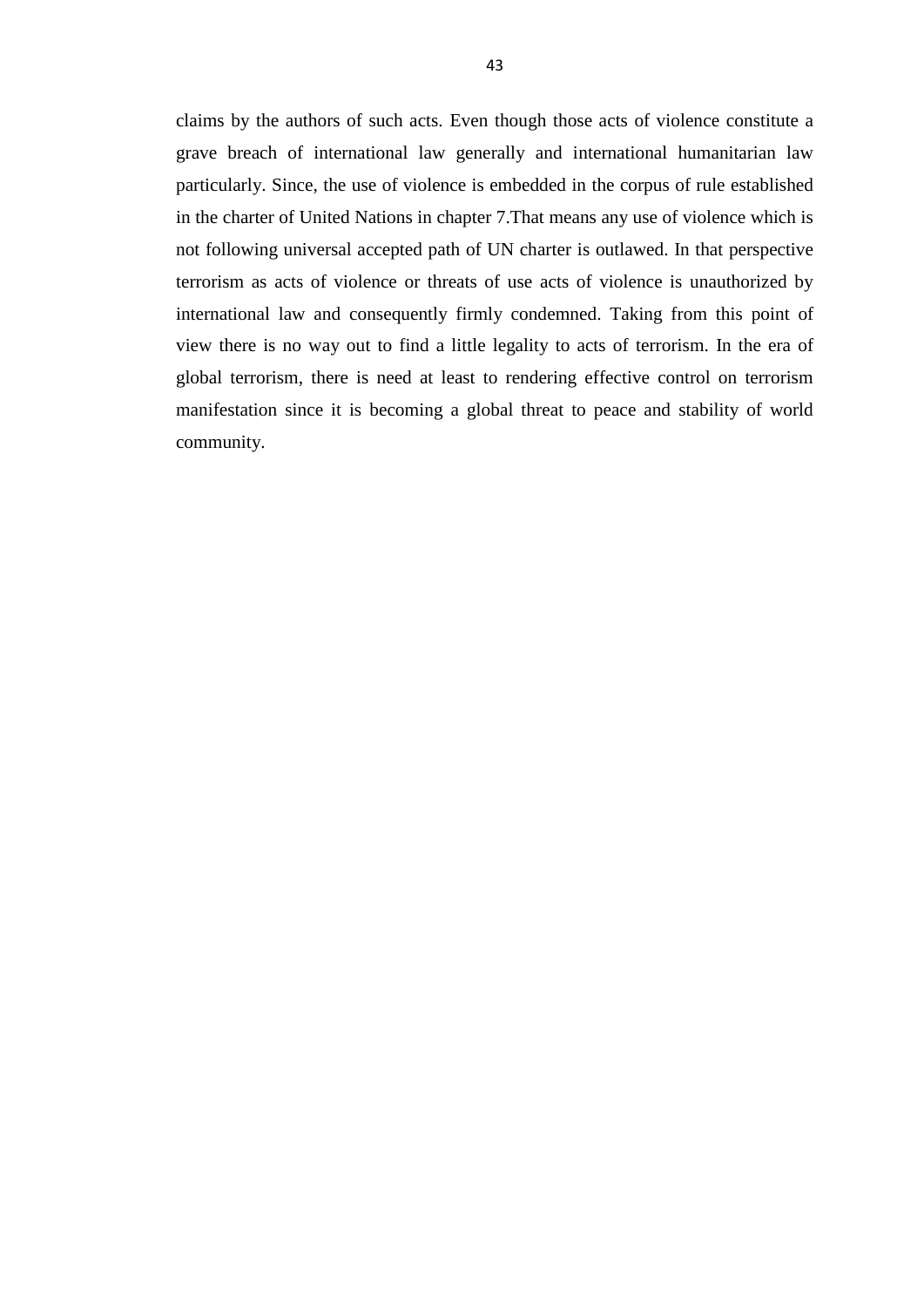#### <span id="page-51-0"></span>**REFERENCES**

- Abadie, A. (2006), "Poverty, Political Freedom, and the Roots of Terrorism," American Economic Review, 96(2): 50-56.
- Al-Amriiki, M., A. (2012). The Story of an American Jihadi, Part 1, Retrieved 20 July 2015, from; https://azelin.files. wordpress.com/2012/05/omar-hammamiabc5ab-mane1b9a3c5abr-al-amrc4abkc4ab-22the-story-of-an-americanjihc481dc4ab-part-122.pdf
- Ali, T. (2002). The Clash of Fundamentalisms: Crusades, Jihads and Modernity. London, UK: Verso.
- Al-Wasat, (2015). Daesh Gives the Residents of al-Naufiliya Three Days to Repent (Arabic). Retrieved 12 February 2015, from; http://www.alwasat.ly/ar/ news/Libya/60966/.
- Antoine A. . (2007), International Humanitarian Law and the Law of Armed Conflict, p.13
- Arguilla, J. and D. Ronfeldt. (2001). Networks and Netwars. Santa Monica, CA: Rand.
- Aslam, M. (2012). Gender-Based Explosions: The Nexus between Muslim Masculinities, Jihadist Islamism and Terrorism. Tokyo: United Nations University Press.
- Tunisia; ·قردان-بن-مجموعة-من-ن المستهدفي-قائمة-ضمن-الخلفاوي-وبسمة-الورتاني-ونوفل -الرياحى-سليم/Assabahnews, 3 June 2014, http:// www.assabahnews.tn/article/86622 Now' network confirms detention of terrorist Ahmad ar-Ruissi by Libyan revolutionaries (Arabic), Tunisia Now Network, 29 August 2014, .html.االرهاب-على-القبض-تؤكذ-اَن-تىوس-شبكة/org.tunisianow.www://http
- Aubrey, S. M. (2004). The New Dimension of International Terrorism. Zurich: Vdf Hochschulverlag, 1-12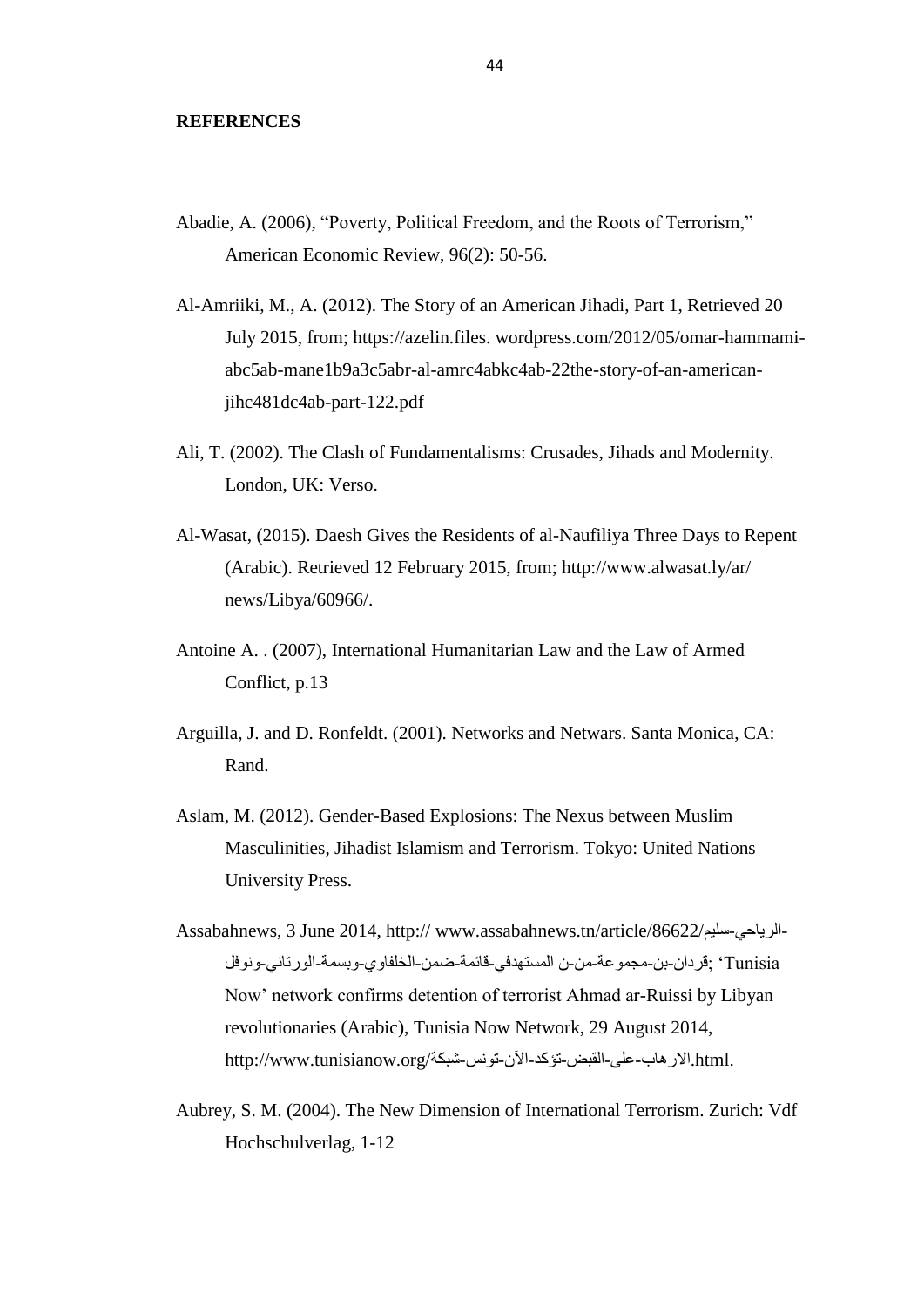- Bassiouni, M.C. (1999). the crime against humanity in international criminal law, The Hague, Kluwer Law international law, pp. 510-556
- Berg, B. L. (2009). Qualitative Research Methods for the Social Sciences (7th Ed.). Boston: Allyn &Bacon
- Berg, B.E. (1994). The 1994 ILC draft Statute for International Criminal Court: A principled appraisal of jurisdictional structure, Case Western Reserve Journal of International Law, spring 1996, 8 (2), p.221
- Bugnion, F. (1999), The Role of the Red Cross in the Development of International Humanitarian Law: The International Committee of the Red Cross and the Development of International Humanitarian Law. 199
- Burke, E. (1790). Reflections on the Revolution in France (Ed. C. C. O'Brien, 1969, London: Penguin Books); Shane, Scott (2010, April 3). Words as Weapons: Dropping the Terrorism Bomb. The New York Times, p. WK1; Tuman, Joseph S. (2003). Communicating Terror: The Rhetorical Dimensions of Terrorism. Thousand, CA: Sage
- Campos, N. F. and Gassebner, M. (2009). International Terrorism, Political Instability and the Escalation Effect. IZA Discussion Paper No. 4061, 1-43
- Coady, C.A.J. (2004). Terrorism and Innocence. Journal of Ethics (8), 37-40
- Convention (I) for the Amelioration of the Condition of the Wounded and Sick in Armed Forces in the Field, Geneva, 12 August 1949;
- Convention (II) for the Amelioration of the Condition of Wounded, Sick and Shipwrecked Members of Armed Forces at Sea, Geneva, 12 August 1949;
- Convention (III) relative to the Opening of Hostilities; Convention (IV) respecting the Laws and Customs of War on Land and its annex: Regulations concerning the Laws and Customs of War on Land;
- Convention (III) relative to the Treatment of Prisoners of War, Geneva, 12 August 1949; Convention (IV) relative to the Protection of Civilian Persons in Time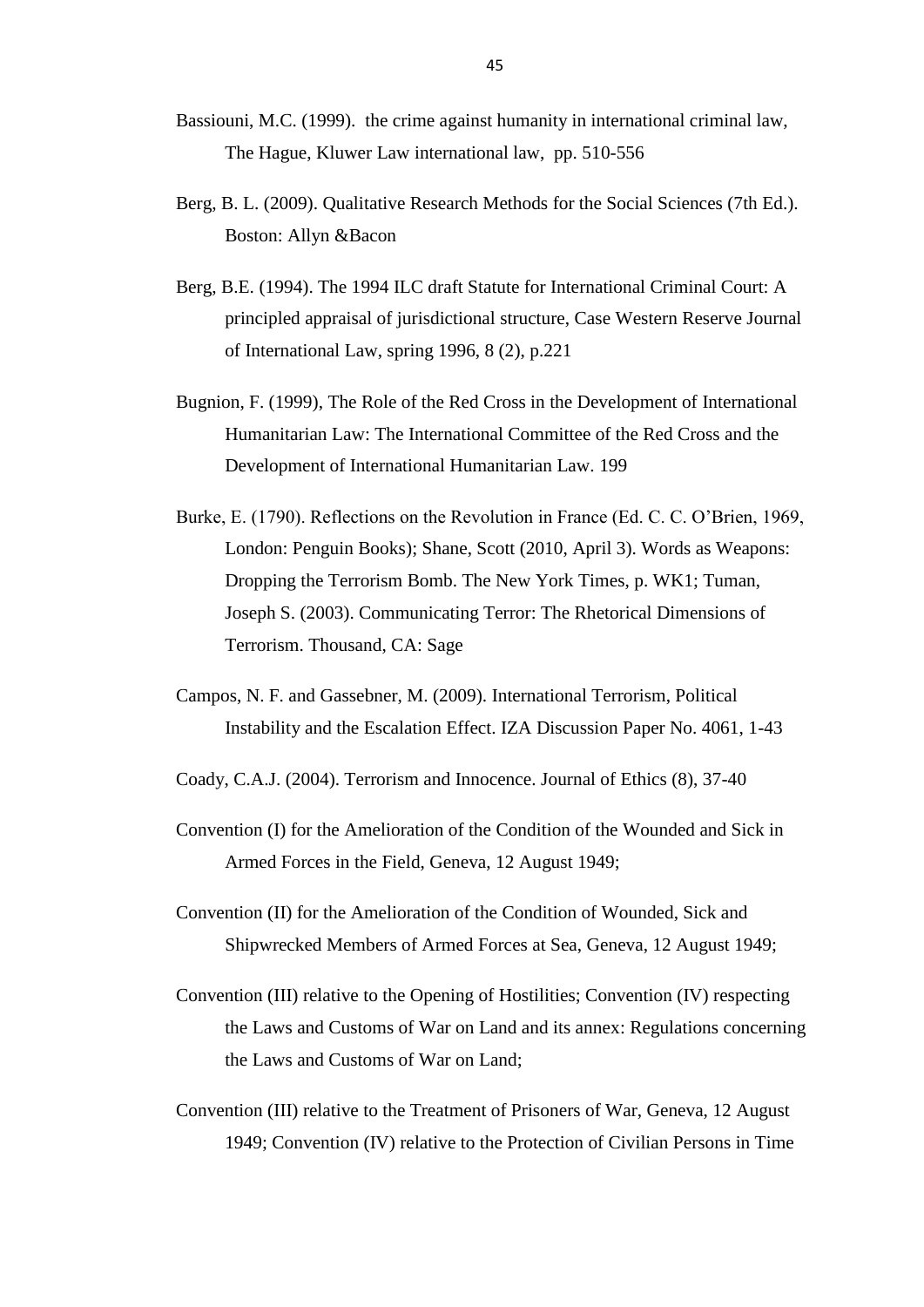of War, Geneva, 12 August 1949. 190 States are party to these Conventions (at 30 June 2002).

- Convention (IX) concerning Bombardment by Naval Forces in Time of War; Convention (X) for the Adaptation to Maritime Warfare of the Principles of the Geneva Convention;
- Convention (V) respecting the Rights and Duties of Neutral Powers and Persons in Case of War on Land;
- Convention (VIII) relative to the Laying of Automatic Submarine Contact Mines;
- Convention (XI) relative to certain Restrictions with regard to the Exercise of the Right of Capture in Naval War;
- Convention (XII) relative to the Creation of an International Prize Court and Convention (XIII) concerning the Rights and Duties of Neutral Powers in Naval War.
- Convention for the Protection of Cultural Property in the Event of Armed Conflict, 14 May 1954, Article 4
- Decision on the Defense Motion for Interlocutory Appeal on Jurisdiction, The Prosecutor v. Dusko Tadic, Case No. IT-94-1-AR 72, ICTY Appeals Chamber, 2 October 1996.
- Friedman, T. L. (2001). "Breaking the Circle." New York Times, November 16, p. A23.
- Friedman, T. L. (2002). Longitudes and Attitudes. New York: Farrar, Strauss, Giroux.
- Frits K. & Liesbeth Z. (2001). Constraints on the Waging of War, 3rd ed. Geneva: ICRC, pp. 26.
- Frits, K. (1983). Guerrilla and Terrorism in Internal Armed Conflict American University Law Review. 67 - 74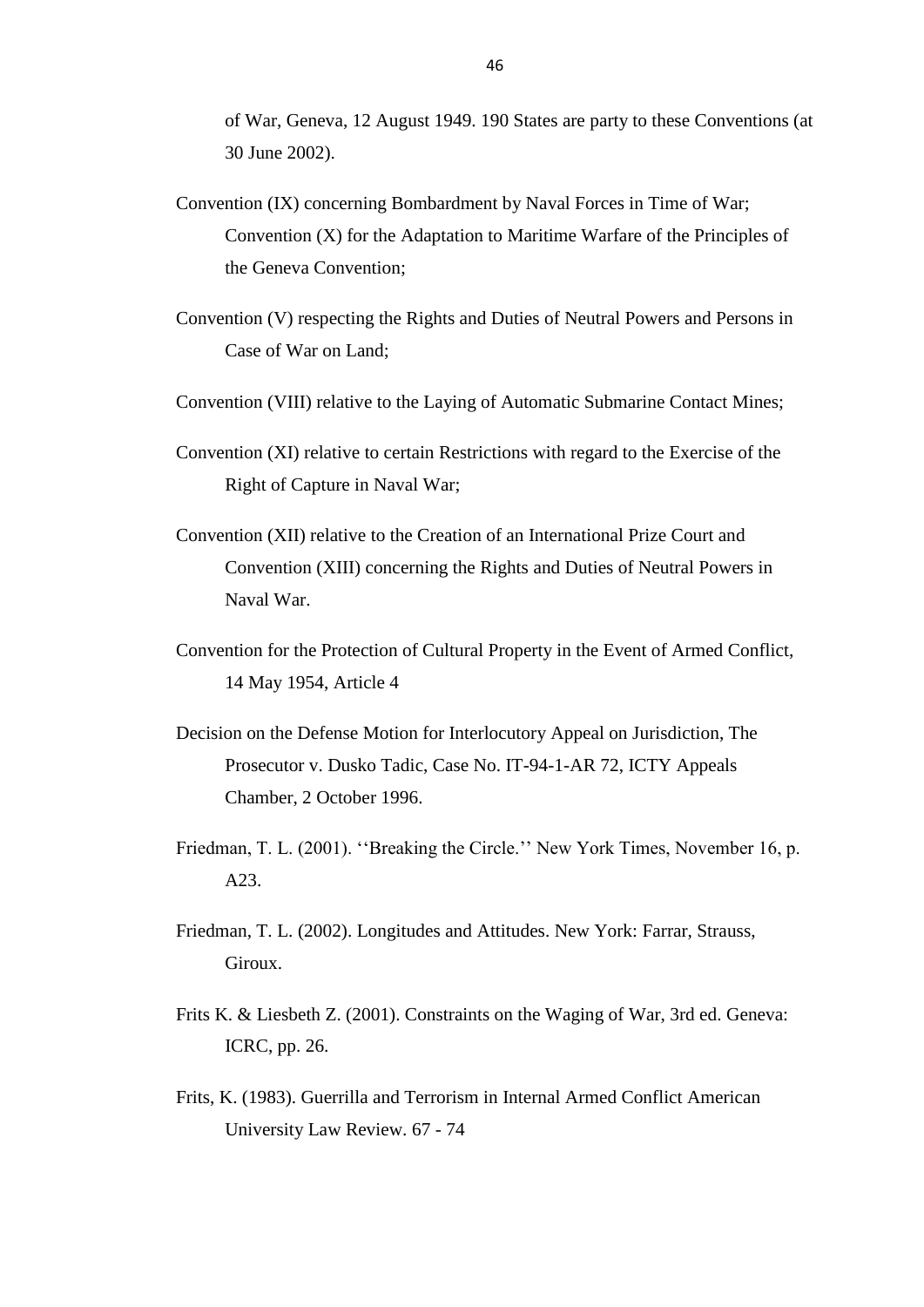- Frost, M., (2004). Ethics and War: Beyond Just War Theory, European Consortium for Political Research, Standing Group on International Relations. The Hague: Taylor & Francis, pp. 10
- Ganor, B.(2002). Defining Terrorism: Is One Man's Terrorist another Man's Freedom Fighter? Police Practice and Research, 3(4), 287–304
- Gibbon, E. (1974). The History of the decline and fall of the Roman Empire. New York: AMS Press;
- Gurr, T. R. (1990). "Terrorism in Democracies: Its Social and Political Bases." Pp. 86–102 in Origins of Terrorism, 9th ed., edited by W. Reich. Princeton, NJ: Princeton University Press.
- Hayward, S. (2001). "Fighting Fanaticism: The Young Churchill's War in the Sudan.'' Weekly Standard, October 29, Vol. 7, Number 7.
- Hoffman, B. (1999). Inside Terrorism. New York: Columbia University Press
- Hudson, R. A. (1999). Who Becomes a Terrorist and Why: The 1999 Government Report on Profiling Terrorists. Guilford U.S.: Lyons Press.
- Huntington, S., (1996). The Clash of Civilizations and the Remaking of World Order. New York: Simon & Schuster.
- ICRC, advisory service on international humanitarian law, what is International Humanitarian Law? p.1
- Imre, R., M., Brian, T., & Clarke, B. (2008). Responding to Terrorism. Farnham, England: Ashgate;
- International Law Committee's Draft Code of Crimes against Peace and Security of Mankind (1996) whose Art. 20(f) (IV) makes serious acts of terrorism committed in a non-international armed conflict a war crime.
- INTERNATIONAL RELIGIOUS FREEDOM REPORT 2005: SAUDI ARABIA (Nov. 4, 2005), http://www.state.gov/g/drl/rls/irf/2005/51609.htm.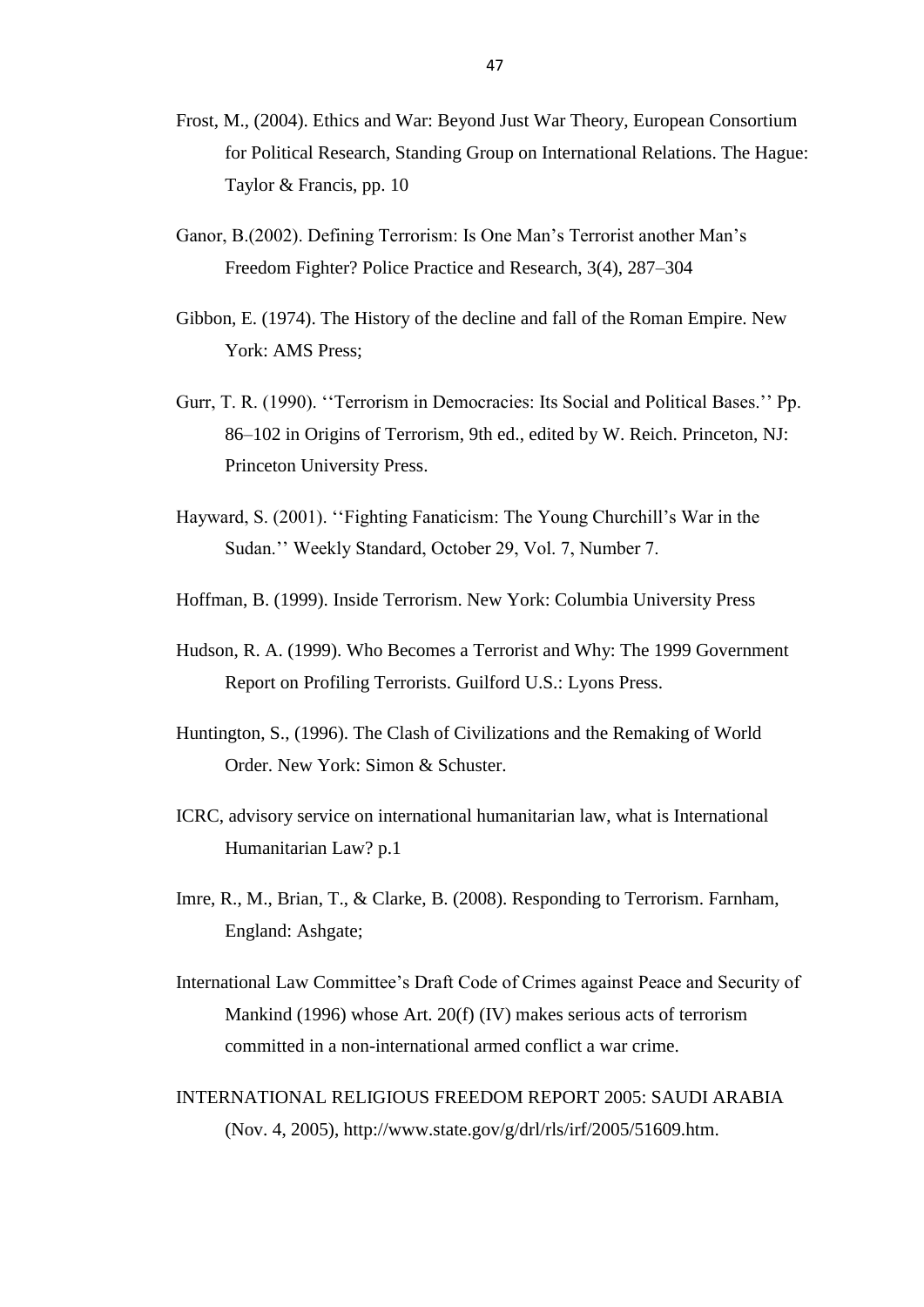- Jenkins, B. M. (2001). "Terrorism and Beyond: A 21st-Century Perspective." Studies in Conflict and Terrorism 24:321–27.
- Jodoin, S. (2007). Terrorism as a war crime. International Criminal Law Review. 7, 77–115
- Juergensmeyer, M.(2000). Terror in the Mind of God: The Global Rise of Religious Violence. Berkeley: University of California Press.
- Kegley, C. (1990). The Characteristics of Contemporary International Terrorism, International Terrorism. New York: St. Martin, pp. 11–12
- Koopmans, R. (1993). "The Dynamics of Protest Waves: West Germany, 1965 to 1989.'' American Sociological Review 58:637–58.
- Krueger, A.B. and J. Maleckova (2003), "Education, Poverty and Terrorism: Is there a Casual Connection?" Journal of Economic Perspectives, 17(4): 119-144.
- Lacqueur, W. (1999). The New Terrorism: Fanaticism and the Arms of Mass Destruction. New York: Oxford University Press.
- Laqueur, W. (1999). The New Terrorism: Fanaticism and the Arms of Mass Destruction. London: Oxford University Press;
- Laqueur, W. (1999). the New Terrorism: Fanaticism and the Arms of Mass Destruction, (London: Oxford University Press, 1999),
- Legality of the Threat or Use of Nuclear Weapons, ICJ, Advisory Opinion of 8 July 1996, para. 75.
- Lesser, I. O., B. Hoffman, J. Arquilla, D. F. Ronfeldt, M. Zanini, and B. M. Jenkins. (1999). Countering The New Terrorism. Santa Monica, CA: RAND.
- Lesser, I. O., Hoffman, B., Arquilla, J., Ronfeldt, D. F., Zanini, M. & Jenkins, B. M. (1999). Countering the New Terrorism. Santa Monica: RAND.
- Libyan Sabratha Exports Terrorism to Tunisian Cities of Sfax and Gabès (Arabic), al-Ikhbariya al-Tunisiya, 9 September 2014, http:// alikhbaria.com/index.php/alikhbaria-ettounisia/al-a5bar/32061-2014-09-09-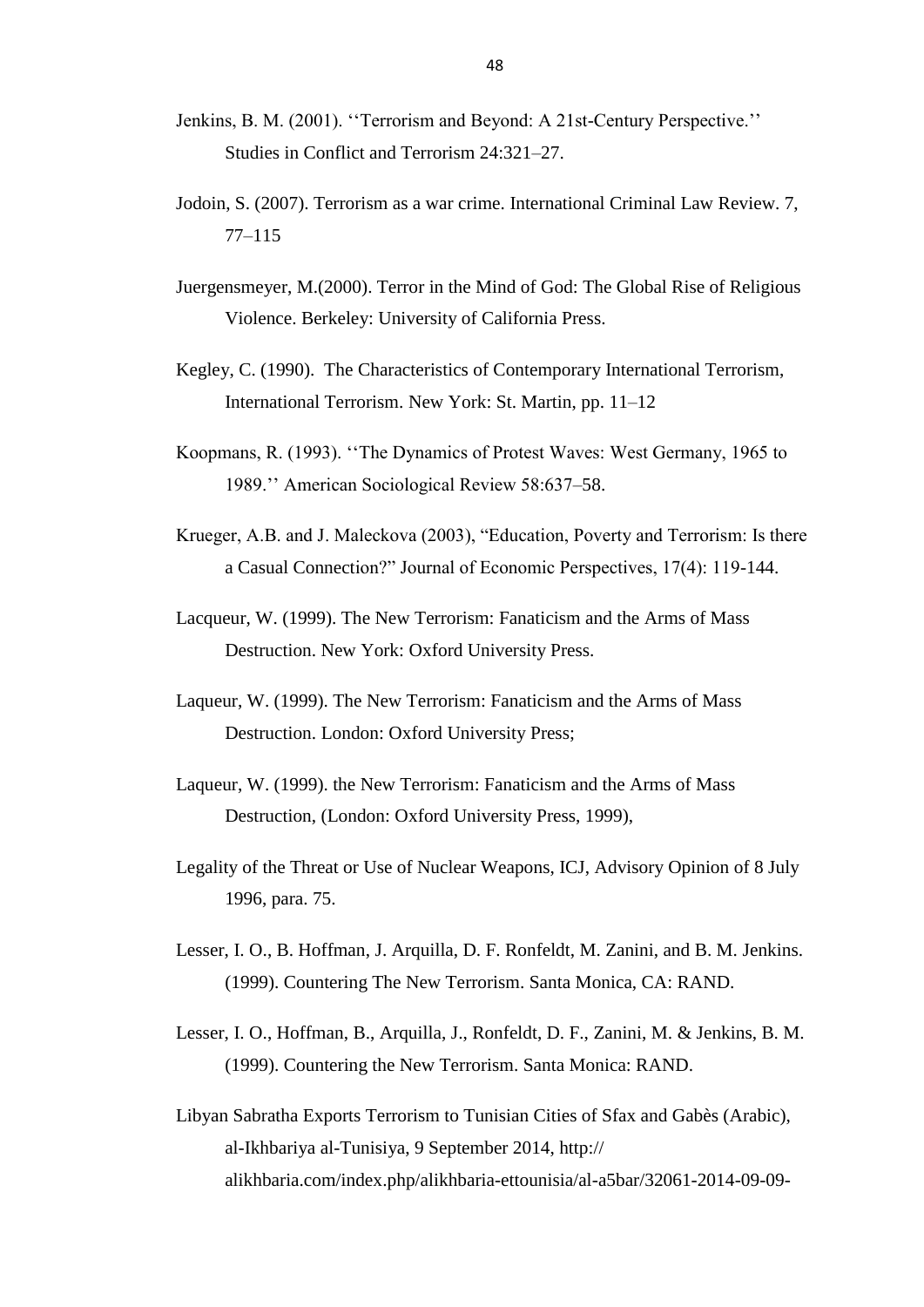08-11-12.html, and Killing of Ansar al-Sharia Leader Abu al-Walid al-Zawi (Arabic), Afrigatenews.net, 7 September 2014, -أنصـار -تنظيم-في-القيادي-الزاوي-الوليد-أبو -مقتل/http://www.afrigatenews.net/content<br>الشريعة.

- Llussá, F. and J. Tavares (2008), "Economics and Terrorism: What We Know, What We Should Know, and the Data We Need," in P. Keefer and N. Loyaza (eds), Terrorism, Economic Development, and Political Openness, Cambridge University Press, 233-254.
- Lopez, L., (1994). Uncivil Wars: The Challenge of Applying international Humanitarian Law to Internal Armed Conflict. 920.
- Lysen, G. (1997). State responsibility and International liability for lawful acts: A discussion of principles; Uppsala, Lustus Forlag AB.
- M.C. Bassiouni, The sources and content of international criminal law: theoretical framework in M.C. Bassiouni (Ed), international criminal law. Crimes, Ardsley, New York, Transnational publishers, Inc. (1999), pp. 27-31
- McAdam, D. (1982). Political Process and the Development of Black Insurgency. Chicago, IL: University of Chicago Press.
- McAdam, D., S. Tarrow, and C. Tilly. (2001). Dynamics of Contention. Cambridge, UK: Cambridge University Press.
- Merari, A. (1993), Terrorism as a Strategy of Insurgency. Terrorism and Political Violence, 5(4), 213–251
- Naji, A. B., (2006). The Management of Savagery: The Most Critical Stage through Which the Umma Will Pass, trans. William McCants. Boston: Harvard University, May, pp. 247.
- Oeter, S. (1999). Methods and Means of Combat in Dieter Fleck, ed., The Handbook of Humanitarian Law in Armed Conflicts. Oxford: Oxford University Press, 105-201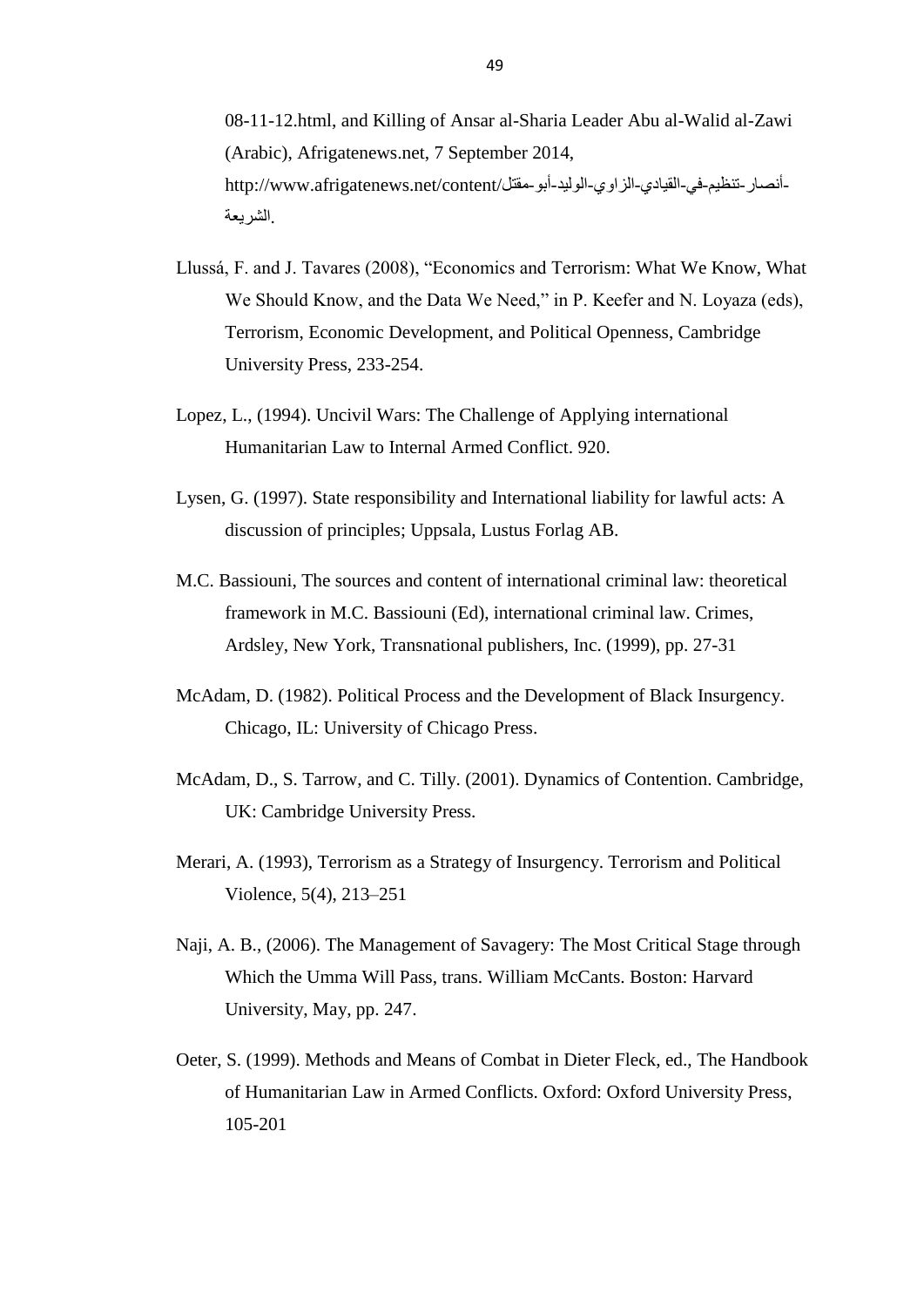- Post on http://www. facebook.com/pages/3296388938790 10/صىر-شهذاء-بىغازي-ضذ-الطاغىت, 4 September 2014.
- Prosecutor v. Galic, Case No. IT-98-29-T, Appeals Chamber, Separate and partially dissenting opinion of Judge Meron, 30 November 2006, at para. 2 (referring to article 23 of the Fourth Geneva Convention)
- Prosecutor v. Galic, Case No. IT-98-29-T, Trial Chamber, Judgment, 5 December 2003, at para 97
- Prosecutor v. Galic, Case No. IT-98-29-T, Trial Chamber, Judgment, 5 December 2003, at para. 135
- Protocol Additional to the Geneva Conventions of 12 August 1949, and relating to the Protection of Victims of International Armed Conflicts (Protocol I), 8 June 1977,
- Protocol Additional to the Geneva Conventions of 12 August 1949, and relating to the Protection of Victims of Non-International Armed Conflicts (Protocol II), 8 June 1977 (160 and 153 States parties respectively as at 30 June 2002)
- Rapoport, C. D. (2004). The four waves of terrorism, p.48
- Rapoport, D. C. (2001). "The Fourth Wave: September 11 in the History of Terrorism.'' Current History 100 (December):419–24.
- Roux, G. (1966). Ancient Iraq. Baltimore, MD: Penguin Books.
- Schmid, A., & Jongman, A. (1988). Political Terrorism: A New Guide to Actors, Authors, Concepts, Data Bases, Theories, and Literature, Amsterdam: North Holland, Transaction Books
- Shaw, N. M., (2001). International Law, 5th edition Cambridge university press, pp. 1048-1050
- Simon, J., D. (1994). The Terrorist Trap, Bloomington: Indiana University Press.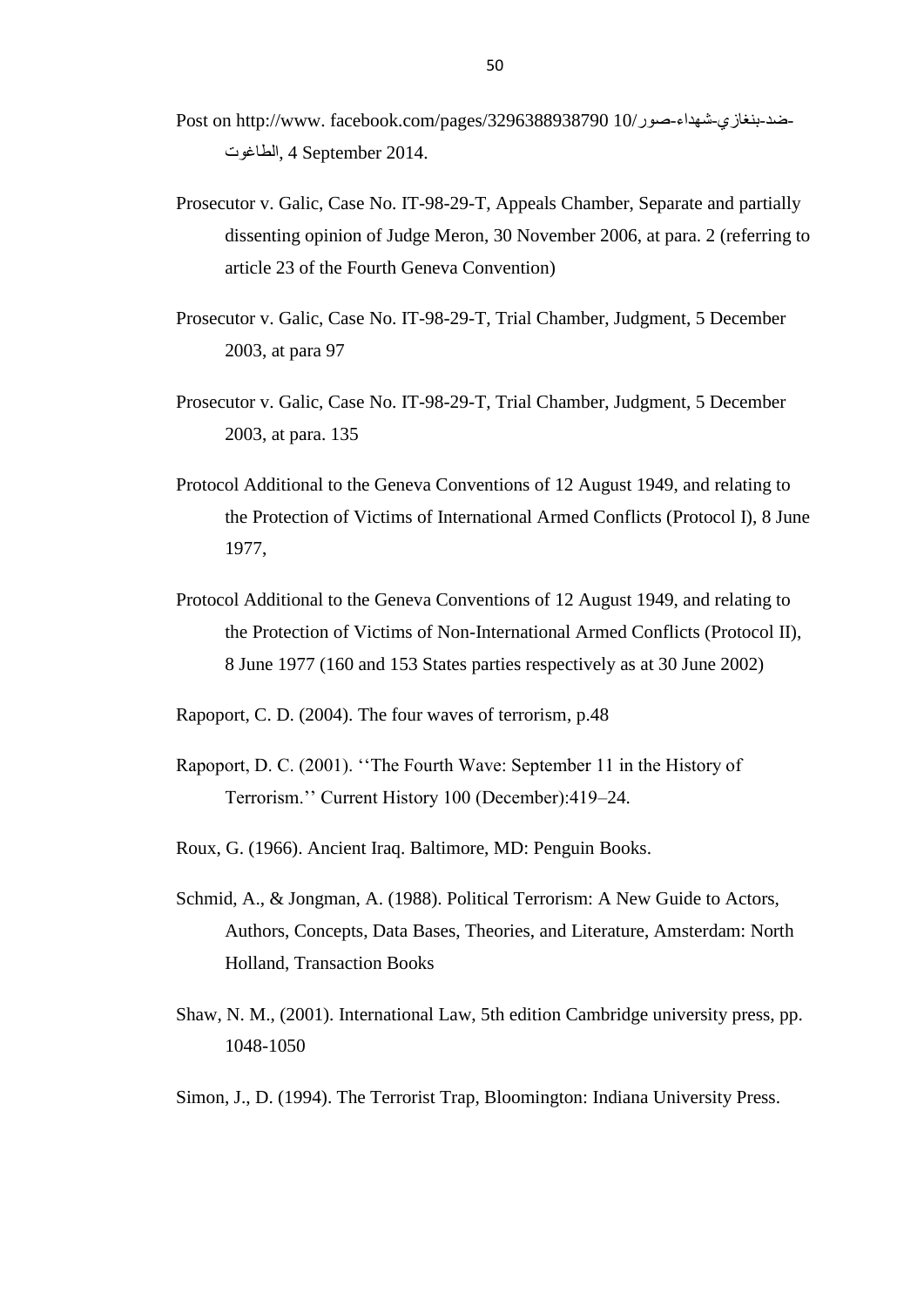- Snow, D. and R. D. Benford. (1992). "Master Frames and Cycles of Protest." Pp. 133–55 in Frontiers in Social Movement Theory, edited by A. D. Morris and C. Mc. Mueller. New Haven, CT: Yale University Press.
- Statute of the International Criminal Court (ICC), adopted in Rome on 17 July 1998, Article 7 (crimes against humanity) and Article 8 (war crimes), in particular para. 2 (a) and (b). — After ratification by more than 60 States the Rome Statute entered into force on 1 July 2002
- Stern, J. (1999). The Ultimate Terrorists. Cambridge, MA: Harvard University Press.
- Stern, J. (1999). The Ultimate Terrorists. Cambridge, MA: Harvard University Press
- Theodor, M. (2000). The Humanization of Humanitarian Law. American Journal of International Law 94 (2000): 239-278, 245.
- Tiefenbrun, S. (2003). A Semiotic Approach to a Legal Definition of terrorism, ILSA Journal of international and comparative law; (9) p.359-360
- Tilly, C. (2002). Collective Violence. Columbia University. Unpublished book manuscript, 284 pp.
- U.S. DEPT. ST. BUREAU OF DEMOCRACY HUM. RTS. AND LBR,
- U.S. DEPT. ST. BUREAU OF DEMOCRACY HUM. RTS. AND LBR, INTERNATIONAL RELIGIOUS FREEDOM REPORT 2003: LIBYA (Dec. 18, 2003),http://www.state.gov/g/drl/rls/irf/2003/24457.htm
- U.S. DEPT. ST. BUREAU OF EAST ASIAN AND PACIFIC AFF., BACKGROUND NOTE: BRUNEI (May 2007), http://www.state.gov/r/pa/ei/bgn/2700.htm
- U.S. DEPT. ST. BUREAU OF NEAR EASTERN AFF, BACKGROUND NOTE: MOROCCO (Oct. 2007), http://www.state.gov/r/pa/ei/bgn/5431.htm.
- U.S. DEPT. ST. BUREAU OF NEAR EASTERN AFF, BACKGROUND NOTE: TURKEY (Sept. 2007), available at http://www.state.gov/r/pa/ei/bgn/3432.htm.